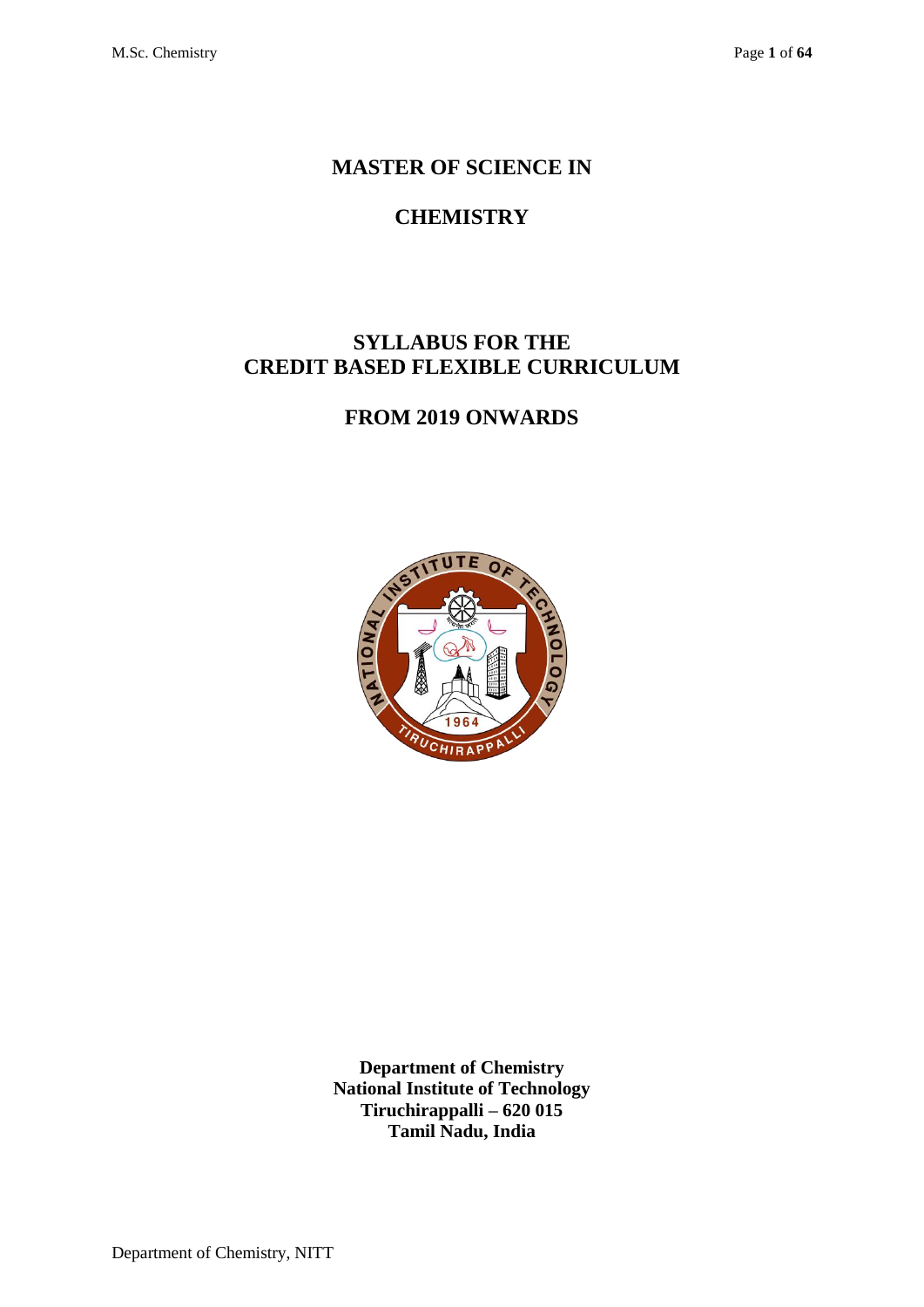## **National Institute of Technology, Tiruchirappalli**

Vision, Mission, Core Values and Goals

- NIT Tiruchirappalli, through its Vision, Mission and Core Values, defines herself as:
	- An Indian institution with world standards.
	- A global pool of talented students, committed faculty and conscientious researchers Responsive to real-world problems and, through a synergy of education and research, engineer a better society.

### **VISION**

To be a university globally trusted for technical excellence where learning and research integrate to sustain society and industry.

### **MISSION**

- To offer undergraduate, postgraduate, doctoral and modular programmes in multidisciplinary / inter-disciplinary and emerging areas.
- To create a converging learning environment to serve a dynamically evolving society.
- To promote innovation for sustainable solutions by forging global collaborations with academia and industry in cutting-edge research.
- To be an intellectual ecosystem where human capabilities can develop holistically.

## **Department of Chemistry**

### **VISION**

To be a world-class centre in Basic and Applied Chemistry

## **MISSION**

- To impart and enhance the advanced knowledge and skills of students and professionals to meet the global challenges.
- To offer effective solutions to the industries through research and consultancies.
- To address rural needs through research and ecofriendly solutions.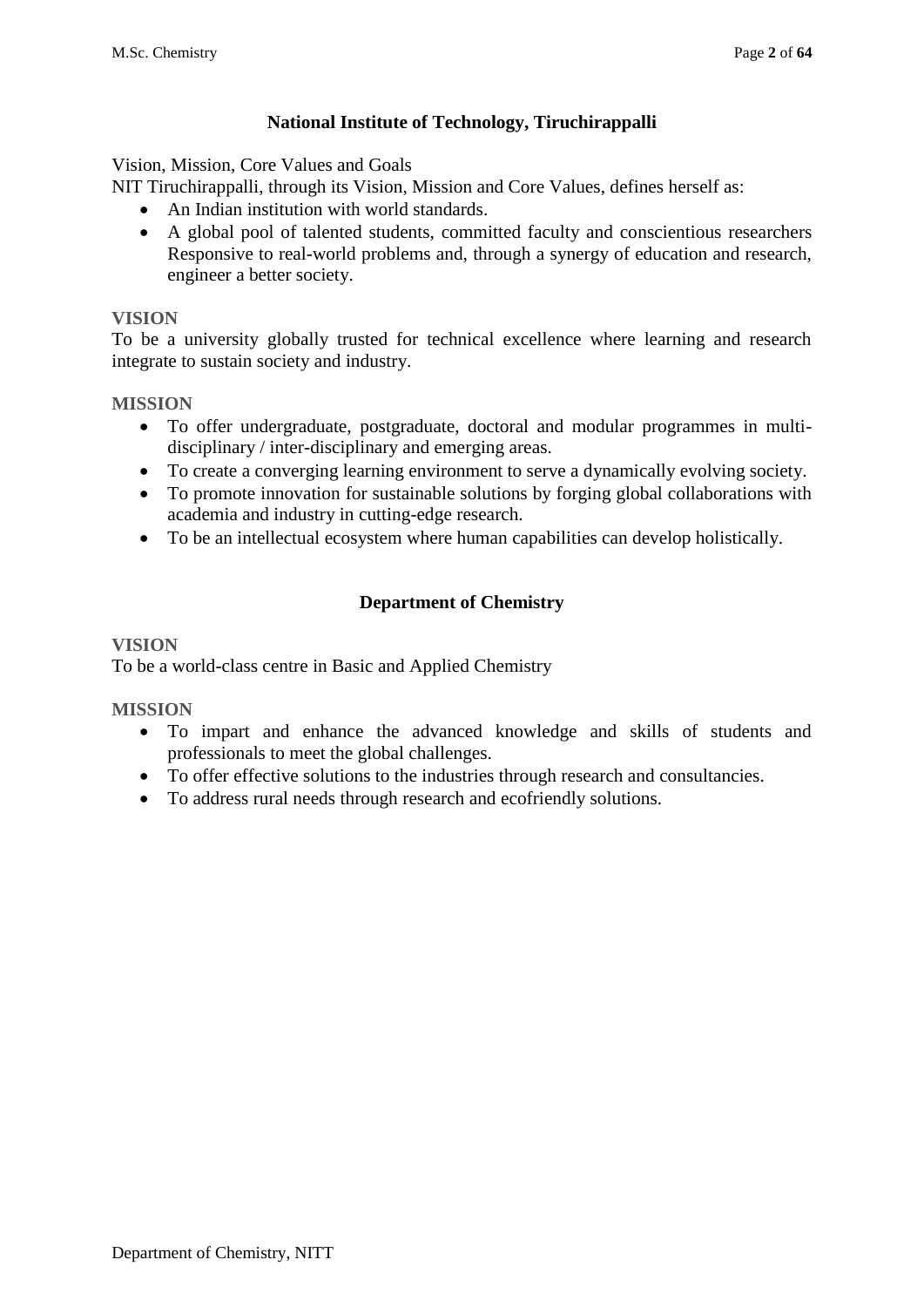## **M.Sc. Chemistry**

## **Programme Educational Objectives**

|                  | <b>PEO1</b> Achievement of mastery of chemistry in a foundational level to the current knowledge     |  |  |  |  |  |  |  |  |  |  |
|------------------|------------------------------------------------------------------------------------------------------|--|--|--|--|--|--|--|--|--|--|
|                  | <b>PEO2</b> Development of cognitive research skills at a level required to pursue higher education  |  |  |  |  |  |  |  |  |  |  |
|                  | <b>PEO3</b> Understanding of experimentation, observation and data analysis suitable for any         |  |  |  |  |  |  |  |  |  |  |
|                  | Chemistry based industry                                                                             |  |  |  |  |  |  |  |  |  |  |
|                  | <b>PEO4</b>   Familiarity with available instrumentation for conducting specific scientific research |  |  |  |  |  |  |  |  |  |  |
| PEO <sub>5</sub> | To communicate effectively, verbally and written, for the purposes of conveying                      |  |  |  |  |  |  |  |  |  |  |
|                  | chemical information to both professional scientists and to the public                               |  |  |  |  |  |  |  |  |  |  |

## **Programme Outcomes**

| <b>PO1</b>      | To understand the application of the classical subjects in modern chemistry                                                                                                            |  |  |  |  |  |  |  |  |  |  |
|-----------------|----------------------------------------------------------------------------------------------------------------------------------------------------------------------------------------|--|--|--|--|--|--|--|--|--|--|
| <b>PO2</b>      | To master factual and experimental knowledge across the principal areas of<br>chemistry                                                                                                |  |  |  |  |  |  |  |  |  |  |
| PO <sub>3</sub> | To demonstrate competence in solving industrial scientific problems through<br>experimental, computational and/or data analysis models                                                 |  |  |  |  |  |  |  |  |  |  |
| <b>PO4</b>      | To indulge in deeper learning of the principles of Organic, Inorganic and Physical<br>Chemistry                                                                                        |  |  |  |  |  |  |  |  |  |  |
| <b>PO5</b>      | To learn modern analytical and spectroscopic tools and their applications to<br>different disciplines of chemistry                                                                     |  |  |  |  |  |  |  |  |  |  |
| <b>PO6</b>      | To design and conduct experiments as well as to analyse and interpret the data                                                                                                         |  |  |  |  |  |  |  |  |  |  |
| PO <sub>7</sub> | To work effectively both as an individual and as a collaborative team member                                                                                                           |  |  |  |  |  |  |  |  |  |  |
| PO <sub>8</sub> | To learn the interdisciplinary nature of chemistry and to integrate the knowledge<br>with a variety of chemical problems                                                               |  |  |  |  |  |  |  |  |  |  |
| PO <sub>9</sub> | To appreciate the importance of goal-setting and to recognize the need for life-long<br>reflective learning.                                                                           |  |  |  |  |  |  |  |  |  |  |
| <b>PO10</b>     | To learn, design and demonstrate sustainable industrial reactions within realistic<br>constraints such as economic, environmental, social, ethical, health, safety and<br>productivity |  |  |  |  |  |  |  |  |  |  |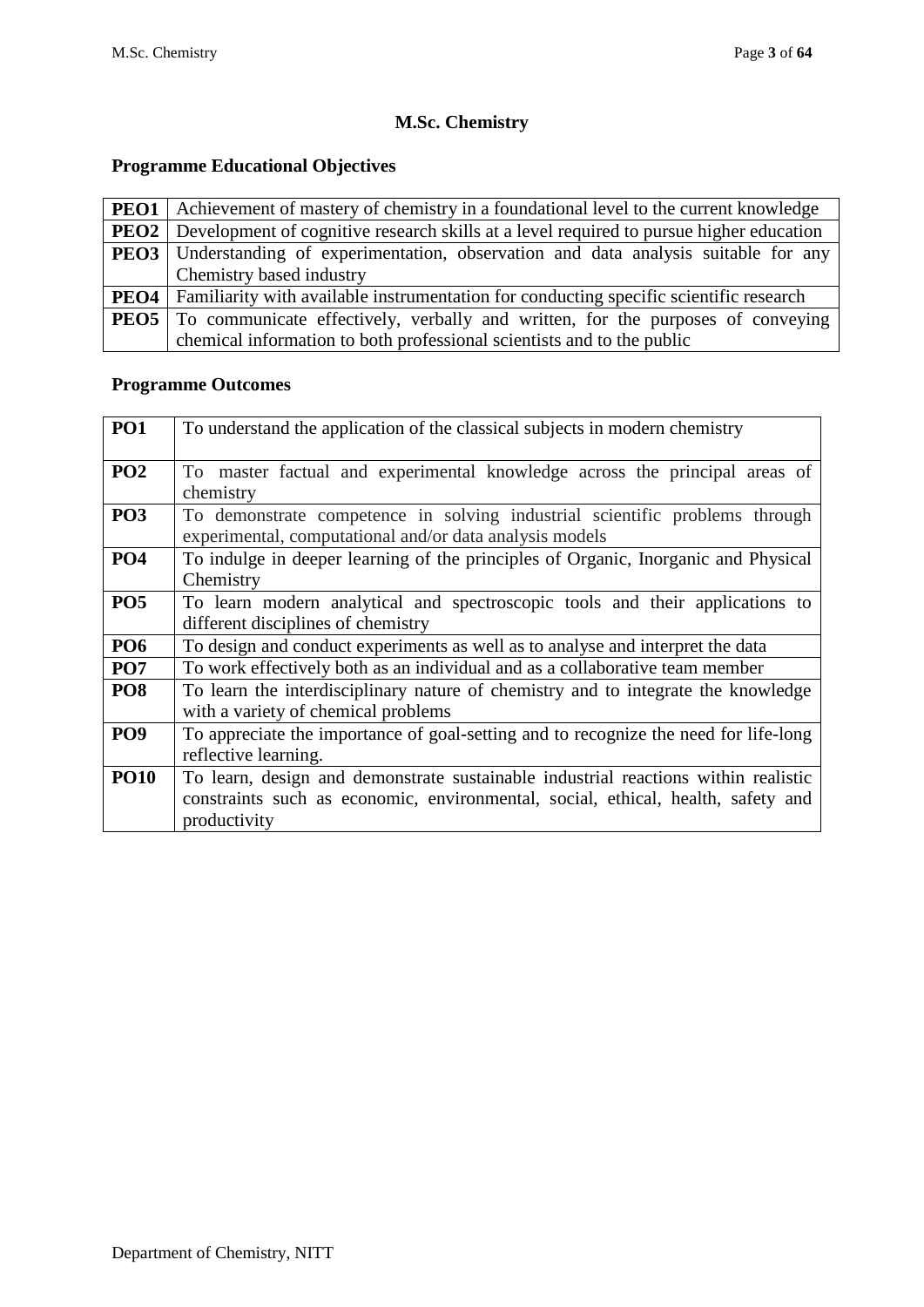# **Mapping of Departmental mission statements to PEO's**

|                                                                 | PEO1 | $PEO2$   $PEO3$   $PEO4$ | PEO <sub>5</sub> |
|-----------------------------------------------------------------|------|--------------------------|------------------|
| To impart and enhance the advanced knowledge $\sqrt{}$          |      |                          |                  |
| and skills of students and professionals to meet                |      |                          |                  |
| the global challenges                                           |      |                          |                  |
| To offer effective solutions to the industries $\vert \sqrt{ }$ |      |                          |                  |
| through research and consultancies                              |      |                          |                  |
| To address rural needs through research and eco-                |      |                          |                  |
| friendly solutions                                              |      |                          |                  |

## **Mapping of PO with PEO**

|                 | PEO1 | PEO <sub>2</sub> | PEO <sub>3</sub> | PEO <sub>4</sub> | PEO <sub>5</sub> |
|-----------------|------|------------------|------------------|------------------|------------------|
| <b>PO1</b>      |      |                  |                  |                  |                  |
| PO <sub>2</sub> |      |                  |                  |                  |                  |
| <b>PO3</b>      |      |                  |                  |                  |                  |
| PO <sub>4</sub> |      |                  |                  |                  |                  |
| <b>PO5</b>      |      |                  |                  |                  |                  |
| <b>PO6</b>      |      |                  |                  |                  |                  |
| PO7             |      |                  |                  |                  |                  |
| PO <sub>8</sub> |      |                  |                  |                  |                  |
| PO <sub>9</sub> |      |                  |                  |                  |                  |
| <b>PO10</b>     |      |                  |                  |                  |                  |

## **Curricular components**

| Category         | Credits |
|------------------|---------|
| Core courses     | 36      |
| Elective courses | 12      |
| Laboratory       | 10      |
| Project work     | 08      |
| Total            |         |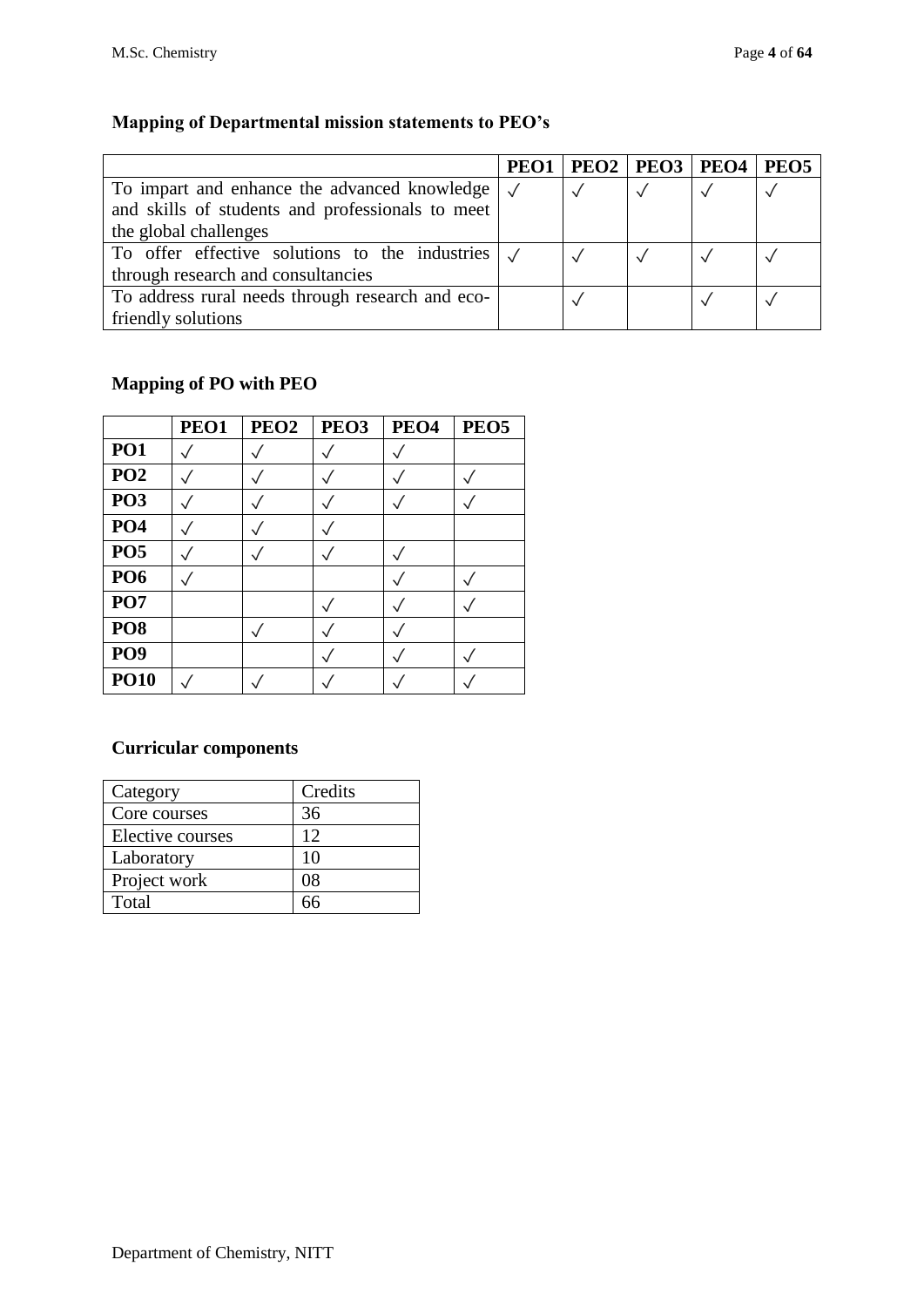# **Curriculum**

The total minimum credits required for completing the M.Sc. in Chemistry is 66

| <b>SEMESTER 1</b> |                                                         |               |                          |                          |              |  |  |  |  |
|-------------------|---------------------------------------------------------|---------------|--------------------------|--------------------------|--------------|--|--|--|--|
| Code              | <b>Course of Study</b>                                  | L             |                          |                          | $\mathcal C$ |  |  |  |  |
| <b>CH 601</b>     | Organic Chemistry - Reaction Mechanisms and Their Types |               |                          |                          |              |  |  |  |  |
| <b>CH 603</b>     | Coordination Chemistry: Bonding, Reactions and Spectra  |               | $\overline{\phantom{0}}$ | $\overline{\phantom{0}}$ | 3            |  |  |  |  |
| <b>CH 605</b>     | Quantum Chemistry and Group Theory                      | 3             |                          |                          | 3            |  |  |  |  |
| <b>CH 607</b>     | <b>Instrumental Methods of Chemical Analysis</b>        | $\mathcal{F}$ | $\overline{\phantom{0}}$ | $\overline{\phantom{0}}$ | 3            |  |  |  |  |
| <b>CH 609</b>     | Organic Preparations and Separations Lab                |               | -                        | h                        | ◠            |  |  |  |  |
| <b>CH 611</b>     | Inorganic Preparations and Qualitative Analysis Lab     |               |                          |                          | ⌒            |  |  |  |  |
|                   | <b>ELECTIVE I</b>                                       |               |                          |                          |              |  |  |  |  |
|                   |                                                         |               |                          |                          | 19           |  |  |  |  |

| <b>SEMESTER II</b> |                                                             |               |  |                          |               |  |  |  |
|--------------------|-------------------------------------------------------------|---------------|--|--------------------------|---------------|--|--|--|
| Code               | <b>Course of Study</b>                                      | п.            |  |                          | C.            |  |  |  |
| <b>CH 602</b>      | Stereochemistry, Photochemistry and Rearrangement Reactions | 3             |  | $\overline{\phantom{0}}$ | 3             |  |  |  |
| <b>CH 604</b>      | Organometallic and Bioinorganic Chemistry                   |               |  |                          |               |  |  |  |
| <b>CH 606</b>      | Thermodynamics, Electrochemistry and Kinetics               |               |  |                          |               |  |  |  |
| <b>CH 608</b>      | Molecular Spectroscopy                                      | $\mathcal{F}$ |  | $\overline{\phantom{0}}$ | 3             |  |  |  |
| <b>CH 610</b>      | Organic and Inorganic Quantitative Analysis Lab             |               |  |                          | $\mathcal{D}$ |  |  |  |
| <b>CH 612</b>      | Analytical & Spectroscopy Lab                               |               |  | 6                        | ↑             |  |  |  |
|                    | <b>ELECTIVE II</b>                                          |               |  |                          |               |  |  |  |
|                    |                                                             |               |  | -                        |               |  |  |  |

| <b>SEMESTER III</b> |                                                                  |                   |  |   |                   |  |  |  |
|---------------------|------------------------------------------------------------------|-------------------|--|---|-------------------|--|--|--|
| Code                | <b>Course of Study</b>                                           |                   |  |   |                   |  |  |  |
| <b>CH 613</b>       | <b>Synthetic Organic Chemistry</b>                               |                   |  |   | ⌒                 |  |  |  |
| <b>CH 615</b>       | Main Group, Solid State and Nuclear Chemistry                    |                   |  |   | $\mathfrak{D}$    |  |  |  |
| <b>CH 617</b>       | Statistical Thermodynamics, Photochemistry and Surface Chemistry |                   |  |   |                   |  |  |  |
| <b>CH 619</b>       | Spectroscopy-Applications in Organic and Inorganic Chemistry     | っ                 |  | - | $\mathbf{\Omega}$ |  |  |  |
| <b>CH 621</b>       | Physical Chemistry Lab                                           |                   |  |   |                   |  |  |  |
|                     | <b>ELECTIVE III</b>                                              |                   |  |   | $\mathbf{\Omega}$ |  |  |  |
|                     | <b>ELECTIVE IV*</b>                                              | $\mathbf{\Omega}$ |  |   | ⌒                 |  |  |  |
|                     |                                                                  |                   |  |   |                   |  |  |  |

| <b>SEMESTER IV</b> |                        |                          |   |                          |    |  |  |  |  |
|--------------------|------------------------|--------------------------|---|--------------------------|----|--|--|--|--|
| Code               | <b>Course of Study</b> | ≖                        | m | n                        |    |  |  |  |  |
| <b>CH 614</b>      | M.Sc. Project          | -                        | - | $\overline{\phantom{0}}$ |    |  |  |  |  |
|                    | <b>Total Credits</b>   | $\overline{\phantom{a}}$ | - | $\overline{\phantom{0}}$ | ot |  |  |  |  |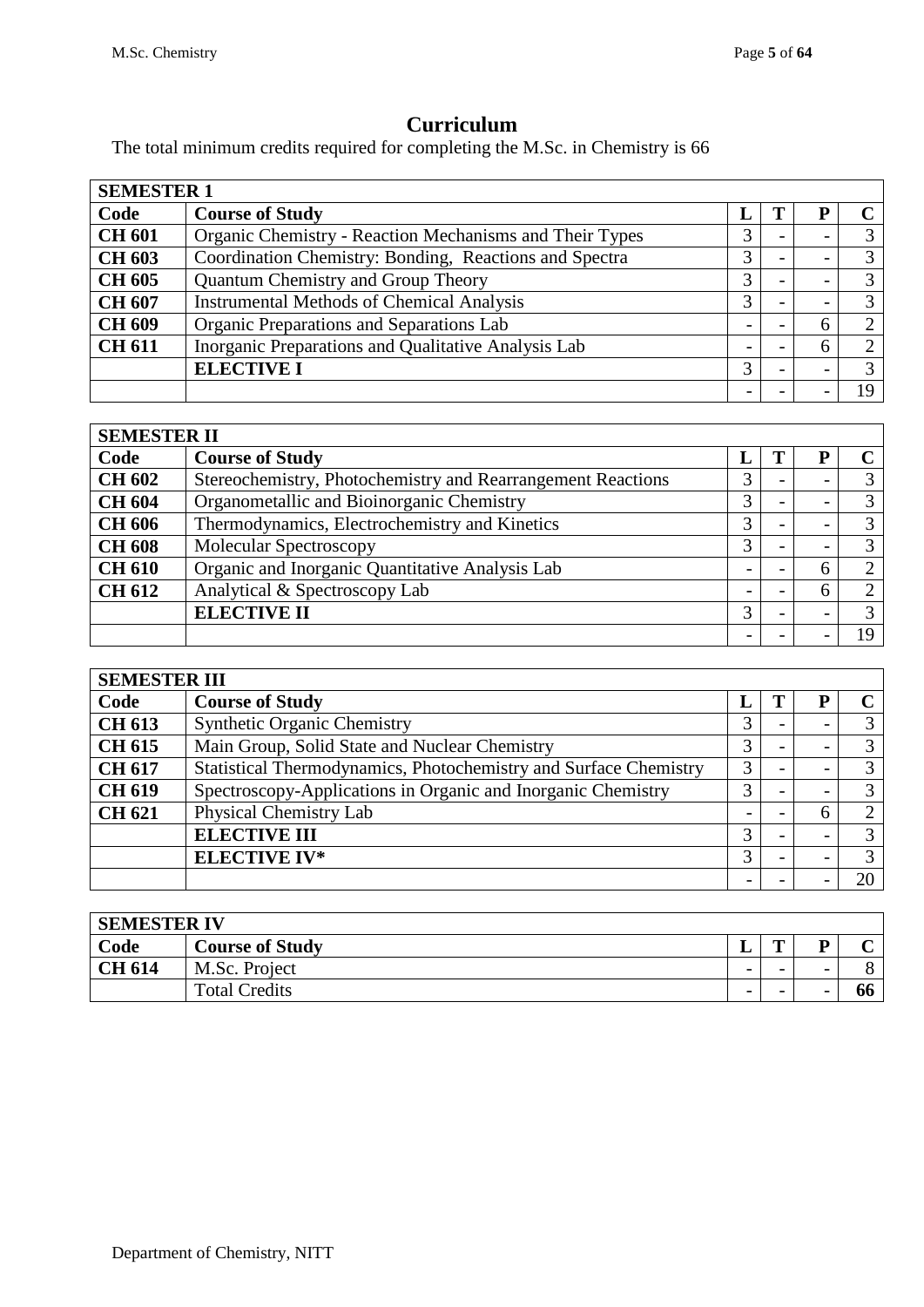## **ELECTIVES**

| Code          | <b>Course of Study</b>                                             |   |  | P                        | $\mathsf{\Gamma}$ |  |  |
|---------------|--------------------------------------------------------------------|---|--|--------------------------|-------------------|--|--|
| <b>CH 622</b> | Catalysis                                                          | 3 |  |                          | 3                 |  |  |
| <b>CH 623</b> | <b>Environmental Chemistry</b>                                     | 3 |  | $\qquad \qquad$          | 3                 |  |  |
| <b>CH 624</b> | Inorganic Rings, Cages and Clusters                                | 3 |  |                          | 3                 |  |  |
| <b>CH 625</b> | <b>Medicinal Chemistry</b>                                         | 3 |  |                          | 3                 |  |  |
| <b>CH 626</b> | Nano Science and Technology                                        | 3 |  | $\overline{\phantom{a}}$ | 3                 |  |  |
| <b>CH 627</b> | <b>Computational Methods in Chemistry</b>                          |   |  |                          |                   |  |  |
| <b>CH 628</b> | <b>Natural Products Chemistry</b>                                  |   |  |                          |                   |  |  |
| <b>CH 629</b> | <b>Polymer Chemistry</b>                                           |   |  |                          |                   |  |  |
| <b>CH 630</b> | <b>Advanced Heterocyclic Chemistry</b>                             | 3 |  |                          | 3                 |  |  |
| <b>CH 631</b> | Electronic Structure Methods for Molecular and Solid State Systems |   |  | 3                        | 3                 |  |  |
| <b>CH 632</b> | <b>Interfacial Chemistry and Sonochemistry</b>                     | 3 |  | $\qquad \qquad$          | 3                 |  |  |
| <b>CH 633</b> | Single Crystal X-ray Structure Determination: Theory and Practice  | 3 |  |                          | 3                 |  |  |
| <b>CH 634</b> | Lanthanide and Actinide Chemistry                                  | 3 |  |                          | 3                 |  |  |
| <b>CH 635</b> | Fuel cells for Stationary and Automotive Applications              | 3 |  | $\overline{\phantom{a}}$ | 3                 |  |  |
|               | NPTEL, SWAYAM, Coursera, edX Online courses                        |   |  |                          | 3                 |  |  |

\* Elective IV may be one of elective courses offered by the department or one of the online courses under mathematics and basic sciences category which does not overlap the syllabus.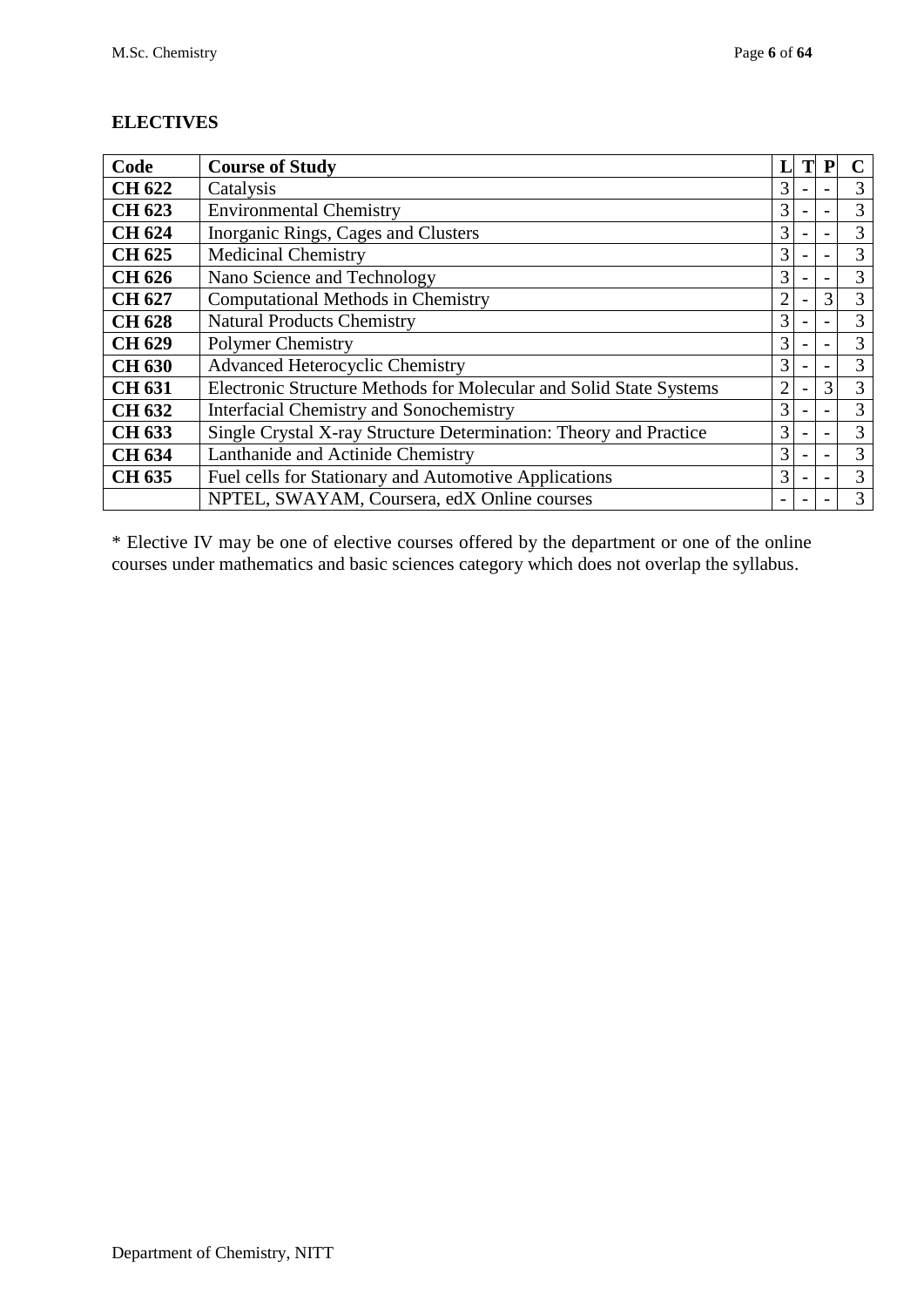| <b>CH 601</b> Organic Chemistry-Reaction Mechanisms and Their Types | $L$ $T$ $P$ $C$ |  |
|---------------------------------------------------------------------|-----------------|--|
|                                                                     | $3 \ 0 \ 0 \ 3$ |  |

#### **PRE-REQUISITE: NIL**

#### **COURSE LEARNING OBJECTIVES**

Upon completion of the course the student will be able to understand

- The basics of reaction mechanism and the mechanistic concepts
- The fundamentals of substitution reactions and reactive intermediates
- The addition reactions of  $C = C$  and  $C = O$  bonds
- The mechanism of elimination reactions and important redox reagents
- The concept of aromaticity and reactions of aromatic compounds

#### **COURSE CONTENT**

**Reaction mechanism:** Definition of reaction mechanism, transition state theory, kinetics, qualitative picture. Substituent effects, linear free energy relationships, Hammett equation and related modifications. Basic mechanistic concepts like kinetic vs thermodynamic control, Hammond postulate, Curtin-Hammett principle, isotope effects, general and specific acidbase catalysis, and nucleophilic catalysis.

**Aliphatic Nucleophilic Substitution**: reactivity, structural and solvent effects, substitution in  $S_N1$ ,  $S_N2$ ,  $S_Ni$ . Neighbouring group participation -Norbornyl and bridgehead systems, substitution at allylic and vinylic carbons, substitution by ambident nucleophiles. Reactive intermediates-Carbenes, nitrenes, radicals, ylides-Formation, stability and their applications.

**Addition to carbon-carbon multiple bonds**: Electrophilic, nucleophilic and free radical addition. Stereochemistry and orientation of the addition. Hydrogenation, Halogenation, hydroxylation, hydroboration. Addition to carbonyl compounds- 1,2 and 1,4-addition, benzoin, Knoevenegal, Stobbe and Darzen glycidic ester reactions. Stereochemistry of Aldol and Michael addition reactions- Felkin- Ahn Model

**Elimination Reactions**: E1, E2, E1CB- mechanism, stereochemistry, orientation of double bonds Hofmann, Zaitsev, Bredts rule-pyrolytic elimination, Chugaev reaction. Oxidation and reduction: Reduction using hydride reagents, LiAlH<sub>4</sub>, NABH<sub>4</sub> and other organoboranes: chemo - and stereo selectivity, Catalytic hydrogenation (homogenous and heterogeneous catalysts) Swern and Dess-Martin oxidations, Corey-Kim oxidation, PCC, KMnO<sup>4</sup> oxidations.

**Theories of Aromaticity**: Aromaticity and Antiaromaticity, Huckel's rule, annulences and heteroannulenes, fullerenes (C60). Other conjugated systems, Chichibabin reaction. Aromatic electrophilic substitution: Orientation, reactivity, and mechanisms. Substitution in thiophene and pyridine. Aromatic nucleophilic substitution,  $S_N$  Ar, benzyne,  $S_N$ 1. Aromatic Nucleophilic substitution of activated halides.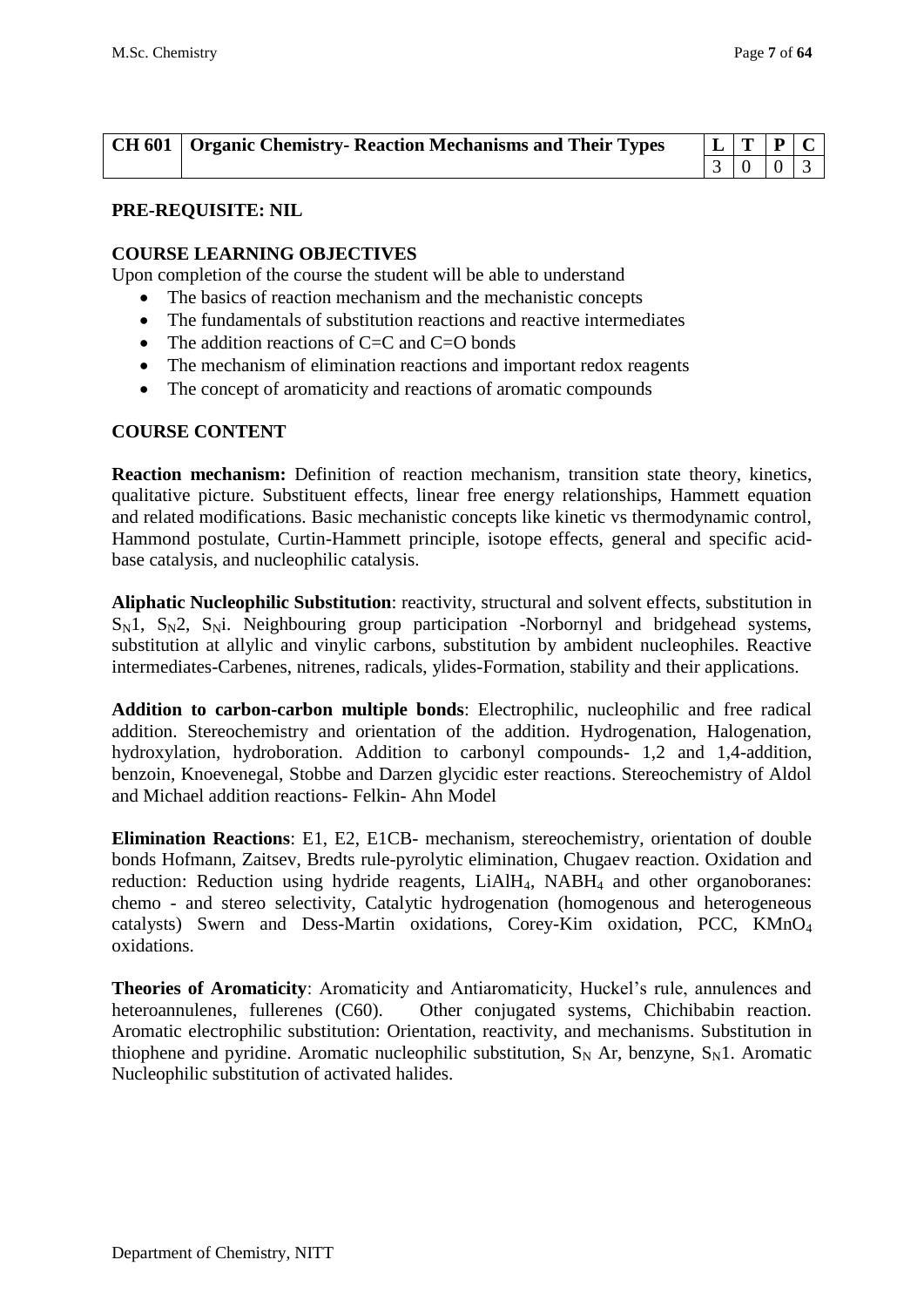## **REFERENCE BOOKS**

1. M. B. Smith, J. March, *March's Advanced Organic Chemistry*, John Wiley & Sons, 6<sup>th</sup>Edn, 2007.

2. R. R. Carey and R. J. Sundburg, *Advanced Organic Chemistry, Part A and Part B*, Springer,  $5^{\text{th}}$ Edn, 2007.

3. Peter Sykes, *A Guide Book to Mechanism in Organic chemistry*, Orient-Longman, 6th Edn, 1996.

4. P. Y. Bruice, *Organic Chemistry*, Pearson Education, 3rdedition, 2006.

## **COURSE OUTCOME**

Upon completing the course the student will be able to understand

**CO1** the basics of reaction mechanism and the mechanistic concepts **CO2** the fundamentals of substitution reactions and reactive intermediates **CO3** the addition reactions of C=C and C=O bonds **CO4** the mechanism of elimination reactions and important redox reagents **CO5** the concept of aromaticity and reactions of aromatic compounds

|                 | PO <sub>1</sub> | PO <sub>2</sub> | <b>PO3</b> | PO <sub>4</sub> | PO <sub>5</sub> | PO <sub>6</sub> | PO <sub>7</sub> | PO <sub>8</sub> | PO <sub>9</sub> | <b>PO10</b> |
|-----------------|-----------------|-----------------|------------|-----------------|-----------------|-----------------|-----------------|-----------------|-----------------|-------------|
| CO <sub>1</sub> |                 |                 |            |                 |                 |                 |                 |                 |                 |             |
| CO <sub>2</sub> |                 |                 |            |                 |                 |                 |                 |                 |                 |             |
| CO <sub>3</sub> |                 |                 |            |                 |                 |                 |                 |                 |                 |             |
| CO <sub>4</sub> |                 |                 |            |                 |                 |                 |                 |                 |                 |             |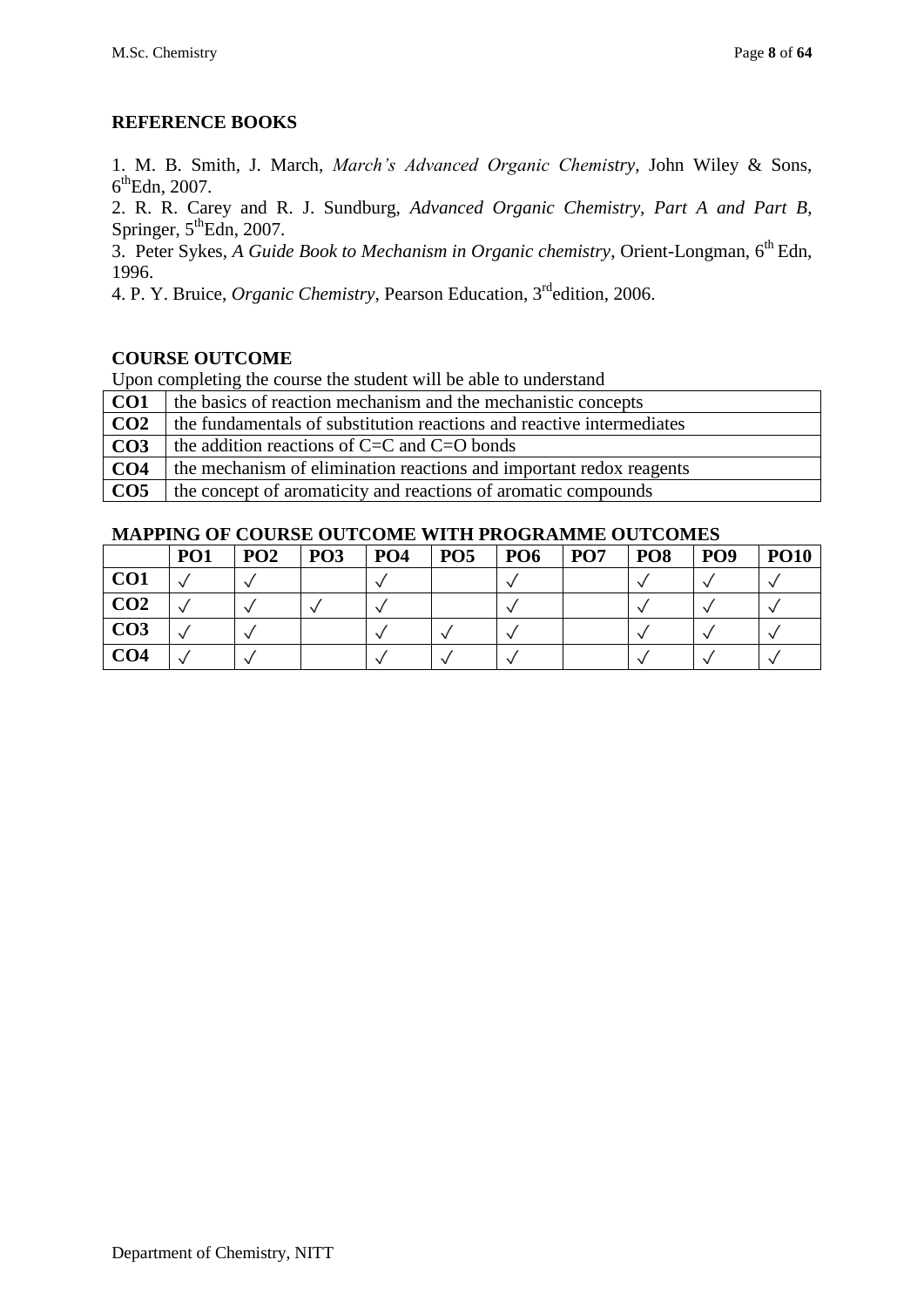| <b>CH 603</b> | Coordination Chemistry: Bonding, Reactions and Spectra   L   T   P   C |  |  |
|---------------|------------------------------------------------------------------------|--|--|
|               |                                                                        |  |  |

#### **COURSE LEARNING OBJECTIVES**

To introduce the students to the theory, bonding, reactions and spectra of coordination compounds. To provide them a brief idea on the structure of coordination compounds.

#### **COURSE CONTENT**

**Theories of coordination compounds**: VB theory - CFT - splitting of d orbitals in ligand fields and different symmetries - CFSE - factors affecting the magnitude of 10 Dq - evidence for crystal field stabilization - spectrochemical series - site selection in spinels - tetragonal distortion from octahedral symmetry - Jahn-Teller distortion - Nephelauxetic effect – MO theory - octahedral - tetrahedral and square planar complexes -  $\pi$ -bonding and molecular orbital theory - experimental evidence for  $\pi$ -bonding.

**Reactions:** Substitution reactions in square planar complexes - the rate law for nucleophilic substitution in a square planar complex - the trans effect - theories of trans effect mechanism of nucleophilic substitution in square planar complexes - kinetics of octahedral substitution - ligand field effects and reaction rates - mechanism of substitution in octahedral complexes - reaction rates influenced by acid and bases - racemization and isomerization mechanisms of redox reactions - outer sphere mechanisms - excited state outer sphere electron transfer reactions - inner sphere mechanisms - mixed valence complexes.

**Electronic spectra and magnetism:** Microstates, terms and energy levels for  $d^1 - d^9$  ions in cubic and square fields - selection rules - band intensities and band widths - Orgel and Tanabe-Sugano diagrams - evaluation of 10 Dq and β for octahedral complexes of cobalt and nickel - charge transfer spectra -magnetic properties of coordination compounds - change in magnetic properties of complexes in terms of spin orbit coupling - temperature independent paramagnetism - spin cross over phenomena.

**IR and Raman spectroscopy:** Structural elucidation of simple molecules like  $N_2O$ ,  $CIF_3$ , NO<sub>3</sub>, ClO<sub>4</sub> - effect of coordination on ligand vibrations - uses of group vibrations in the structural elucidation of metal complexes of urea, thiourea, cyanide, thiocyanate, nitrate, sulphate and DMSO - effect of isotopic substitution on the vibrational spectra of molecules applications of Raman spectroscopy.

**Structure:** Structure of coordination compounds with reference to the existence of various coordination numbers  $(2, 3, 4, 5 \& 6)$  - site preferences - isomerism - trigonal prism absolute configuration of complexes - stereo selectivity and conformation of chelate rings coordination number seven and eight. Spectral and magnetic properties of lanthanide and actinide complexes.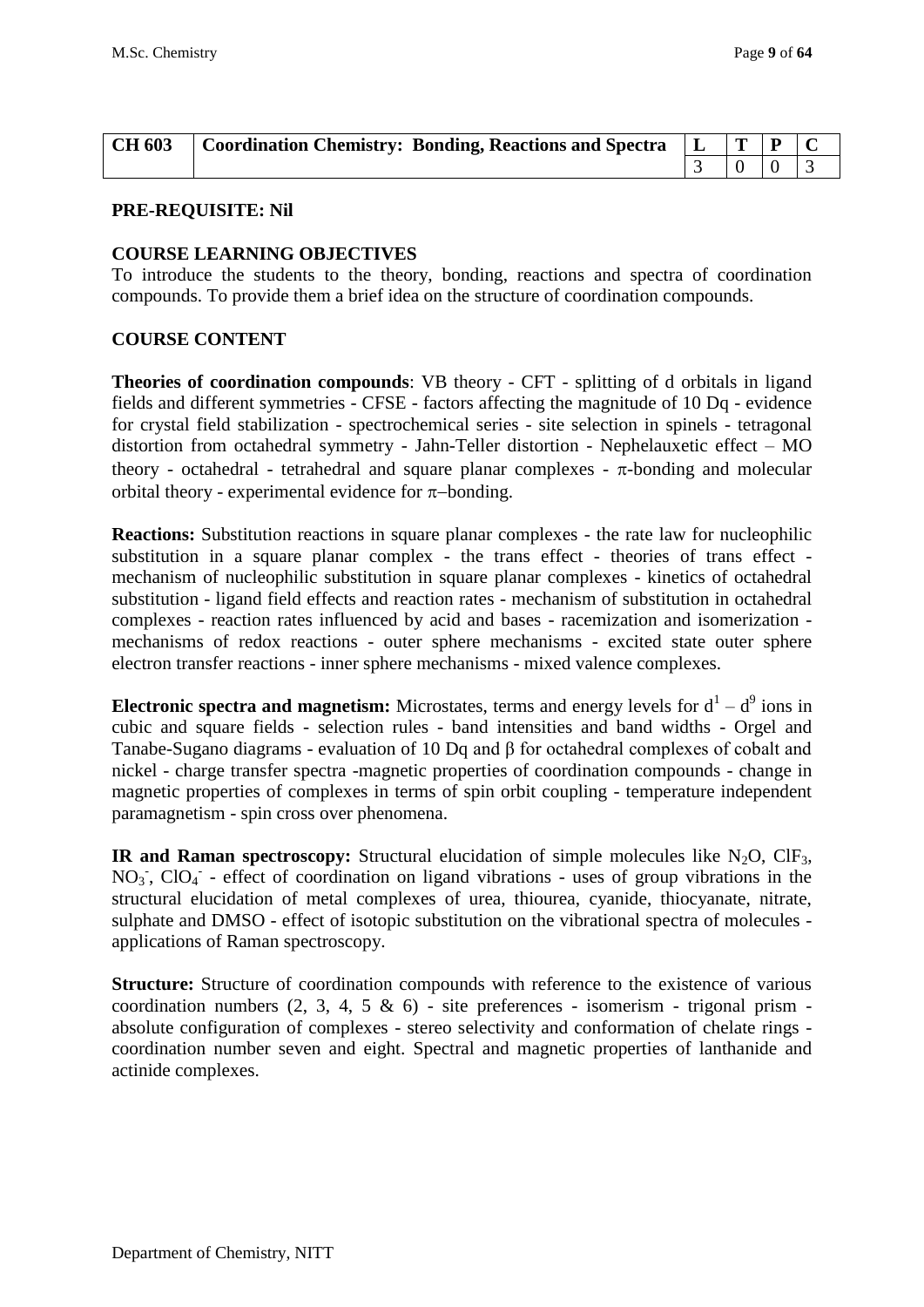## **REFERENCE BOOKS**

1. J. E. Huheey, E. A. Keiter and R. L. Keiter, *Inorganic Chemistry: Principles of* 

*Structure and Reactivity*, Harper Collin College Publishers, 4<sup>th</sup> Edition, 1993. 2. F. A. Cotton and G. Wilkinson, *Advanced Inorganic Chemistry*, Wiley Interscience, 4<sup>th</sup> & 5<sup>th</sup> Editions, 1998.

3. J. Lewis and R. G. Wilkins, *Modern Coordination Chemistry*, Wiley Interscience, 1960.

4. D. F. Shriver, P. W. Atkins and C. H. Langford, *Inorganic Chemistry*, Oxford University Press, l994.

5. K. Nakamoto, *Infrared and Raman Spectra of Inorganic and Coordination Compounds*, Part A & Part B,  $2<sup>nd</sup>$  Edition, Wiley, 2009.

6. G. L. Miessler and D. A. Tarr, *Inorganic Chemistry*, 3rd Edition, Pearson Prentice Hall, 2005

7. J. E. House, *Inorganic Chemistry*, Elsevier, 2008.

8. C. E. Housecroft and A. G. Sharpe, *Inorganic Chemistry*, Prentice Hall, 2005

## **COURSE OUTCOME**

Upon completing the course, the student will be able to

| CO <sub>1</sub> | learn about the theories, bonding and structure of coordination compounds  |
|-----------------|----------------------------------------------------------------------------|
| CO <sub>2</sub> | learn about the reactions of coordination compounds                        |
| CO <sub>3</sub> | learn about the electronic spectra and magnetism of coordination compounds |
| CO <sub>4</sub> | learn about the IR and Raman spectra of inorganic compounds                |

|                 | PO <sub>1</sub> | PO <sub>2</sub> | <b>PO3</b> | PO <sub>4</sub> | PO <sub>5</sub> | PO <sub>6</sub> | PO <sub>7</sub> | PO <sub>8</sub> | PO <sub>9</sub> | <b>PO10</b> |
|-----------------|-----------------|-----------------|------------|-----------------|-----------------|-----------------|-----------------|-----------------|-----------------|-------------|
| CO <sub>1</sub> |                 |                 |            |                 |                 |                 |                 |                 |                 |             |
| CO <sub>2</sub> |                 |                 |            |                 |                 |                 |                 |                 |                 |             |
| CO <sub>3</sub> |                 |                 |            |                 |                 |                 |                 |                 |                 |             |
| CO <sub>4</sub> |                 |                 |            |                 |                 |                 |                 |                 |                 |             |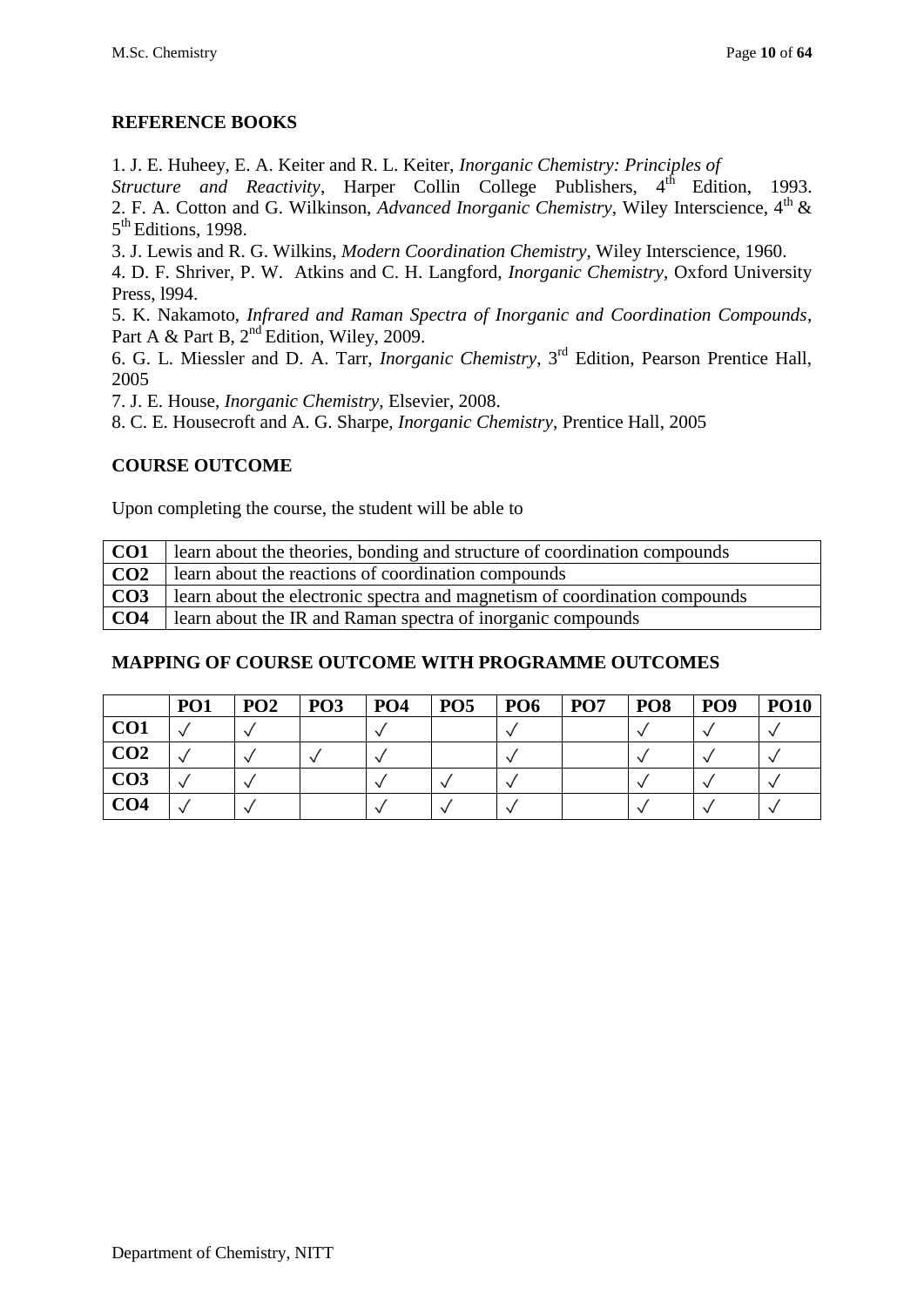| <b>CH 605</b> Quantum Chemistry and Group Theory | $L$   $T$   $P$ |                                        |  |
|--------------------------------------------------|-----------------|----------------------------------------|--|
|                                                  |                 | $\begin{array}{c c} 0 & 0 \end{array}$ |  |

#### **COURSE LEARNING OBJECTIVES**

To learn the fundamental principles of the properties of matter, energy quantization, its application, symmetry properties of molecules and application of group theory in understanding the molecular properties based on symmetry.

#### **COURSE CONTENT**

**Quantum Chemistry-I:** The failures of classical physics – Black body radiationphotoelectric effect- Bohr's quantum theory, Wave particle duality-Uncertainty principle-Operator algebra, Linear and Hermitian operators, Quantum mechanical postulates, Schrodinger equation and its solution to the problem of a particle in one and three dimensional boxes.

**Quantum Chemistry-II:** Quantum mechanical results for a rigid rotator and simple harmonic oscillator, Solution of Schrodinger equation for harmonic oscillator and rigid rotor. Schrodinger equation for hydrogen atom and its solution-Derivation of Eigen function and Eigen value for hydrogen atom. Term symbols for electronic state in atoms –LS and JJ coupling. The origin of electronic quantum numbers and physical significance - radial probability density-significance of magnetic quantum number with respect to angular momentum.

**Quantum Chemistry-III:** Hydrogen molecule ion and hydrogen molecule-Pauli's exclusion principle. Born Oppenheimer approximation, Mulliken designation of molecular orbitals.MO theory of bonding, MO treatment of H-bonded systems, ethylene, butadiene and benzene. Approximation methods: Perturbation and variation method, wave functions for many electron atoms – Hartree-Fock SCF method, Slater orbitals.

**Group Theory-I:** Elements of group theory, definition, group multiplication tables, conjugate classes, conjugate and normal subgroups, symmetry elements and operations, point groups, assignment of point groups to molecules, Matrix representation of geometric transformation and point group, reducible and irreducible representations, construction of character tables, bases for irreducible representation, direct product, symmetry adapted linear combinations, projection operators. Orthogonality theorem - its consequences.

**Group Theory-II:** Symmetry aspects of molecular orbital theory, planar  $\pi$ -systems, symmetry factoring of Huckel determinants, solving it for energy and MOs for ethylene and 1,4-butadiene, sigma bonding in  $AX_n$  molecules, hybridization, tetrahedral, octahedral, square planner, trigonal planar, linear, trigonal bipyramidal systems, hybrid orbitals as linear combination of AOs, electronic spectra, selection rule, polarization electron dipole transition, electronic transitions in formaldehyde, butadiene, configuration interaction, vibrational spectra, symmetry types of normal molecules, symmetry coordinates, selection rules for fundamental vibrational transition, IR and Raman activity of fundamentals in  $CO_2$ ,  $H_2O$ ,  $N_2F_2$ , the rule of mutual exclusion and Fermi resonance.

#### **REFERENCE BOOKS**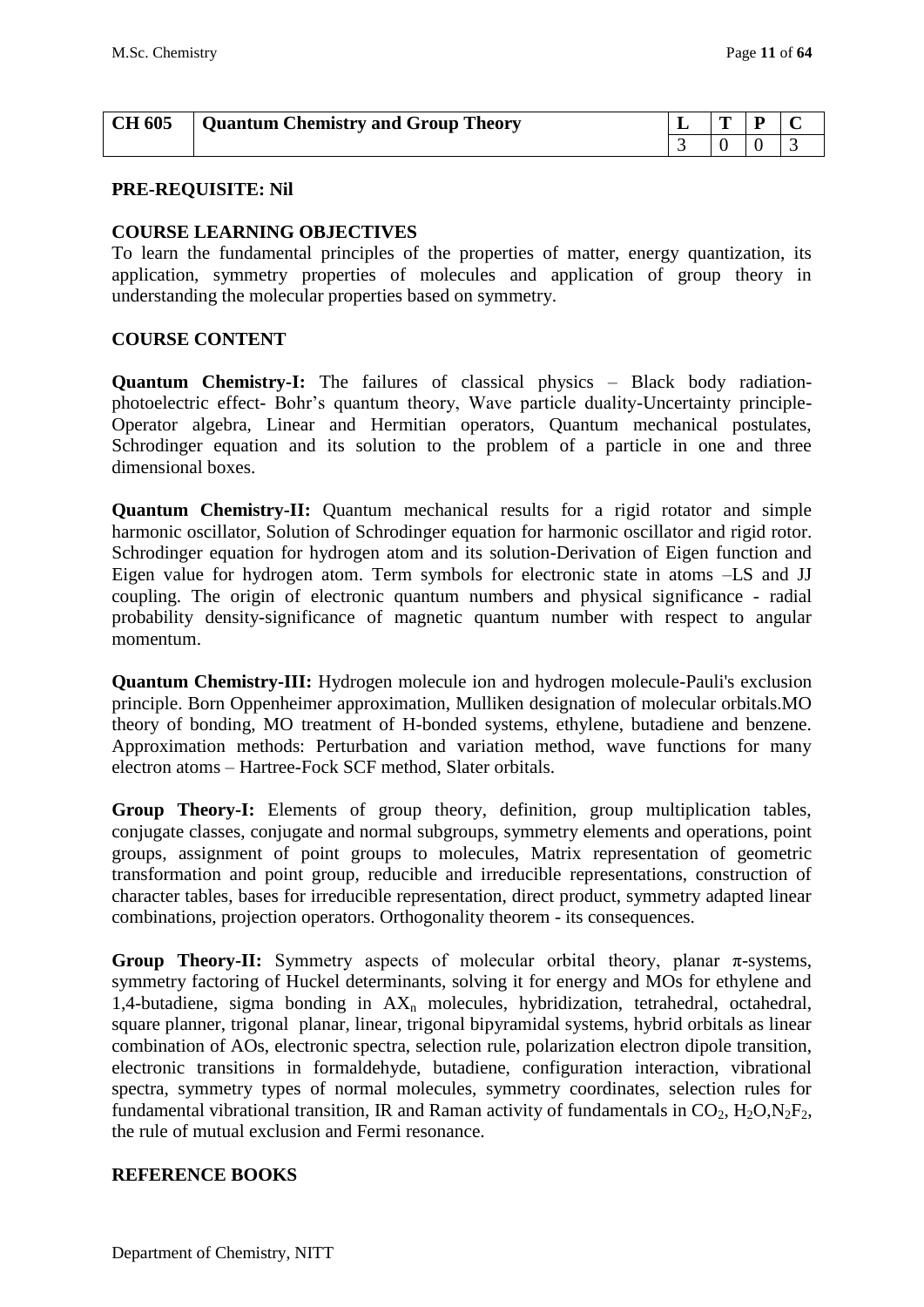- 1. N. Levine, *Quantum Chemistry*, Prentice Hall India, 4<sup>th</sup>Ednm, 1994.
- 2. A. K. Chandra, *Introductory Quantum Chemistry*, Tata McGraw Hill, 1994.
- 3. M. S. Gopinathan and V. Ramakrishnan, *Group Theory in Chemistry*, Vishal Publishers, 1988.
- 4. D. A. McQuarrie, *Quantum Chemistry*, University Science Books, 1983.
- 5. F. A. Cotton, *Chemical Applications of Group Theory*, Wiley Eastern Ltd., 2<sup>nd</sup>Edn., 1990.
- 6. R. K. Prasad, *Quantum Chemistry*, Tata McGraw Hill, 1995.
- 7. P.W. Atkins, *Physical Chemistry*, Oxford University Press, 6<sup>th</sup>Edn., 1998.

Upon completing the course, the student will be able to

- **CO1** Understand the properties of matter and the wave-particle duality
- **CO2** Apply the concept of quantization of energy and its modes
- **CO3** Relate symmetry of the molecules to their properties
- **CO4** Apply group theory and character table to analyse the molecular properties

|                 | PO <sub>1</sub> | PO <sub>2</sub> | <b>PO3</b> | P <sub>04</sub> | PO <sub>5</sub> | <b>PO6</b> | PO <sub>7</sub> | PO <sub>8</sub> | PO <sub>9</sub> | <b>PO10</b> |
|-----------------|-----------------|-----------------|------------|-----------------|-----------------|------------|-----------------|-----------------|-----------------|-------------|
| CO <sub>1</sub> |                 |                 |            |                 |                 |            |                 |                 |                 |             |
| CO <sub>2</sub> |                 |                 |            |                 |                 |            |                 |                 |                 |             |
| CO <sub>3</sub> |                 |                 |            |                 |                 |            |                 |                 |                 |             |
| CO <sub>4</sub> |                 |                 |            |                 |                 |            |                 |                 |                 |             |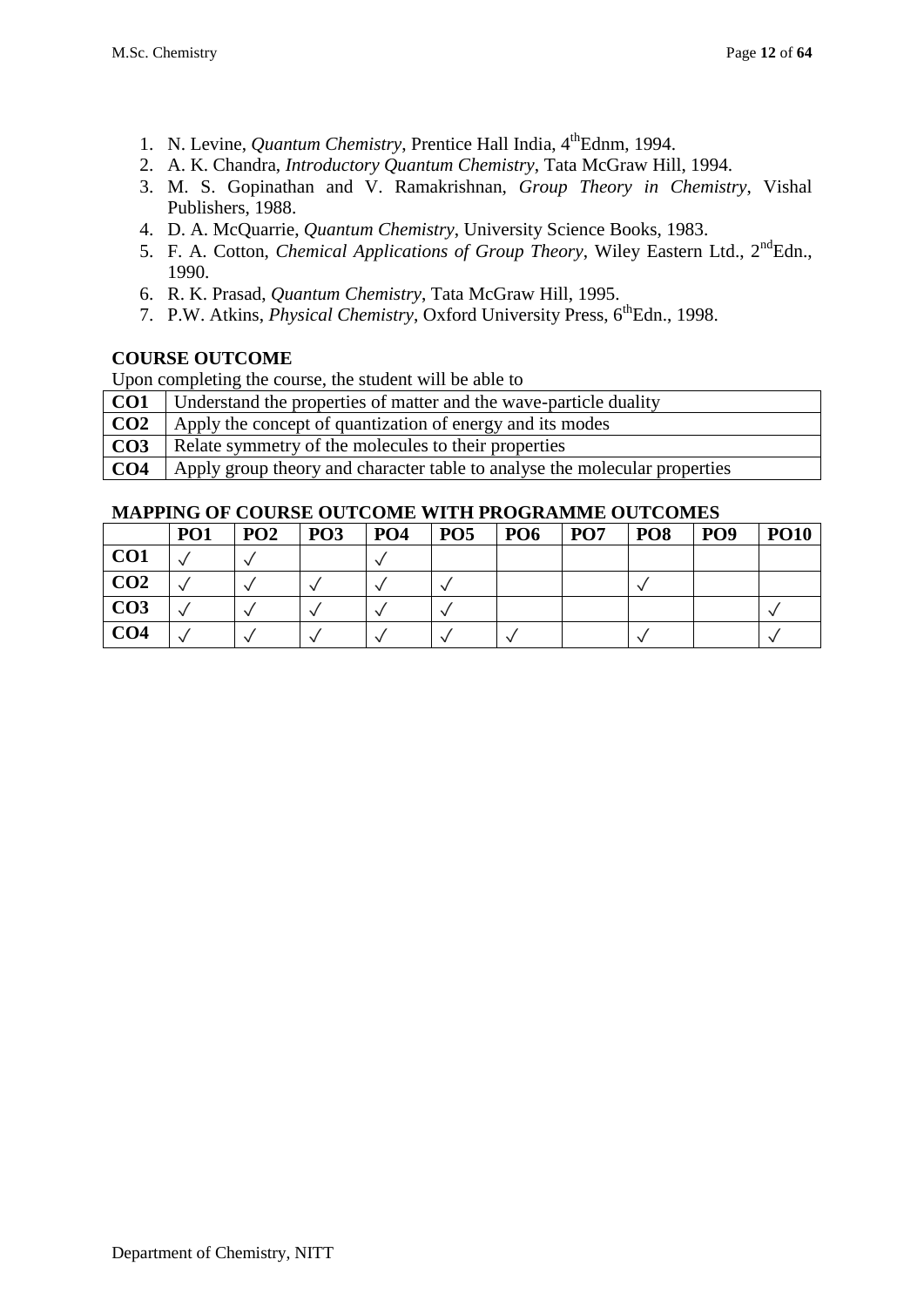| <b>CH 607</b> | <b>Instrumental Methods of Chemical Analysis</b> | œ |  |
|---------------|--------------------------------------------------|---|--|
|               |                                                  |   |  |

#### **COURSE LEARNING OBJECTIVES**

To introduce the basic principles, working and applications of Instrumental techniques like Chromatography, Electrophoresis, Potentiometry, spectroelectrochemisty and thermal methods to the I year M.Sc. students.

#### **COURSE CONTENT**

**Errors in chemical analyses:** Accuracy and propagation of errors, Statistical data analysis and evaluation: Confidence intervals, statistical aids to hypothesis testing- analysis of variance and Regression analysis

**Separation techniques:** Solvent extraction - Methods of extraction and applications of solvent extraction. Chromatography- thin layer chromatography, ion exchange chromatography and size exclusion chromatography –HPLC-outline study of instrument modules. Gas chromatography – basic instrumental set up-carriers, columns, detectors and comparative study of TCD, FID, ECD and NPD. Theory & applications –electrophoresistheory and applications.

**Electroanalytical techniques:** Potentiometry - electrode systems, direct potentiometric titrations-null-point potentiometry and applications. polarography, stripping voltammetry & Amperometric techniques - diffusion currents, Half-wave potentials, construction & characteristics of the DME-quantitative analysis-amperometric titrations and applications of polarography – electrogravimetry and coulometry - coulometry at constant potential, coulometric titrations-conductometric titrations.

**Atomic spectrometry:** Atomic absorption spectrometry(AAS) - absorption of characteristic radiation, instrumentation- Hollow cathode lamp-sampling - quantitative measurements and interferences- atomic emission-instrumentation, plasma sources –instrumentation- inductively coupled plasma - mass spectrometry (ICP–MS) –principles & instrumentation and applications of flame emission spectrometry - flame characteristics & processes-applications of flame photometry and flame atomic emission spectrometry.

**Thermal techniques:** Thermogravimetry - instrumentation and applications of TG. Differential thermal analysis (DTA) - instrumentation and applications of DTA. Differential scanning calorimetry (DSC) - Instrumentation, applications of DSC and comparison of DTA & DSC. Thermomechanical analysis (TMA) and dynamic mechanical analysis (DMA) instrumentation, applications of TMA and dynamic mechanical analysis.

#### **REFERENCE BOOKS**

- 1. G. H. Geeffery et al., *Vogel's Text Book of Quantitative Chemical Analysis*, ELBS Edn, 1989.
- 2. D. A. Skoog, D.M. West, F.J Holler, S.R Crouch, *Fundamentals of Analytical Chemistry*, 8<sup>th</sup> edition, Thomson Brooks Cole, 2004.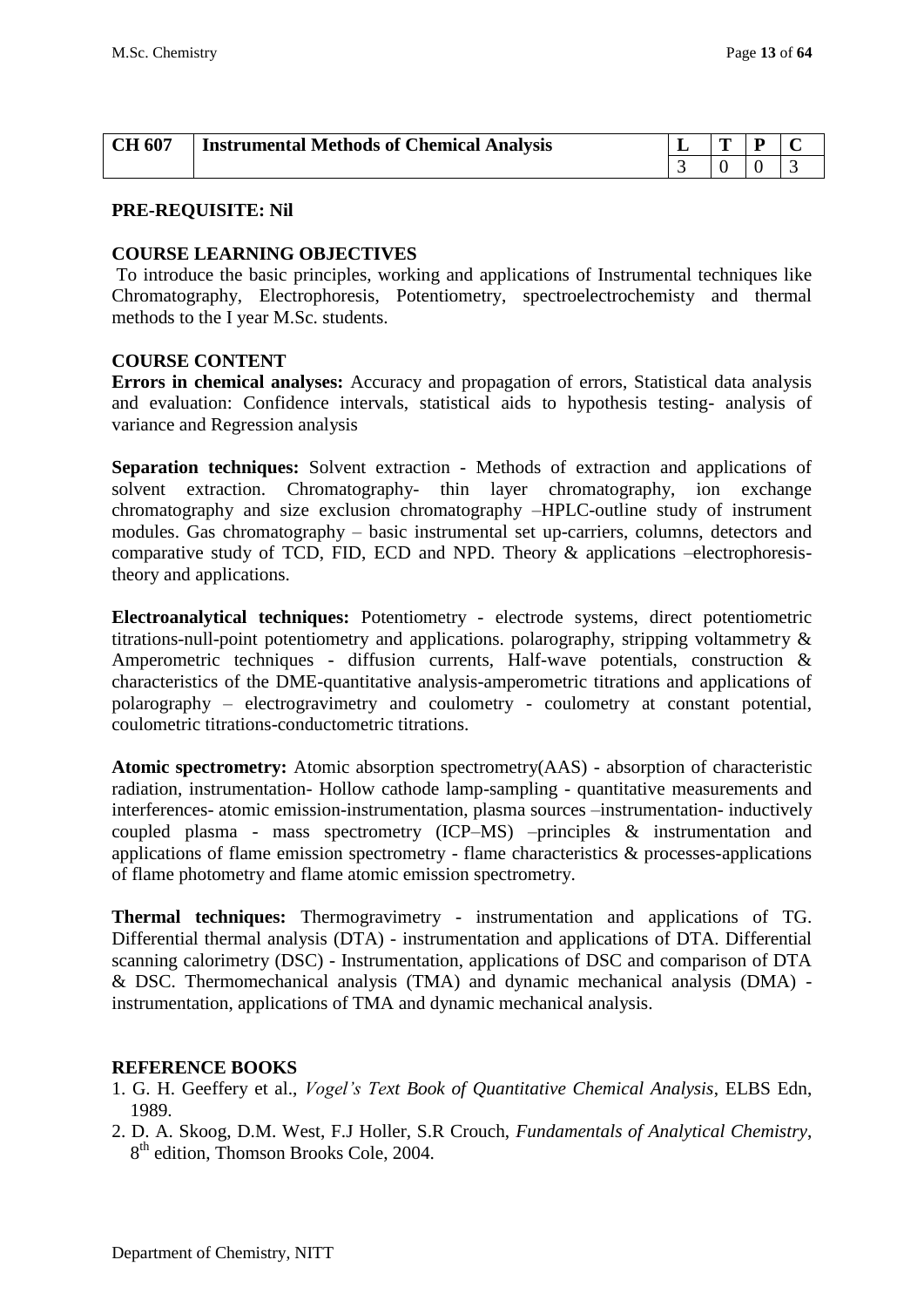- 3. F. Rouessac and A. Rouessac, Chemical Analysis: Modern Instrumentation Methods and Techniques,  $2^{nd}$ Edn, John Wiley and Sons.
- 4. D. A. Skoog, E. J. Holler, S. R. Crouch, *Principles of Instrumental Analysis*, 6<sup>th</sup> edition, Thomson Brooks Cole , 2007.
- 5. F. W. Fifield and D. Kealey, *Principles and Practice of Analytical Chemistry*, 2nd Edition, International Book Company, London, 1983.
- 6. H. H. Willard, L.L. Merrit, J.A. Dean and F.A. Settle*, Instrumental Methods of Analysis*, D, CBS Publishers, New Delhi, 1986.

Upon completing the course the student will be able:

| CO <sub>1</sub> | To know the importance of instrumental techniques and its applications.            |
|-----------------|------------------------------------------------------------------------------------|
| CO <sub>2</sub> | To understand sampling methods of the analytes to be measured.                     |
| CO <sub>3</sub> | To get familiarize with the principles, operation and uses of these instruments in |
|                 | industry.                                                                          |
| CO <sub>4</sub> | To conduct demonstration experiments in industry with real samples.                |

|                 | PO <sub>1</sub> | PO <sub>2</sub> | <b>PO3</b> | PO <sub>4</sub> | PO <sub>5</sub> | PO <sub>6</sub> | PO <sub>7</sub> | PO <sub>8</sub> | PO <sub>9</sub> | <b>PO10</b> |
|-----------------|-----------------|-----------------|------------|-----------------|-----------------|-----------------|-----------------|-----------------|-----------------|-------------|
| CO <sub>1</sub> |                 |                 |            |                 |                 |                 |                 |                 |                 |             |
| CO <sub>2</sub> |                 |                 |            |                 |                 |                 |                 |                 |                 |             |
| CO <sub>3</sub> |                 |                 |            |                 |                 |                 |                 |                 |                 |             |
| CO <sub>4</sub> |                 |                 |            |                 |                 |                 |                 |                 |                 |             |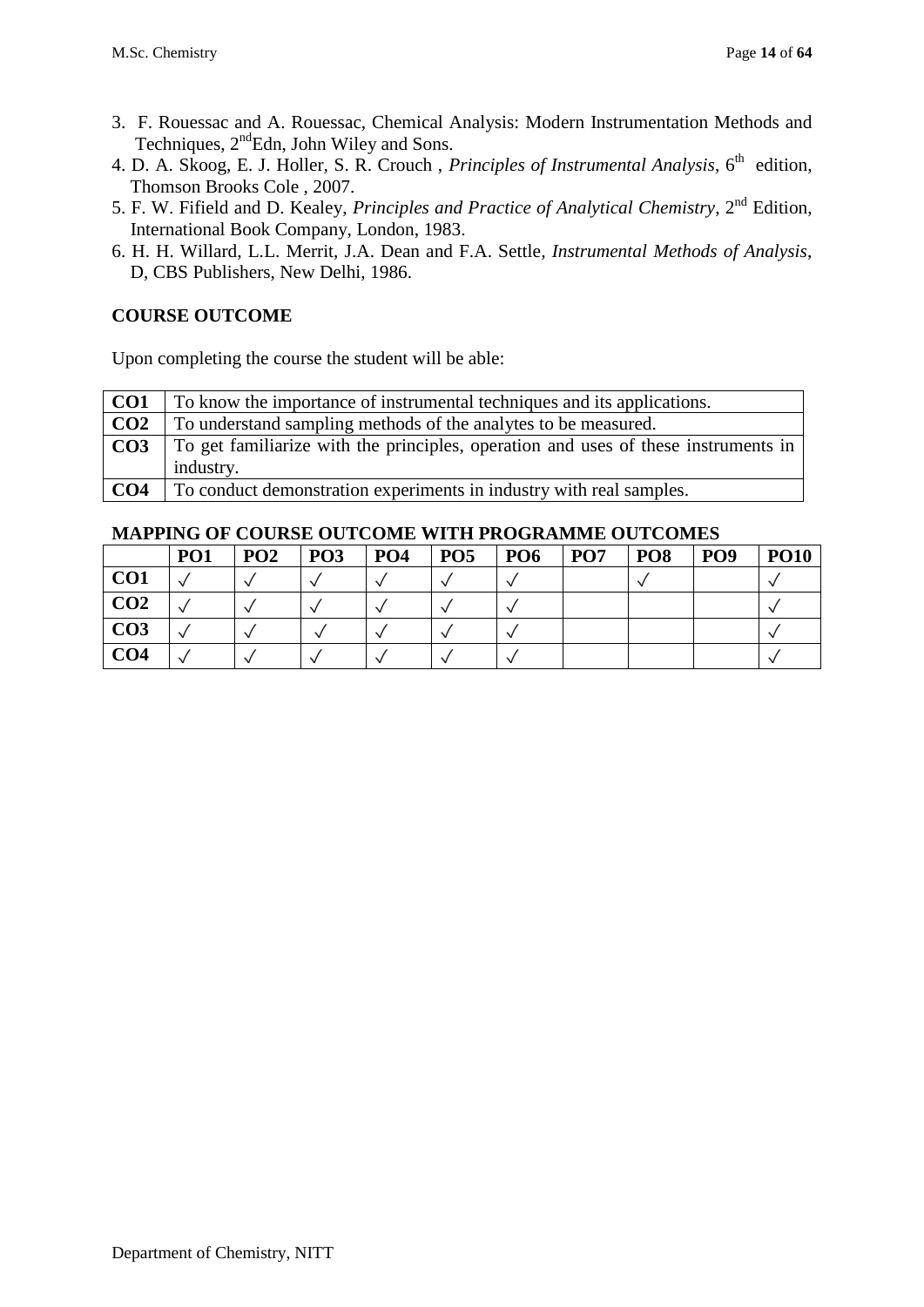| <b>CH 609</b> | <b>Organic Preparations and Separations lab</b> | m |  |
|---------------|-------------------------------------------------|---|--|
|               |                                                 |   |  |

#### **COURSE LEARNING OBJECTIVES**

1. To introduce the students to have hands on experience to perform various reactions.

2. The students can Separate and characterize the two component and three component mixtures.

#### **COURSE CONTENT**

Preparations - Double stage preparation of m-nitrobenzoic acid from methyl benzoate, preparation of acetyl salicylic acid from methyl salicylate, preparation of triacetoxy benzene from hydro quinone, preparation of m-nitroaniline from nitro benzene, preparation of tribromo benzene from aniline, preparation of p-nitroaniline from acetanilide. Single stage preparations involving acetylation, alkylation, condensation, hydrolysis, esterification etc. (b) Separation and characterization of two component and three component mixtures.

#### **REFERENCE BOOKS.**

l. A. I. Vogel, Text Book of Practical Organic Chemistry,5th Edn., ELBS, London, l989.

2. B. B. Dey and M. V. Sitharaman, Laboratory Manual of Organic Chemistry, Revised by T.R. Govindachari, Allied Publishers Ltd., New Delhi, 4th Revised Edn., l992.

#### **COURSE OUTCOME**

Upon completing the course the student will be able to

**CO1** perform various reactions practically **CO2** Synthesize the derivatives of different functional groups

**CO3** Separate the organic mixtures and identify various functional groups.

|     | PO <sub>1</sub> | PO <sub>2</sub> | PO <sub>3</sub> | PO <sub>4</sub> | PO <sub>5</sub> | PO <sub>6</sub> | PO <sub>7</sub> | PO <sub>8</sub> | PO <sub>9</sub> | <b>PO10</b> |
|-----|-----------------|-----------------|-----------------|-----------------|-----------------|-----------------|-----------------|-----------------|-----------------|-------------|
| CO1 |                 |                 |                 |                 |                 |                 |                 |                 |                 |             |
| CO2 |                 |                 |                 |                 |                 |                 |                 |                 |                 |             |
| CO3 |                 |                 |                 |                 |                 |                 |                 |                 |                 |             |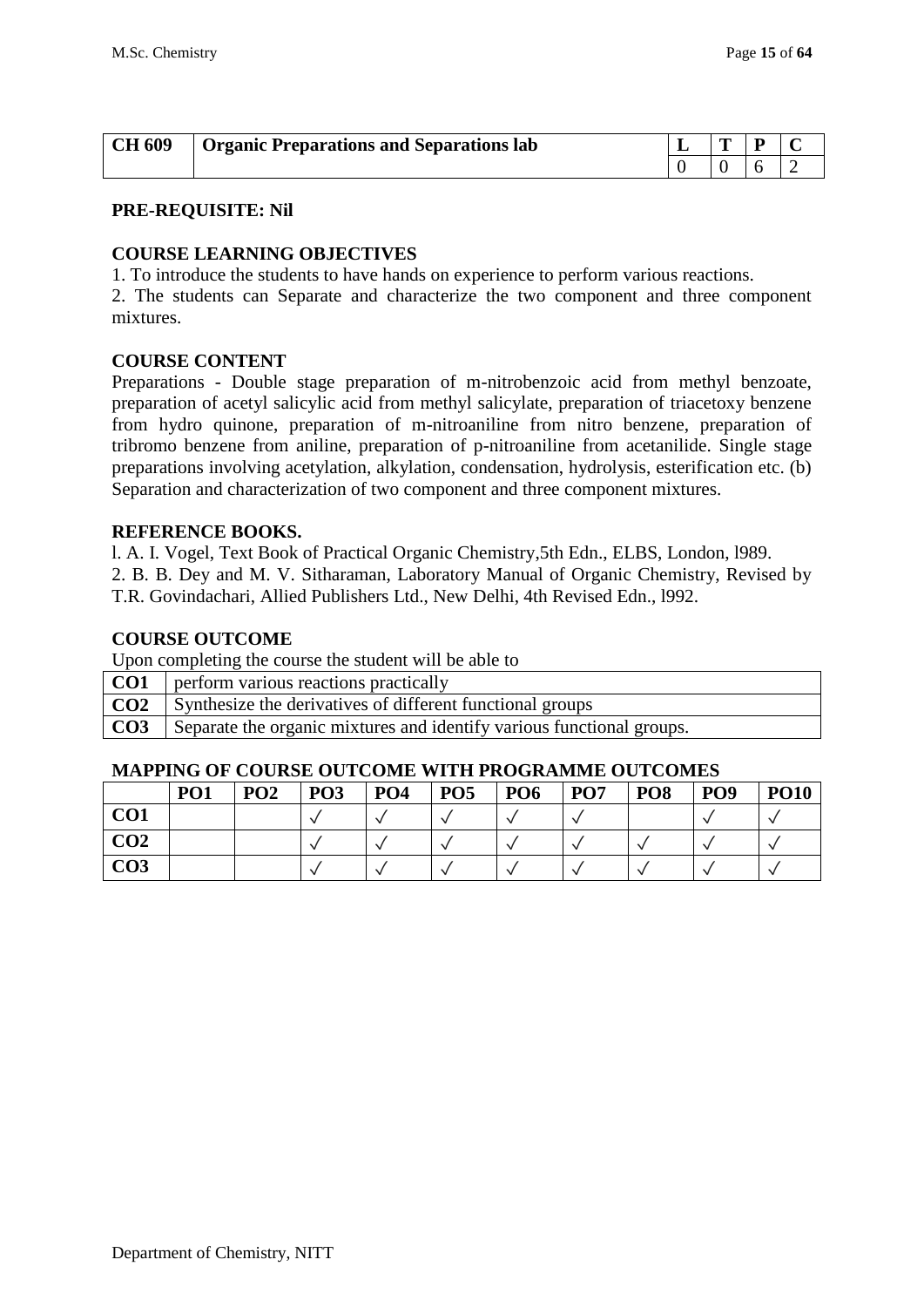| $\vert$ CH 611 | Inorganic Preparations and Qualitative Analysis Lab | $L$ $T$ $P$ $C$ |                |                                                             |  |
|----------------|-----------------------------------------------------|-----------------|----------------|-------------------------------------------------------------|--|
|                |                                                     |                 | $\overline{0}$ | $\begin{array}{ c c c } \hline 6 & 2 \\ \hline \end{array}$ |  |

#### **COURSE LEARNING OBJECTIVES**

To introduce the students to the semi-micro analysis of mixture of cations. To provide them a brief idea about inorganic preparatory methods.

#### **COURSE CONTENT**

Semi-micro analysis (minimum 8 mixture): Analysis of mixture containing two common cations and any two of the following less familiar cations. Tl, W, Se, Te, Mo, Ce, Th, Ti, Zr, V, Be, U and Li.

Synthesis and characterization of any five Compounds: Potassium trioxalatocobaltate, Bromopentamminecobalt(III) chloride Tris(ethylenediammine)chromium(III) chloride, Hexamminecobalt(III)chloride Tris(ethylenediammine)cobalt(III)chloride, *Cis* and *trans* dichlorobis(ethylenediammine)cobalt(III) chloride and resolution of the *cis* form. Hexamminenickel(II) bromide, Bis(N,N'-bis(*o*-hydroxybenzylidine)ethylenediamine)-*m*-aquodicobalt(II) Dichloro(di-2-pyridylamine)copper(II) and Bis(Di-2-pyridylamine)copper(II) chloride Bis(ethylenediamine)nickel(II) chloride Tris(acetylacetonato)iron(III) Tris(acetylacetonato)manganese(III)

#### REFERENCE BOOKS

1. V. V. Ramanujam, *Inorganic Semi-micro Qualitative Analysis*, 3rd Edition, National Publishing Company, l990.

2. G. Brauer (Ed.), *Handbook of Preparative Inorganic Chemistry (Vol. I and II)*, Academic Press, 1963.

COURSE OUTCOME

Upon completing the course, the student will be able to

| CO <sub>1</sub> | learn about the semi-micro analysis of mixture of cations             |
|-----------------|-----------------------------------------------------------------------|
| CO <sub>2</sub> | learn about the preparation of cobalt compounds                       |
| CO <sub>3</sub> | learn about the preparation of nickel compounds                       |
| CO <sub>4</sub> | learn about the preparation of chromium, manganese and iron compounds |

|                 | PO <sub>1</sub> | PO <sub>2</sub> | PO <sub>3</sub> | PO <sub>4</sub> | PO <sub>5</sub> | PO <sub>6</sub> | PO <sub>7</sub> | PO <sub>8</sub> | PO <sub>9</sub> | <b>PO10</b> |
|-----------------|-----------------|-----------------|-----------------|-----------------|-----------------|-----------------|-----------------|-----------------|-----------------|-------------|
| CO <sub>1</sub> |                 |                 |                 |                 |                 |                 |                 |                 |                 |             |
| CO <sub>2</sub> |                 |                 |                 |                 |                 |                 |                 |                 |                 |             |
| CO <sub>3</sub> |                 |                 |                 |                 |                 |                 |                 |                 |                 |             |
| CO <sub>4</sub> |                 |                 |                 |                 |                 |                 |                 |                 |                 |             |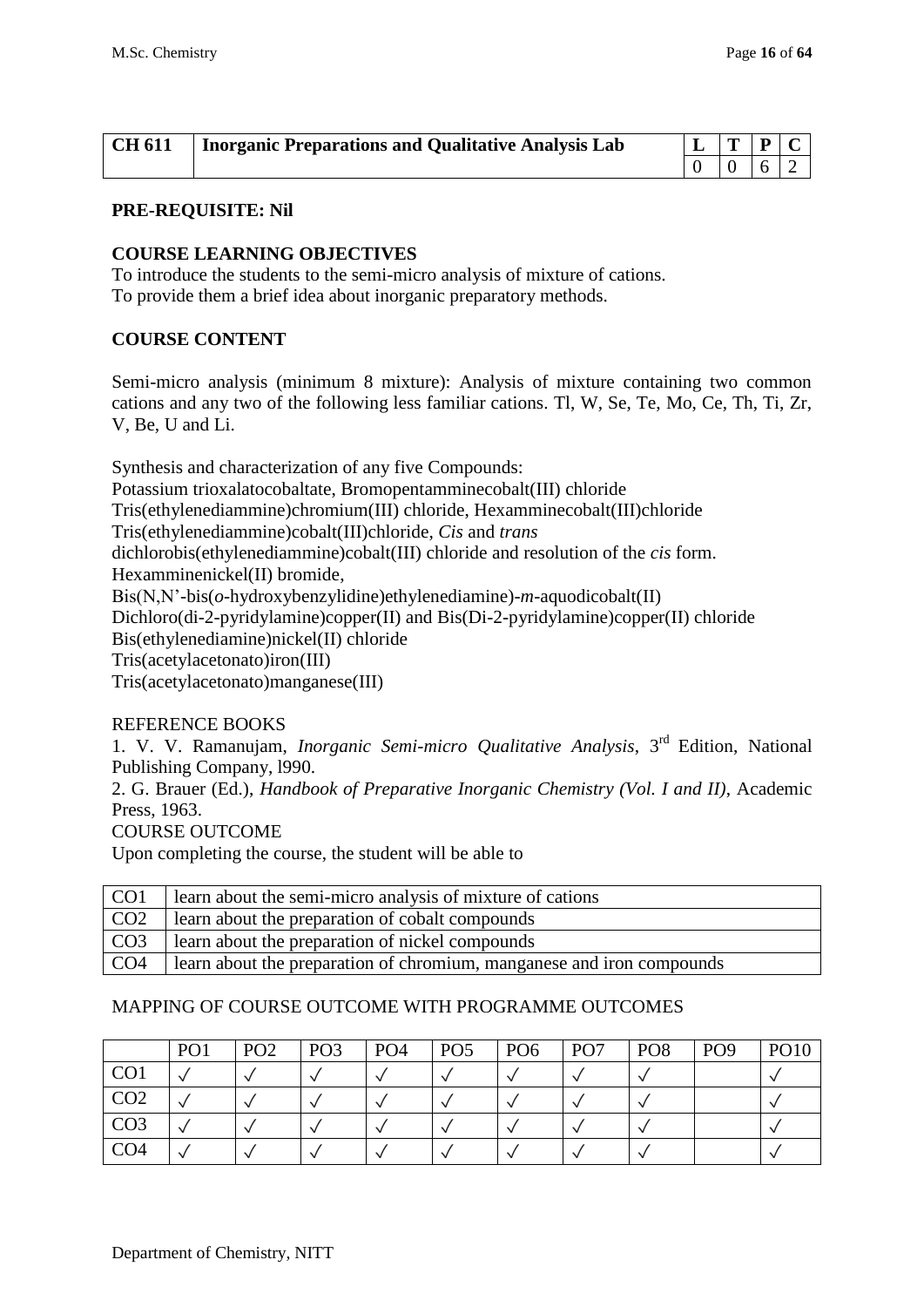| <b>CH 602</b> | Stereochemistry,               | Photochemistry, | Pericyclic | and | m |  |
|---------------|--------------------------------|-----------------|------------|-----|---|--|
|               | <b>Rearrangement reactions</b> |                 |            |     |   |  |
|               |                                |                 |            |     |   |  |

### **PRE-REQUISITE: CH 601**

#### **COURSE LEARNING OBJECTIVES**

1. To provide a comprehensive information about the stereochemistry of organic molecules.

2. To introduce the students regarding the fundamentals of photochemistry and various photochemical reactions in detail.

3. The students will be able to plan synthetic routes to complex organic molecules through cycloaddition reactions.

4. The students will be familiar with various types of rearrangement reactions.

#### **COURSE CONTENT**

**Optical activity and chirality:** absolute and relative configuration-R-S Notation system, Molecules with more than one asymmetric center. Enantiotopic and diastereotopic atoms, groups and faces. Stereo specific and stereo selective synthesis Optical isomerism of biphenyls, allenes and spiranes. Compounds containing chiral nitrogen and sulfur. Geometrical isomerism, E, Z- nomenclature of olefins, cumulenes and oximes.

**Conformational analysis:** Inter-conversion of Sawhorse, Newman and Fischer projections Conformational analysis of ethane and disubstituted ethane derivatives, cycloalkanes and substituted cyclohexane. Conformation and stereochemistry of cis and trans decalin and 9 methyldecalin. Anomeric effect in cyclic compounds.

**Fundamentals of Photochemistry:** Qualitative introduction about different transitions, Cis-Trans isomerization, Paterno-Buchi reaction, Norrish type I and II reactions, photo reduction of ketones, photochemistry of arenes di-pi-methane and Hoffmann-Loeffler-Freytag rearrangements.

Pericyclic reactions: Classification, electrocyclic, sigmatropic, cycloaddition and ene reactions, Woodward-Hoffmann rules, and FMO theory, Claisen, Cope, Sommelet-Hauser, and Diels-Alder reactions in synthesis, stereochemical aspects.

**Rearrangements:** reactions involving electron deficient, carbon, nitrogen, oxygen centers, emphasis on synthetic utility of these rearrangements. Baker–Venkataraman, Benzilic acid, [1,2]-Meisenheimer, [2,3]-Meisenheimer, Wagner-Meerwein, Pinacol, Demyanov, Dienone-Phenol, Favorskii, Wolff, Hofmann, Curtius, Lossen, Schmidt, Beckmann, Benzidine rearrangements.

#### **REFERENCE BOOKS**

1. Photochemistry and Pericyclic Reactions by Jagdamba Singh, 3rd Edition, ISBN-13: 978- 1906574161 ISBN-10: 1906574162 , New Age Science publisher

2. Stereochemistry of Organic Compounds: Principles and Applications 4th Revised Edition By D. Nasipuri, Publisher: New Academic Science Ltd.

3. House, Modern Synthetic Reactions, 1973.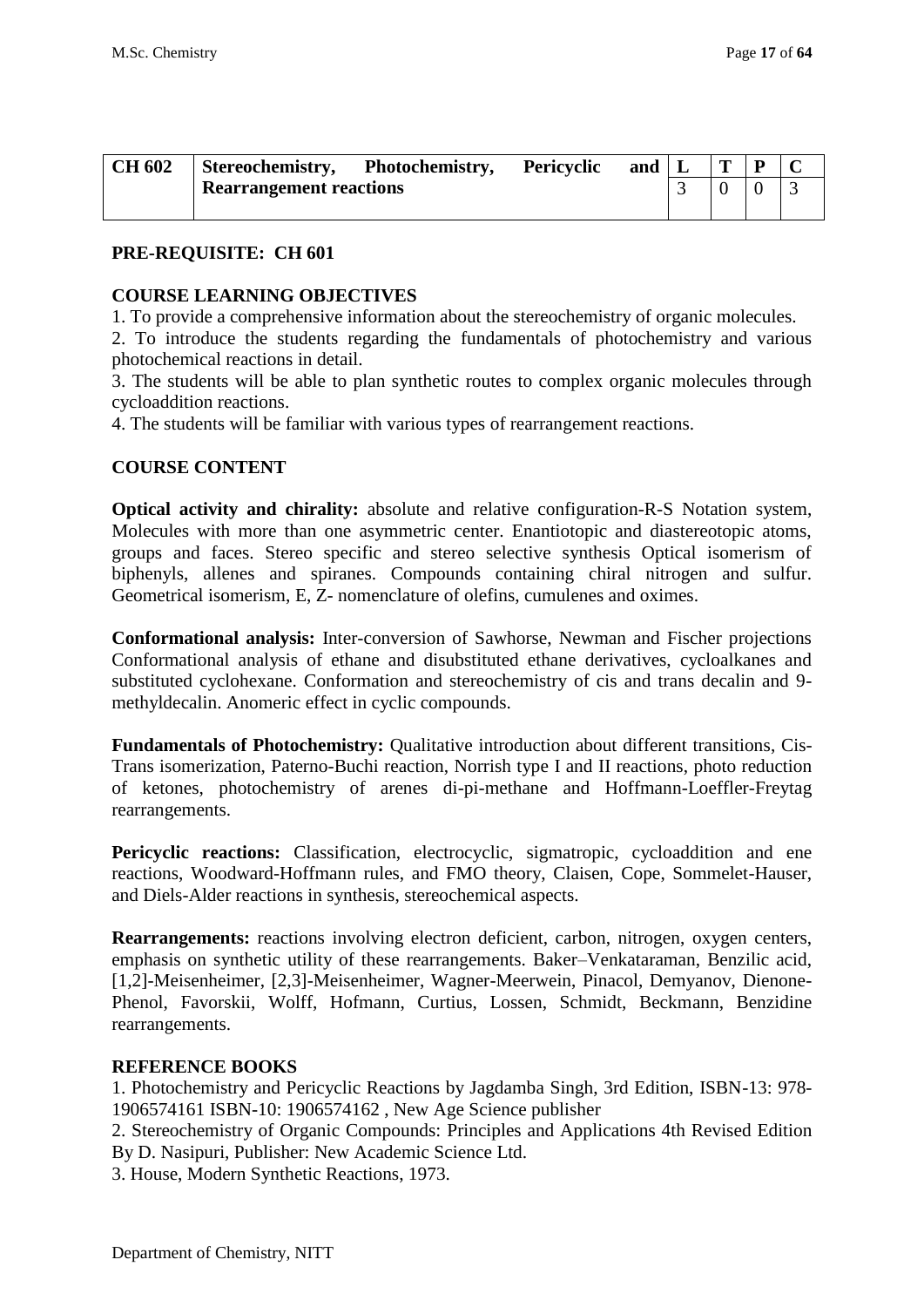4. R.O.C. Norman and J. M. Coxon, Principles of organic synthesis, ELBS, 1994.

- 5. J. J. Li, Name Reactions, Springer, 3rd Edn, 2006.
- 6. B. P. Mundy, M. G. Ellerd, F. G., Jr. Favaloro Name Reactions and Reagents in Organic
- 7. Synthesis, Wiley-Interscience, 2005.

## **COURSE OUTCOME**

Upon completing the course the student will be able to

| CO <sub>1</sub> | Understand the stereochemistry of organic molecules in detail.                  |
|-----------------|---------------------------------------------------------------------------------|
| CO <sub>2</sub> | Solve various problems on photochemical transformations.                        |
| CO <sub>3</sub> | The students will be able to plan synthetic routes to complex organic molecules |
|                 | through cycloaddition reactions.                                                |
| CO <sub>4</sub> | Understand the various types of rearrangement reactions and their mechanism.    |

|                 | <b>PO1</b> | PO <sub>2</sub> | PO <sub>3</sub> | <b>PO4</b> | PO <sub>5</sub> | <b>PO6</b> | <b>PO7</b> | PO <sub>8</sub> | PO <sub>9</sub> | <b>PO10</b> |
|-----------------|------------|-----------------|-----------------|------------|-----------------|------------|------------|-----------------|-----------------|-------------|
| CO <sub>1</sub> |            |                 |                 |            |                 |            |            |                 |                 |             |
| CO <sub>2</sub> |            |                 |                 |            |                 |            |            |                 |                 |             |
| CO <sub>3</sub> |            |                 |                 |            |                 |            |            |                 |                 |             |
| CO <sub>4</sub> |            |                 |                 |            |                 |            |            |                 |                 |             |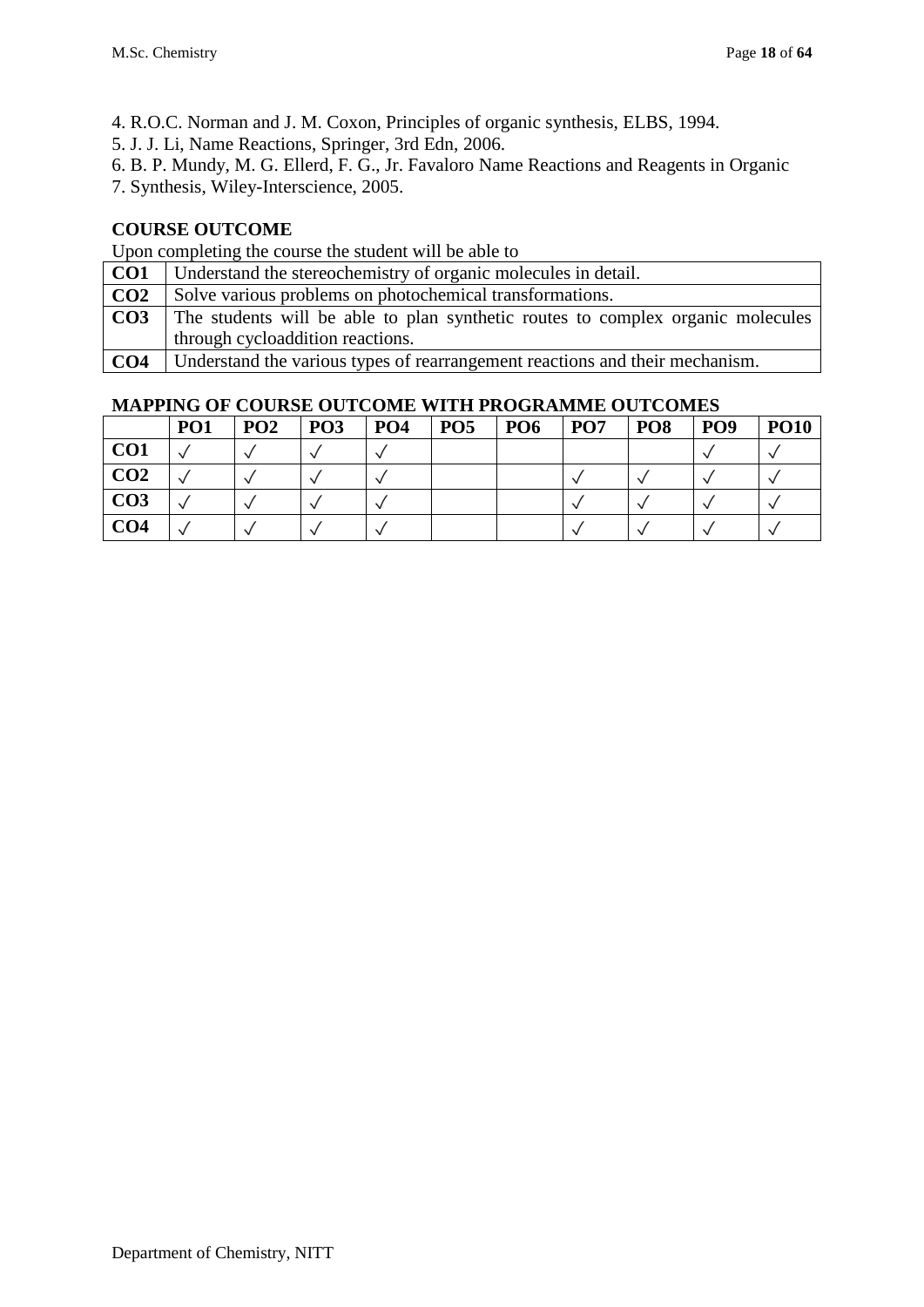| <b>CH 604</b> | Organometallic and Bioinorganic Chemistry | œ |  |
|---------------|-------------------------------------------|---|--|
|               |                                           |   |  |

#### **PRE-REQUISITE: CH 603**

#### **COURSE LEARNING OBJECTIVES**

The course aims at the detailed interception of bonding concepts in organometallic and bioinorganic chemistry. Mechanistic aspects of several well-known industrial catalytic techniques will be studied. The course also aims at a detailed understanding of bio inorganic chemistry of metals.

#### **COURSE CONTENT**

**Structure and bonding in organometallics:** 18/16-electron rule- metal carbonyls – bonding  $-$ nitrosyls - dinitrogen complexes – phosphines-metal alkyls, aryls, hydrides -  $\pi$ -bonding ligands and dihydrogen complexes - agostic bonds – Metal – Metal Bonds - metalloceneselectronic structure and bonding in ferrocene- fluxional molecules – Isolobal Analogy-Organometallic Clusters

**Reaction mechanism and catalysis:** Ligand substitution-oxidative addition and reductive elimination- C-H and C-C activation- 1,1 and 1,2-insertion- addition and elimination reactions- Homogeneous catalysis - alkene isomerization- hydrocyanation- hydrogenation of olefins- Wilkinson's catalyst- Assymetric Hydrogenation - hydroformylation of olefins-Wacker-Process- Monsanto acetic acid process-Eastman Halcon process- Fischer-Tropsch process- Hydrosilylation- Water gas Shift reaction

**Carbenes:** Fischer and Schrock carbenes – structure, bonding &reactivity- Grubbs catalyst-Olefin Metathesis -RCM-ROMP, SHOP and ADMET- Ziegler-Natta polymerization of olefins-Heck reaction- Suzuki coupling- Stille Coupling- Sonagashira coupling- Nozaki-Hiyama - cross coupling- Ullmann coupling - The Pauson Khand reaction- Ene reaction - Dotz reaction- -Vollhardt reaction-Murai reaction- Hartwig-Buchwald Amination -  $\sigma$  – bond metathesis.

**BioInorganic Chemistry-I:** Inorganic Elements in Organisms - Vitamin and Coenzyme B12 - functions - Photosynthesis - The Dioxygen Uptake, Transport and Storage - Hemoglobin and Myoglobin - Hemerythrin and Hemocyanin - Catalysis through Hemoproteins: Electron Transfer, Oxygen Activation and Metabolism - Cytochrome - Iron–Sulfur and Other Nonheme Iron Proteins - Rubredoxins – Siderophores - Ferritin – Nickel-containing Enzymes - Copper-containing Proteins - "Early" Transition Metals Mo, W, V & Cr - Zinc: Structural and Gene-regulatory Functions

**BioInorganic Chemistry-II:** Function and Transport of Alkali and Alkaline Earth Metal Cations -Catalysis and Regulation of Bioenergetic Processes by the Alkaline Earth Metal Ions  $Mg^{2+}$  and Ca<sup>2+</sup> - -Biomineralization - The Controlled Assembly of "Advanced Materials" in Biology - Biological Functions of the Nonmetallic Inorganic Elements - The Bioinorganic Chemistry of the Quintessentially Toxic Metals - Biochemical Behaviour of Radionuclides and Medical Imaging - Chemotherapy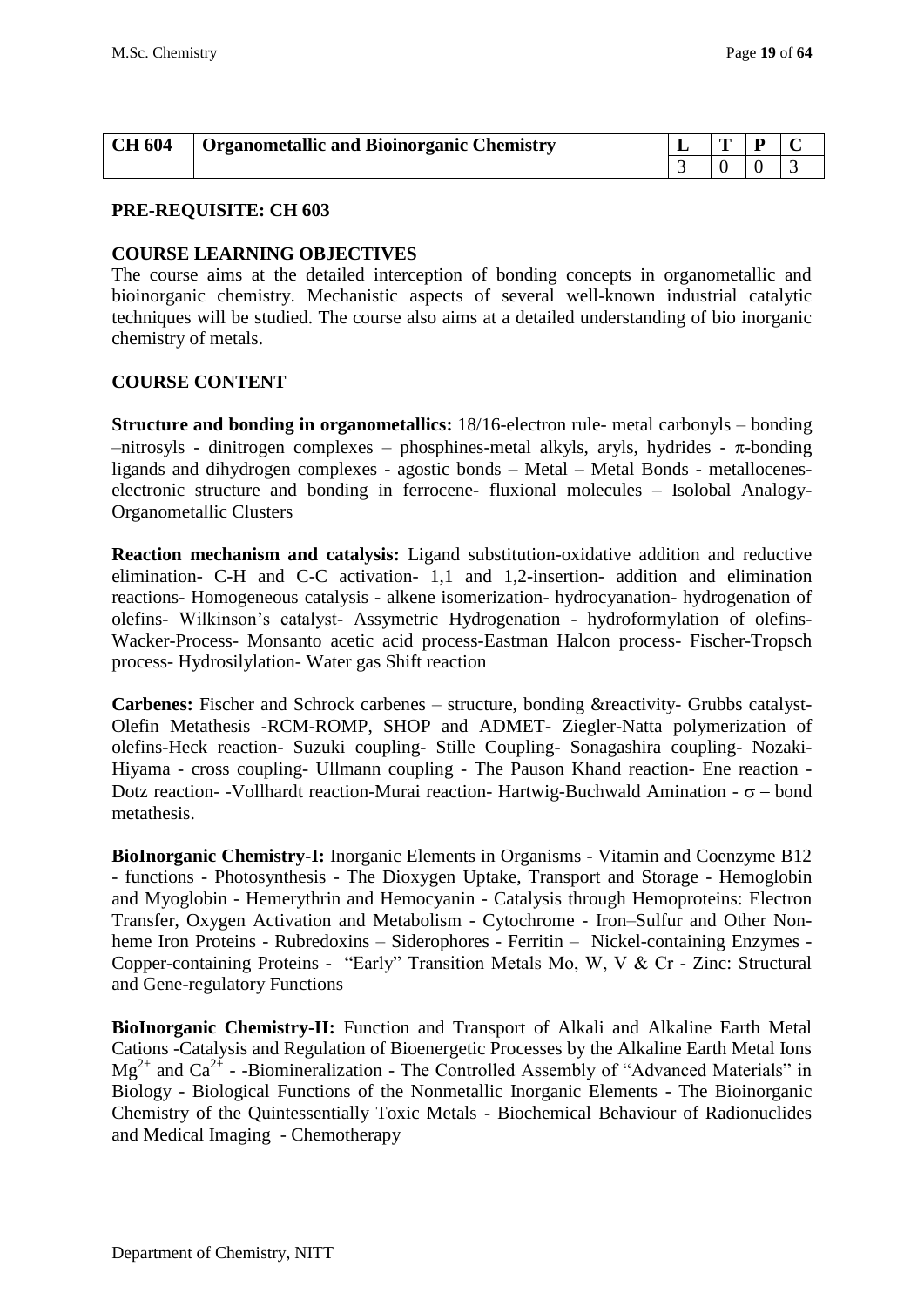## **REFERENCE BOOKS**

1. G.O. Spessard and G. L. Miessler, *[Organometallic Chemistry](http://www.amazon.co.uk/Organometallic-Chemistry-Gary-O-Spessard/dp/0136401783/ref=sr_1_14?ie=UTF8&s=books&qid=1200547732&sr=1-14)*, 2nd Edn, Oxford University Press.

2. R.H. Crabtree, *The Organometallic Chemistry of Transition Metals*, 4<sup>th</sup>Edn Wiley-VCH.

3. W. Kaim & B. Schwederski, *Bioinorganic Chemistry: Inorganic Elements in the Chemistry of Life*, John Wiley (1994).

4. S. J. Lippard& J. M. Berg, *Principles of Bioinorganic Chemistry*, Panima Publ. Corpn. (2005).

5. J. E. Huheey, E. A. Keiter and R. L. Keiter, *Inorganic Chemistry, Principles of Structure*  and Reactivity, 4<sup>th</sup> Edition, Harper Collin College Publishers, 1993.

6. [C. Elschenbroich,](http://as.wiley.com/WileyCDA/Section/id-302477.html?query=Christoph+Elschenbroich) *Organometallics*, 3rdEdn, Wiley VCH.

## **COURSE OUTCOME**

Upon completing the course the student will be able to

| CO <sub>1</sub> | A understanding of organometallic bonding principles                |
|-----------------|---------------------------------------------------------------------|
| CO <sub>2</sub> | Understanding of Reaction mechanism in organometallic chemistry     |
| CO <sub>3</sub> | Understanding of Industrially important homogenous catalysis cycles |
| CO <sub>4</sub> | Understanding of Bioinorganic Chemistry of elements                 |

|                 | PO <sub>1</sub> | PO <sub>2</sub> | PO <sub>3</sub> | PO <sub>4</sub> | PO <sub>5</sub> | PO <sub>6</sub> | PO <sub>7</sub> | PO <sub>8</sub> | PO <sub>9</sub> | <b>PO10</b> |
|-----------------|-----------------|-----------------|-----------------|-----------------|-----------------|-----------------|-----------------|-----------------|-----------------|-------------|
| CO <sub>1</sub> |                 |                 |                 |                 |                 |                 |                 |                 |                 |             |
| CO <sub>2</sub> |                 |                 |                 |                 |                 |                 |                 |                 |                 |             |
| CO <sub>3</sub> |                 |                 |                 |                 |                 |                 |                 |                 |                 |             |
| CO <sub>4</sub> |                 |                 |                 |                 |                 |                 |                 |                 |                 |             |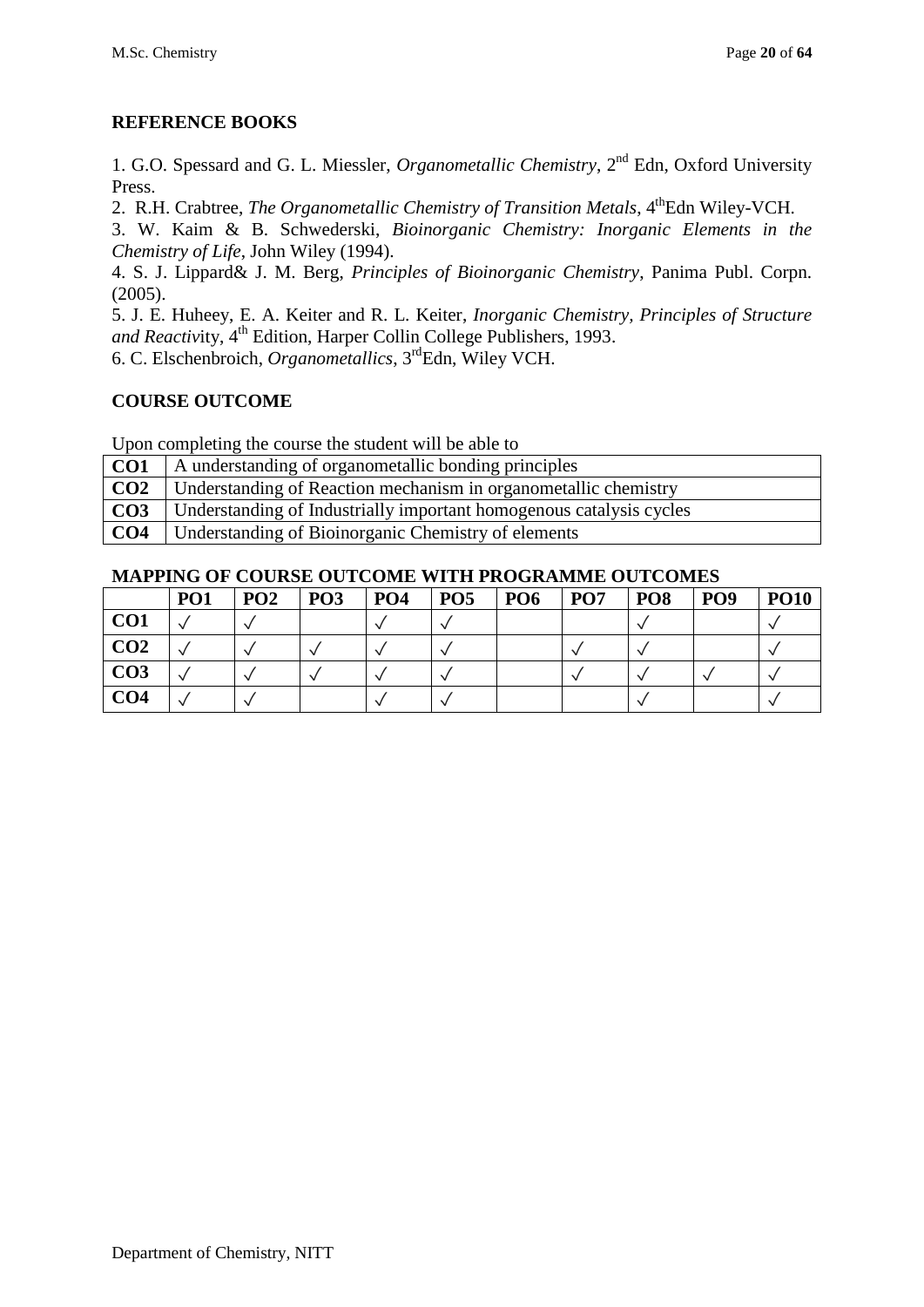| <b>CH 606</b> | <b>Thermodynamics, Electrochemistry and Kinetics</b> | ≖ | D |  |
|---------------|------------------------------------------------------|---|---|--|
|               |                                                      |   |   |  |

#### **COURSE LEARNING OBJECTIVES**

To learn the thermodynamic principles of system in equilibrium and their associated properties. To understand the phases of coexistence in any reaction or equilibrium. To understand the basic principles of electrochemistry, interphases and their applications, the kinetics of reactions.

#### **COURSE CONTENT**

**Thermodynamics:** Third law, thermodynamics, need for it, Nernst heat theorem and other forms of stating the third law. Thermodynamic quantities at absolute zero, apparent exceptions to the third law - thermodynamics of systems of variable composition, partial molar properties, chemical potential, relationship between partial molar quantities, Gibbs Duhem equation and its applications (the experimental determination of partial molar properties not included) - thermodynamic properties of real gases, fugacity concept, calculation of fugacity of real gas, activity and activity coefficient, concept, definition, standard states and experimental determinations of activity and activity coefficient of electrolytes.

**Phase rule:** colloids and micelles: Phase rule: Three component systems, representation by triangular diagrams, systems of three liquids, formation of one pair of partially miscible liquids, formation of two pairs of partially miscible liquids, solid, liquid phases, eutectic systems- colloids: Distinction between suspension, colloidal solutions and true solutions, lyophilic and lyophobic colloids, Tyndall effect, stability of colloids, coagulation, emulsions, various types. Micelles: Surfactant (amphipathic molecule), micellization, critical micelle concentration, size of micelle, aggregation number, thermodynamics of micellization, solubilisation behaviour of micelles, reverse, micelles.

**Electrochemistry-I:** Ion transport in solution - migration, convention and diffusion -Fick's laws of diffusion conduction - influence of ionic atmosphere on the conductivity of electrolytes-The Debye Huckel-Onsager equation for the equivalent conductivity of electrolytes - experimental verification of the equation - conductivity at high field and at high frequency - conductivity of non-aqueous solutions-effect of ion association on conductivity. The electrode-electrolyte interface-electrical double layer-electro capillary phenomena-Lippmann equation - the Helmholtz- Perrin - Guoy-Chapmann and Stern models, electro kinetic phenomena Tiselius method of separation of protons of proteins - membrane potential.

**Electrochemistry-II:** Electrodics - mechanism of electrode reactions-polarization and overpotential- the Butler Volmer equation for one step and multistep electron transfer reaction - significance of equilibrium exchange current density and symmetry factorsignificance of transfer coefficient-mechanism of the hydrogen evolution reaction and oxygen evolution reactions. Some electrochemical reactions of technological interest- corrosion and passivity of metals-construction and use of Pourbaix and Evans diagrams- methods of protection of metals from corrosion, fuel cells - electro deposition.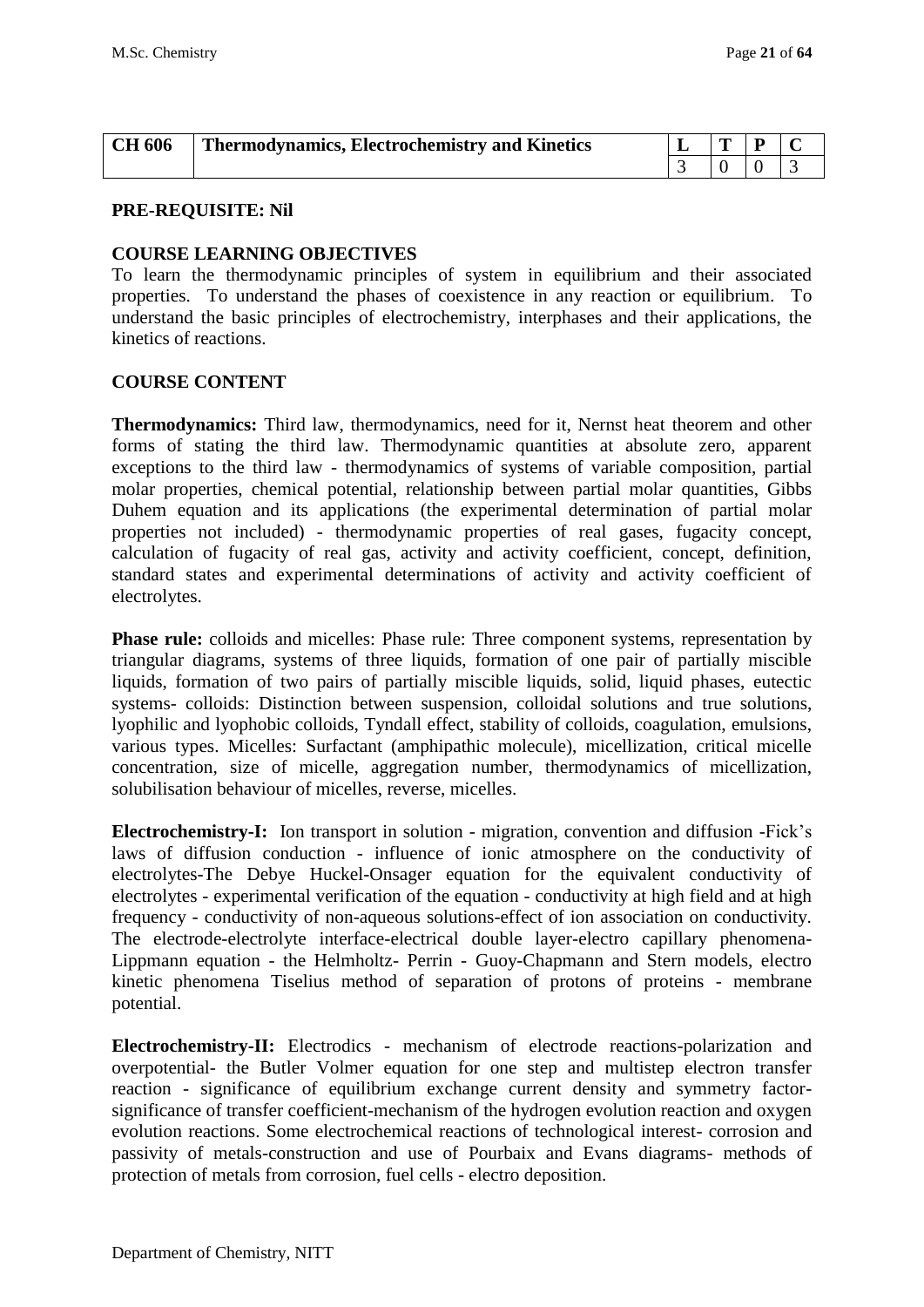**Chemical kinetics:** Simultaneous reactions - opposing, parallel and consecutive reactions, the steady state approximation - theories of reaction rates-transition state theory and collision theory a comparison - enthalpy, entropy and free energy of activation, potential energy surfaces, reaction coordinates, kinetic isotope effects, factors determining reaction rates in solution, solvent dielectric constant and ionic strength. Chain reactions - linear reactions, branching chains - explosion limits; Rice–Herzfeld scheme; kinetics of free radical polymerization reactions. Enzyme catalysis - rates of enzyme catalysed reactions - effect of substrate concentration, pH and temperature - determination of Michael's parameters.

### **REFERENCE BOOKS**

- 1. S. Glasstone, *Thermodynamics for chemists*, Affiliated East West Press, 1965.
- 2. P.W. Atkins, *Physical Chemistry*, Oxford University Press, 6th Edn., 1998.
- 3. K. J. Laidler, *Chemical Kinetics*, Harper and Row Publishers, 3rd Edn., 1987.
- 4. J. O. M. Bockris and A. K. N. Reddy, *Modern Electrochemistry*, Plenum Press, 1970.
- 5. J. Rajaram and J. C. Kuriakose, *Thermodynamics for Students of Chemistry*, Shobanlal Nagin Chand Co, 1986.

#### **COURSE OUTCOME**

Upon completing the course, the student will be able to

| CO <sub>1</sub> | Relate the thermodynamic properties of the system and the chemical composition.            |
|-----------------|--------------------------------------------------------------------------------------------|
| CO <sub>2</sub> | Understand the interrelationship between partial molar properties of phase<br>equilibrium. |
| CO <sub>3</sub> | Analyse and apply the principles of electrochemistry in real world problems.               |
| CO <sub>4</sub> | Familiarize with the theories of reaction rate and their utilization.                      |

|                 | PO <sub>1</sub> | PO2 | P <sub>03</sub> | P <sub>04</sub> | <b>PO5</b> | <b>PO6</b> | <b>PO7</b> | $ $ PO8 | <b>PO9</b> | <b>PO10</b> |
|-----------------|-----------------|-----|-----------------|-----------------|------------|------------|------------|---------|------------|-------------|
| CO <sub>1</sub> |                 |     |                 |                 |            |            |            |         |            |             |
| CO <sub>2</sub> |                 |     |                 |                 |            |            |            |         |            |             |
| CO <sub>3</sub> |                 |     |                 |                 |            |            |            |         |            |             |
| CO <sub>4</sub> |                 |     |                 |                 |            |            |            |         |            |             |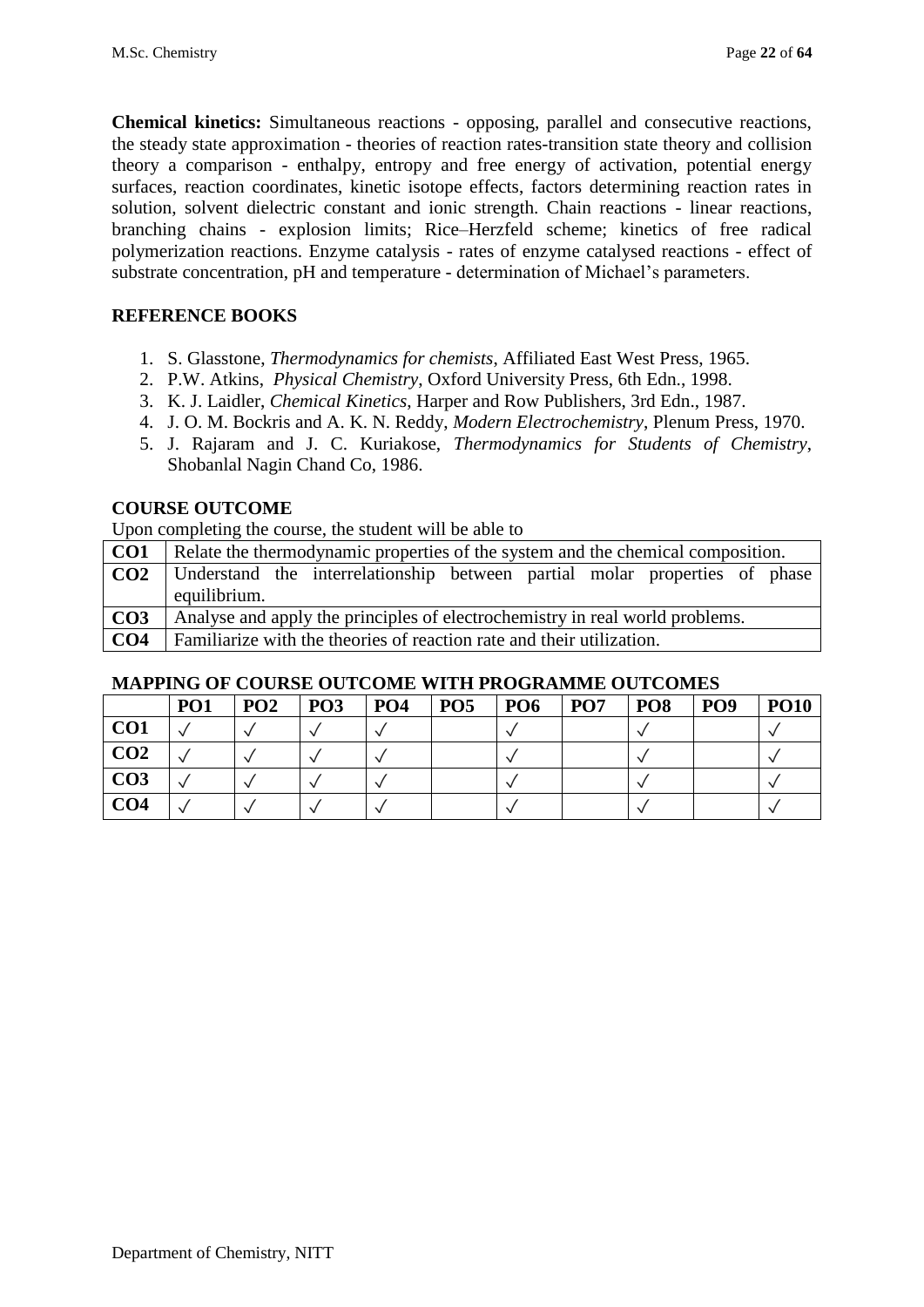| <b>CH 608</b> | <b>Molecular Spectroscopy</b> | -                        | m<br>- | - |  |
|---------------|-------------------------------|--------------------------|--------|---|--|
|               |                               | $\overline{\phantom{0}}$ | v      |   |  |

#### **PRE-REQUISITE: Should have attended CH 605**

#### **COURSE LEARNING OBJECTIVES**

To introduce the basic concepts and applications of various molecular spectroscopic techniques to the M.Sc. students.

#### **COURSE CONTENT**

**Rotational spectroscopy:** Interaction of radiation with matter–Spectroscopic Transitions-Einstein coefficients- transition probability- Born-Oppenheimer approximation- selection rules-intensity and width of spectral lines-Fourier transformation- Principal moments of Inertia - Diatomic and polyatomic molecules- selection rules – Diatomic Rigid Rotor – Non Rigid Rotor – Nonlinear poly atomic molecules- Effect of Nulcear spin –Inversion Phenomenon – The Stark Effect

**Vibrational Spectroscopy:** Polyatomic molecules -harmonic and anharmonic oscillators-Morse potential-selection rules– Fermi Resonance-Group Frequencies - normal modes of vibrations of polyatomic molecules-selection rules- Group theoretical approach to spectral activity - Vibration- Rotation spectroscopy- selection rules- FT- IR spectrometer – Instrumentation and sampling

**Raman spectroscopy:** Fundamentals- quantum mechanical description- Selection rules rotational Raman - vibrational Raman spectra–– Resonance Raman – Surface Enhanced Raman –Non-linear effects – Instrumentation and sampling

**Atomic & Electronic spectroscopy:** Atoms and molecules-term symbols- Russel – Saunders coupling – Racah Parameters – Zeeman Effect - Frank Condon principle- Vibronic Tranistions- selection rules- parity, symmetry and spin selection rules-polarization of transitions- Instrumentation and sampling - electronic spectra of conjugated systems Fluorescence Spectroscopy – Jablonski Diagram- Kashas rules- Quenching

**Electron spectroscopy:** Photoelectric effect, basic principles of electron spectroscopy, classification - electron energy analysis-photon sources - UV, X-ray, synchrotron, theory, angular dependence-cross section and its determination-valence and core photoemission - Koopmans' theorem

#### **REFERENCE BOOKS**

- 1. D. N. Sathyanarayana, *Handbook of Molecular Spectroscopy, From Radio waves to gamma rays*, I.K international Publishing house Pvt. Ltd, 2015
- 2. C. N. Banwell, *Fundamentals of Molecular Spectroscopy*, 4<sup>th</sup>edn. Tata McGraw Hill, 1996.
- 3. J. M. Hollas, *Modern Spectroscopy*, 4<sup>th</sup>Edn, John Wiley& Sons, 1992.
- 4. P. F. Bernath, *Spectra of Atoms and Molecules*, 2<sup>nd</sup>Edn, Oxford University Press, 2005.
- 5. D. C. Harris and M. D. Bertolucci, *Symmetry and Spectroscopy*, Dover, 1989.
- 6. P. K. Ghosh, *Introduction to Photoelectron Spectroscopy*, Wiley Interscience, 1983.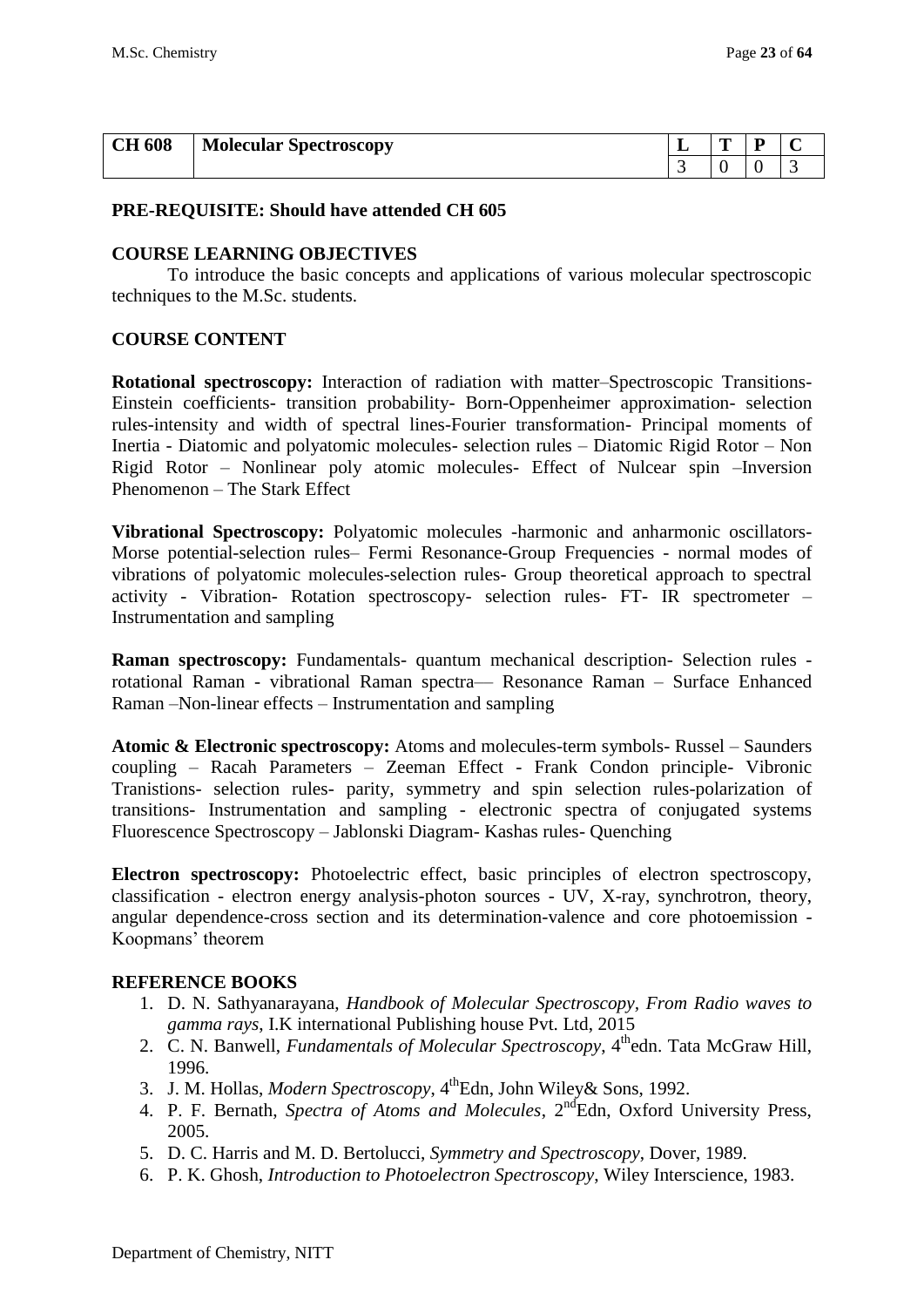7. A. B. P. Lever, *Inorganic Electronic Spectroscopy*, 2<sup>nd</sup>Edn, Elsevier, 1984.

## **COURSE OUTCOME**

Upon completing the course the student will be able to know:

| CO <sub>1</sub> | Fundamentals of interactions of electromagnetic radiation with matter &         |
|-----------------|---------------------------------------------------------------------------------|
|                 | Rotational spectra of diatomic and polyatomic molecules                         |
| CO <sub>2</sub> | A detailed study Vibrational spectroscopy of polyatomic molecules, Raman effect |
|                 | and Raman spectroscopy                                                          |
| CO <sub>3</sub> | An understanding of Atomic and Electronic spectroscopy of atoms and molecules   |
| CO <sub>4</sub> | Fundamentals of photo electron spectroscopy and analysis techniques based on    |
|                 | high energy radiation.                                                          |

|                 | PO <sub>1</sub> | PO <sub>2</sub> | PO <sub>3</sub> | <b>PO4</b> | PO <sub>5</sub> | PO <sub>6</sub> | PO <sub>7</sub> | <b>PO8</b> | PO <sub>9</sub> | <b>PO10</b> |
|-----------------|-----------------|-----------------|-----------------|------------|-----------------|-----------------|-----------------|------------|-----------------|-------------|
| CO <sub>1</sub> |                 |                 |                 |            |                 |                 |                 |            |                 |             |
| CO <sub>2</sub> |                 |                 |                 |            |                 |                 |                 |            |                 |             |
| CO <sub>3</sub> |                 |                 |                 |            |                 |                 |                 |            |                 |             |
| CO <sub>4</sub> |                 |                 |                 |            |                 |                 |                 |            |                 |             |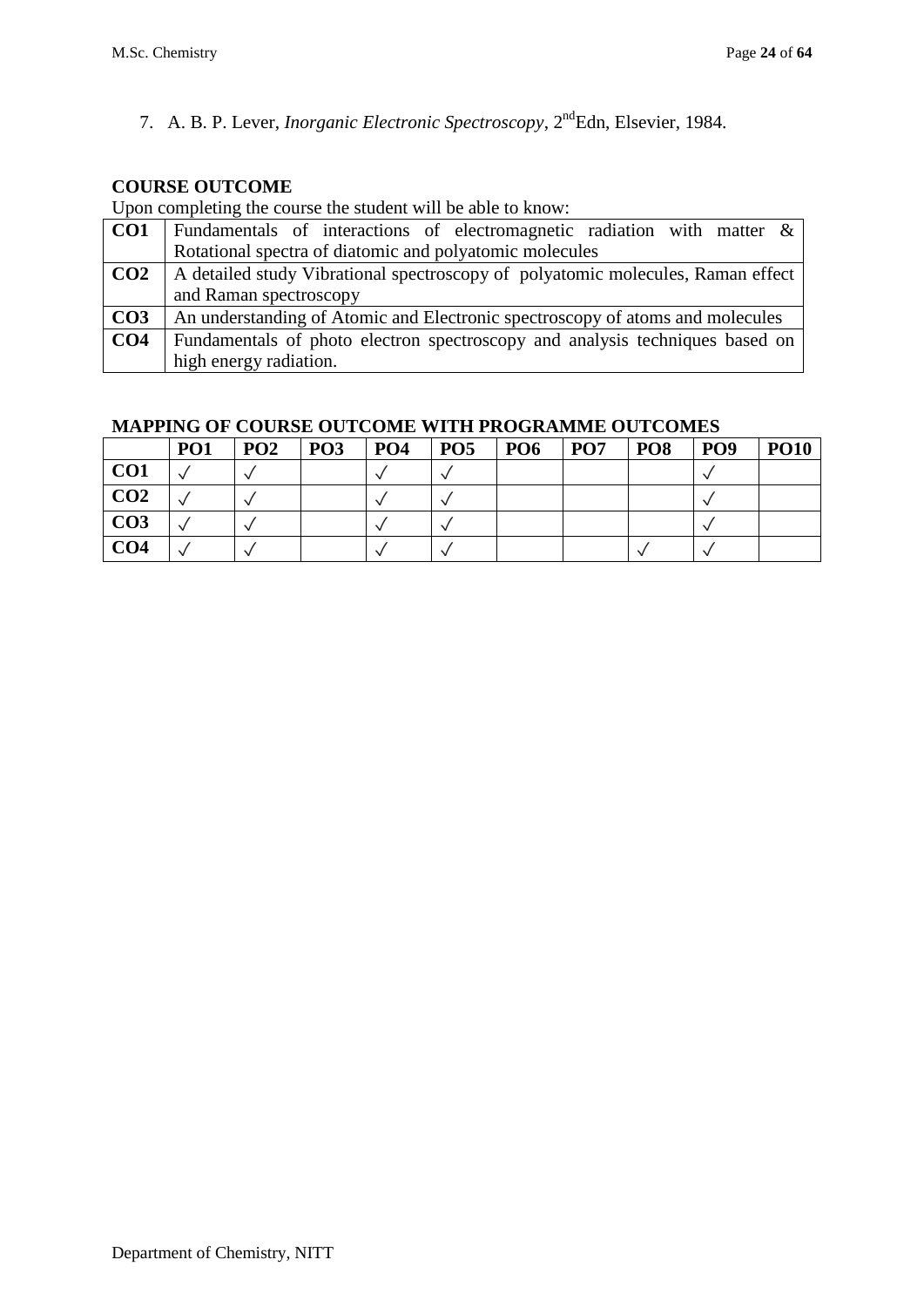| <b>CH 610</b> | Organic and Inorganic Quantitative Analysis Lab |  |  |
|---------------|-------------------------------------------------|--|--|
|               |                                                 |  |  |

#### **COURSE LEARNING OBJECTIVES**

To introduce the students to the estimation of metal cations and organic compounds. To provide them a brief idea about analysis of oils.

#### **COURSE CONTENT**

Inorganic quantitative analysis

Analysis involving volumetric and gravimetric estimations of mixtures of cations Cu & Ni; Cu & Zn; Zn & Cu; Fe & Ni; Fe(II) & Fe(III)

Organic quantitative analysis (a) Estimations:

Estimation of phenol, aniline, ascorbic acid.

Estimation of ketone by volumetric method & gravimetric method.

Estimation of lactose in milk.

Estimation of glucose by Fehling's method.

Estimation of glucose by Bertrand's method.

(b) Analysis of Oils:

Determination of saponification value of an oil, Determination of acetyl value of an oil, Determination of iodine value of an oil, Determination of acid value of an oil.

#### **REFERENCE BOOKS**

1. A. I. Vogel, *Text Book of Quantitative Inorganic Analysis*, 5th Edition, Longman, 1989

2. A. I. Vogel, *Text Book of Practical Organic Chemistry*, 5th Edition, ELBS, l989.

- 3. B. B. Dey and M. V. Sitharaman, *Laboratory Manual of Organic Chemistry*, Revised by T.
- R. Govindachari, Allied Publishers Ltd., 4<sup>th</sup> Edition, 1992.

## **COURSE OUTCOME**

Upon completing the course, the student will be able to

| CO <sub>1</sub> | learn about the volumetric estimation of mixture of cations  |
|-----------------|--------------------------------------------------------------|
| CO <sub>2</sub> | learn about the gravimetric estimation of mixture of cations |
| CO <sub>3</sub> | learn about the estimation of organic compounds              |
| CO <sub>4</sub> | earn about the analysis of oils                              |

|                 | PO <sub>1</sub> | PO <sub>2</sub> | PO <sub>3</sub> | PO <sub>4</sub> | PO <sub>5</sub> | PO <sub>6</sub> | PO <sub>7</sub> | PO <sub>8</sub> | PO <sub>9</sub> | <b>PO10</b> |
|-----------------|-----------------|-----------------|-----------------|-----------------|-----------------|-----------------|-----------------|-----------------|-----------------|-------------|
| CO <sub>1</sub> |                 |                 |                 |                 |                 |                 |                 |                 |                 |             |
| CO <sub>2</sub> |                 |                 |                 |                 |                 |                 |                 |                 |                 |             |
| CO <sub>3</sub> |                 |                 |                 |                 |                 |                 |                 |                 |                 |             |
| CO <sub>4</sub> |                 |                 |                 |                 |                 |                 |                 |                 |                 |             |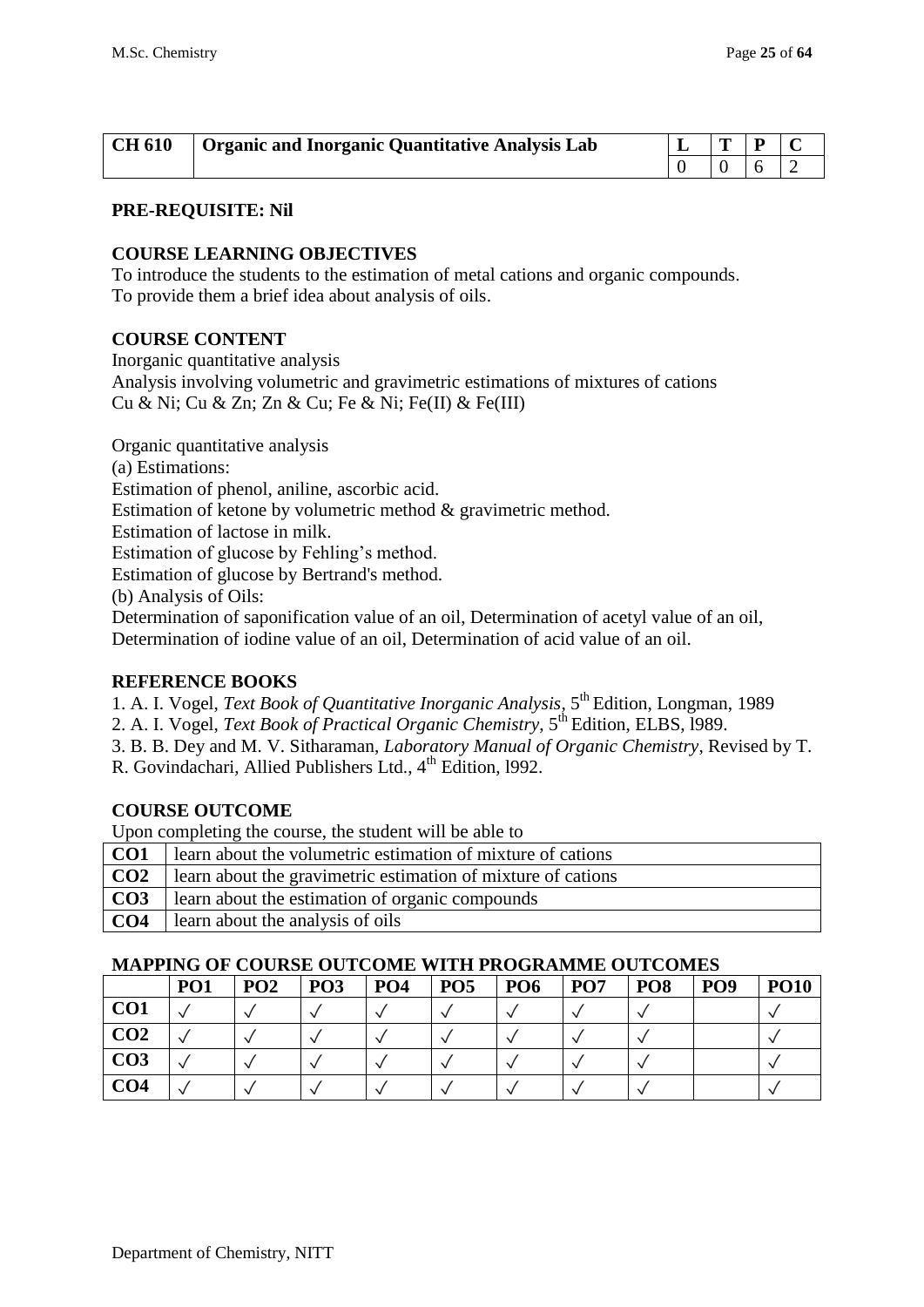| <b>CH 612</b> | Analytical & Spectroscopy Lab | - | m |  |
|---------------|-------------------------------|---|---|--|
|               |                               |   |   |  |

**PRE-REQUISITE:** An understanding of basic analytical chemistry & basics of spectroscopy

#### **COURSE LEARNING OBJECTIVES**

This course will introduce the students of first year M.Sc. to the principles of analytical chemistry & spectroscopy in analysis of substance important in day-to-day life. For examples like water, milk, butter, cement, tea, antacid tablets etc.

#### **COURSE CONTENT**

#### **Analytical Lab**

(Any 5 experiments from category 1-6)

- 1. Water analysis
- a) Determination of chloride content in water
- b) Estimation of dissolved oxygen in water
- c) Determination of hardness in water by EDTA
- d) Determination of total alkalinity of water
- 2. Milk analysis
	- a) Determination of specific gravity of milk
	- b) Determination of acidity of milk
	- c) Estimation of total solid content in milk
	- d) Estimation of ash content in milk
- 3. Butter analysis
	- a) Estimation of salt in butter
	- b) Estimation of fat in butter
	- c) Estimation of moisture content in butter
- 4. Cement analysis
- 5. Estimation of caffeine from tea
- 6. Analysis of antacid tablet

#### **Spectroscopy Lab**

(Any 5 experiments from category 1-9)

- 1. Fabry Perot Etalon- Spacing of Etalon-Finesse and free spectral range
- 2. Zeeman effect- Analysis of Plank's constant and Bohr magneton
- 3. Michelson's interferometer- Wavelength of laser, refractive index, magnetostrictive properties of ferromagnetic materials
- 4. Calculation of extinction coefficient
- 5. Diffraction gratings- Wavelength of light
- 6. Photoelectric effect- Planks constant- Work function of material
- 7. Fluorescence spectroscopy- Excitation and emission, Kashas rule
- 8. Absorption spectroscopy- Beers law –Deviations-Titrations
- 9. Polarization of light- Rayleigh scattering-Dichroism and birefringence.
- 10. Raman Spectroscopy

## **REFERENCE BOOKS**

- 1. Manual provided by the department.
- 2. A. I. Vogel, *Text Book of Quantitative Inorganic Analysis*, 5thEdn, Longman, 1989.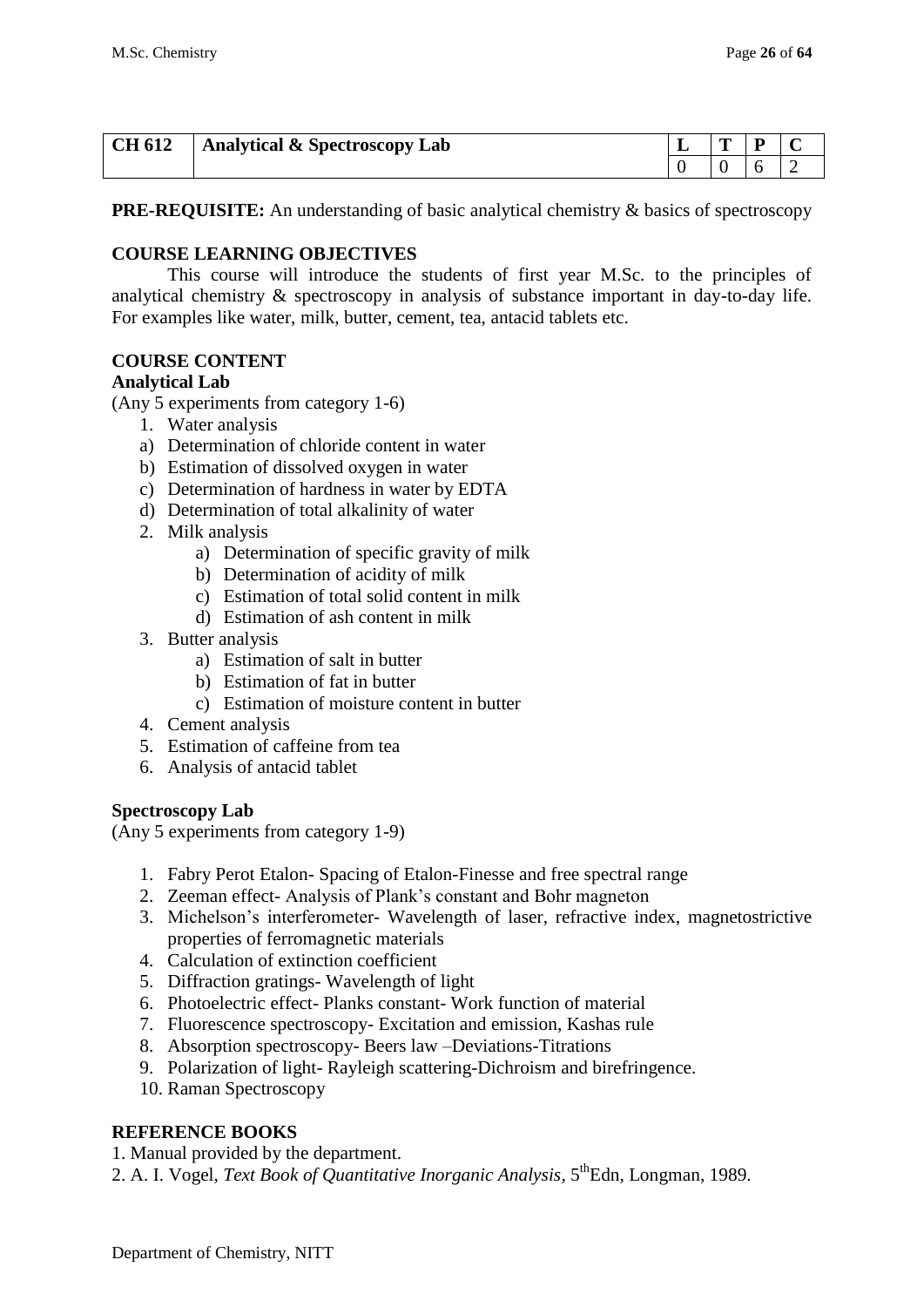Upon completing the course the student will be able to know:

| CO <sub>1</sub> | Importance of analytical chemistry $\&$ spectroscopy in the analysis of samples in |
|-----------------|------------------------------------------------------------------------------------|
|                 | day-to-day life                                                                    |
| CO <sub>2</sub> | Experimental skills required for analysis will be developed                        |
| CO <sub>3</sub> | Students will be able to carry out independent analyses with the developed skills  |
| CO <sub>4</sub> | Familiarization of biochemical laboratory practices for analysis of biological     |
|                 | samples via demonstrations                                                         |

|                 | PO <sub>1</sub> | PO <sub>2</sub> | <b>PO3</b> | <b>PO4</b> | PO <sub>5</sub> | <b>PO6</b> | PO <sub>7</sub> | PO <sub>8</sub> | PO <sub>9</sub> | <b>PO10</b> |
|-----------------|-----------------|-----------------|------------|------------|-----------------|------------|-----------------|-----------------|-----------------|-------------|
| CO <sub>1</sub> |                 |                 |            |            |                 |            |                 |                 |                 |             |
| CO <sub>2</sub> |                 |                 |            |            |                 |            |                 |                 |                 |             |
| CO <sub>3</sub> |                 |                 |            |            |                 |            |                 |                 |                 |             |
| CO <sub>4</sub> |                 |                 |            |            |                 |            |                 |                 |                 |             |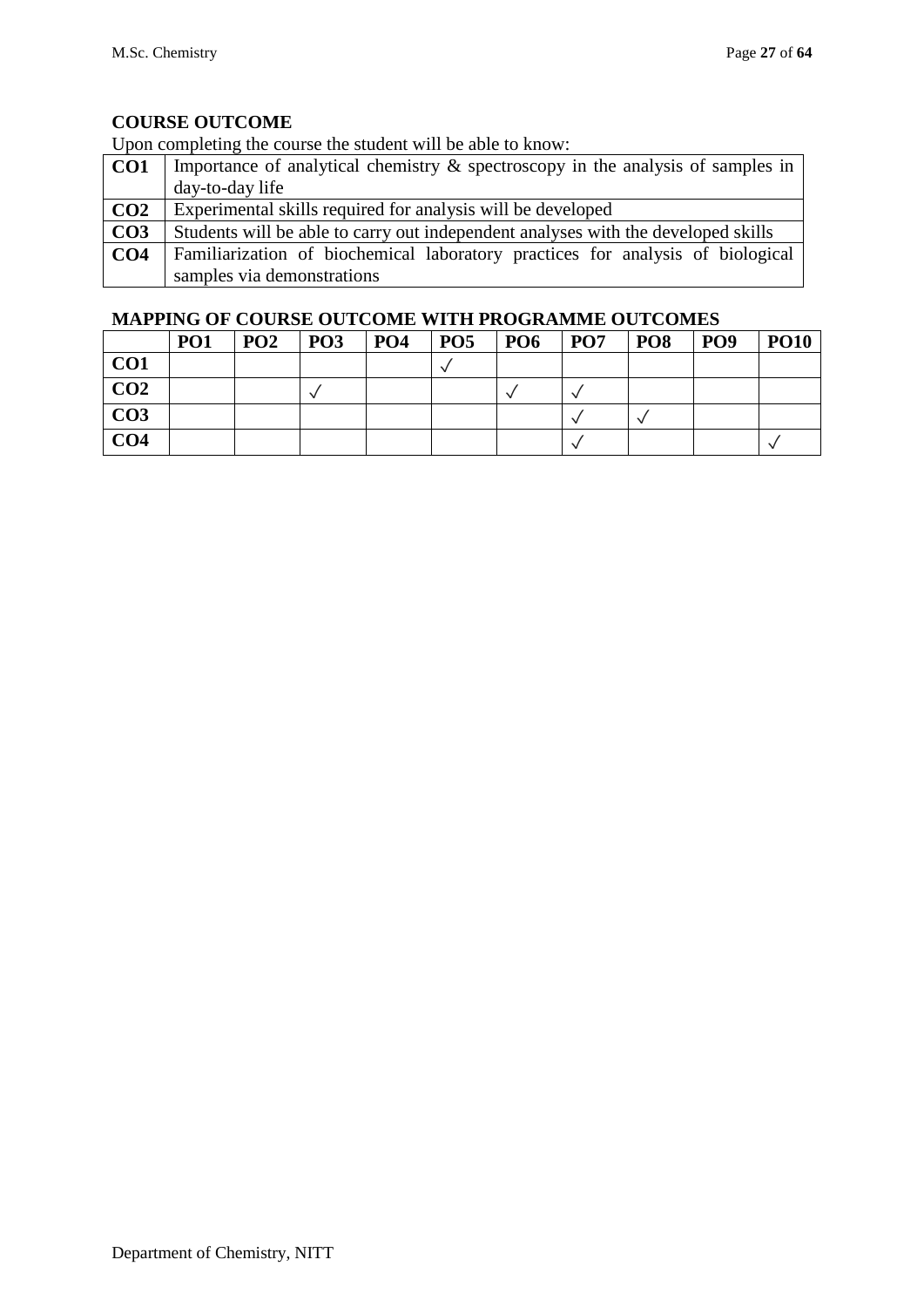| CH 613 | <b>Synthetic Organic Chemistry</b> | ~ |  |
|--------|------------------------------------|---|--|
|        |                                    |   |  |

#### **PRE-REQUISITE: NIL**

#### **COURSE LEARNING OBJECTIVES**

Upon completion of the course the student will be able to understand

- 1. The concept of retrosynthesis and the terms involved
- 2. About one group and two group disconnections
- 3. The various protection and deprotection of important functional groups
- 4. The use of important reagents in organic synthesis
- 5. About selected name reactions in Organic synthesis

### **COURSE CONTENT**

**Introduction to retrosynthesis**: synthon, synthetic equivalent, target molecule, functional group interconversion, disconnection approach, importance of the order of events in organic synthesis. Chemoselectivity, one group C-C and C-X disconnection (disconnection of alcohols, alkenes, and carbonyl compounds)

**Two group C-C & C-X disconnections:** 1,3 and 1,5 difunctionalised compounds,  $α, β$ unsaturated carbonyl compounds, control in carbonyl condensation, synthesis of 3,4,5 and 6 membered rings in organic synthesis. Diels- Alder reaction, Connection in retro synthesis

**Protecting groups**: protection of hydroxyl, carboxyl, carbonyl, amino groups. Umpolung reagents, definition of umpolung, acyl anion equivalent, Protection of carbon-carbon multiple bonds. Illustration of protection and deprotection in synthesis.

**Organic Reagents:** Use of the following reagents in organic synthesis and functional group transformation, Complex metal hydrides, Gilman's reagent, lithium diisoproplyamide (LDA), dicyclohexylcarbodimide, timethylsilyl iodide, Woodward and Provost hydroxylation, osmium tetraoxide, DDQ, SeO<sub>2</sub>, lead tetraacetate,  $H_2O_2$ , phase transfer catalyst, crown ethers and Merrifield resin, Wilkinson's catalyst, Baker yeast.

**Name reactions in organic synthesis:** Peterson olefination, McMurry, Shapiro reaction, Wittig and its modifications, Palladium based reactions- Suzuki, Heck, Sonagashira, Hiyama, Stille, Glazer-Eglington coupling, Sharpless epoxidation, Henry reaction, Michael addition, aldol, Claisen, Dieckman condensations, , Barton, Baylis Hillman reaction, Stork enamine reaction and selective mono and di alkylation via enamines.

#### **REFERENCE BOOKS**

- 1. House, *Modern Synthetic Reaction*, 1973.
- 2. S.Warren, *Organic Synthesis The Disconnection approach*, Wiley and sons, 2002.
- 3. S. Warren, *Organic Synthesis The Synthon approach*, 2ndEdn, Wiley and sons, 1991.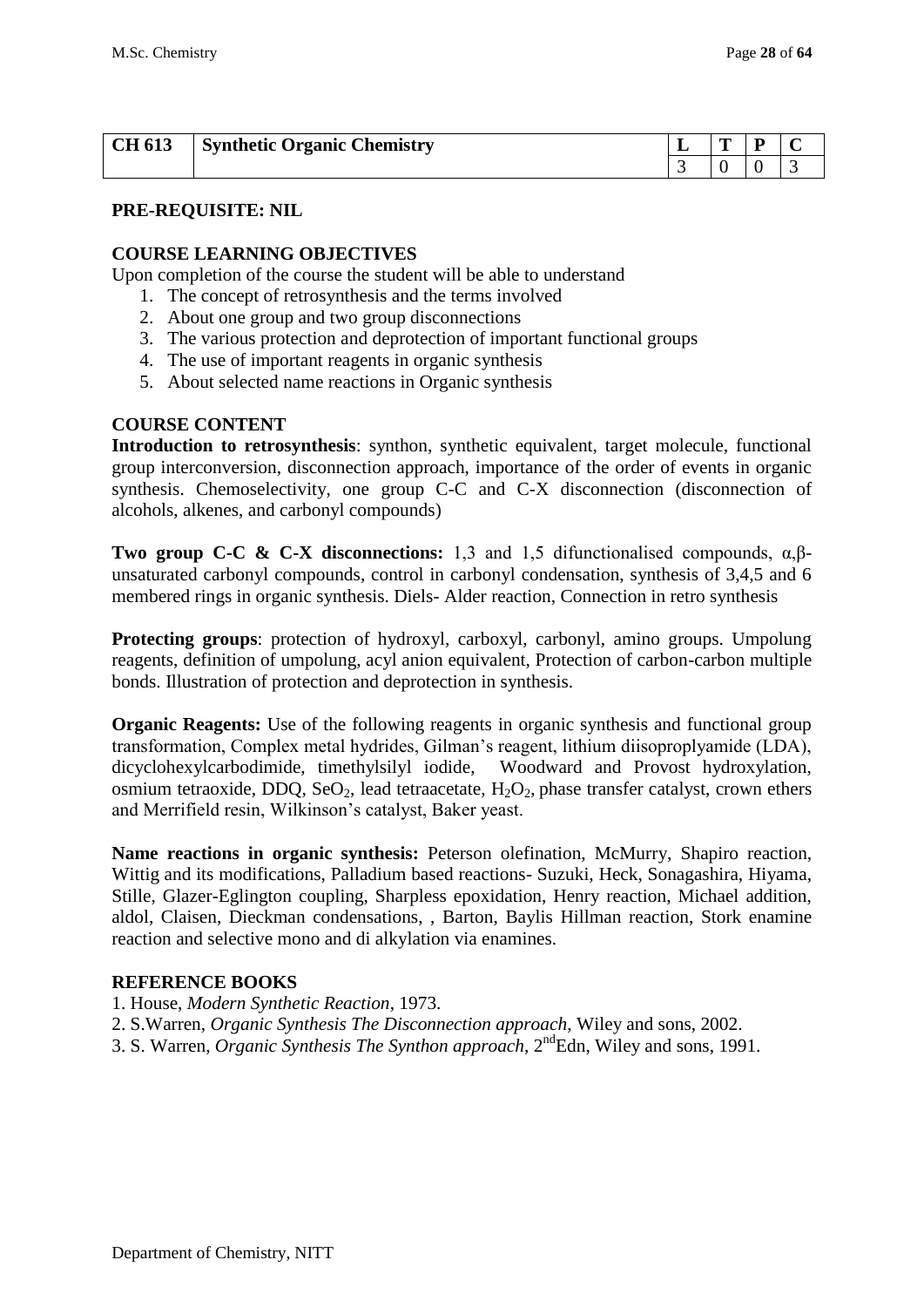Upon completing the course, the student will be able to understand

| CO <sub>1</sub> | the concept of retrosynthesis and the terms involved                   |
|-----------------|------------------------------------------------------------------------|
| CO <sub>2</sub> | about one group and two group disconnections                           |
| CO <sub>3</sub> | the various protection and deprotection of important functional groups |
| CO <sub>4</sub> | the use of important reagents in organic synthesis                     |
| CO <sub>5</sub> | about selected name reactions in Organic synthesis                     |

|                 | PO <sub>1</sub> | PO <sub>2</sub> | PO <sub>3</sub> | PO <sub>4</sub> | PO <sub>5</sub> | PO <sub>6</sub> | PO <sub>7</sub> | PO <sub>8</sub> | PO <sub>9</sub> | <b>PO10</b> |
|-----------------|-----------------|-----------------|-----------------|-----------------|-----------------|-----------------|-----------------|-----------------|-----------------|-------------|
| CO <sub>1</sub> |                 |                 |                 |                 |                 |                 |                 |                 |                 |             |
| CO <sub>2</sub> |                 |                 |                 |                 |                 |                 |                 |                 |                 |             |
| CO <sub>3</sub> |                 |                 |                 |                 |                 |                 |                 |                 |                 |             |
| CO <sub>4</sub> |                 |                 |                 |                 |                 |                 |                 |                 |                 |             |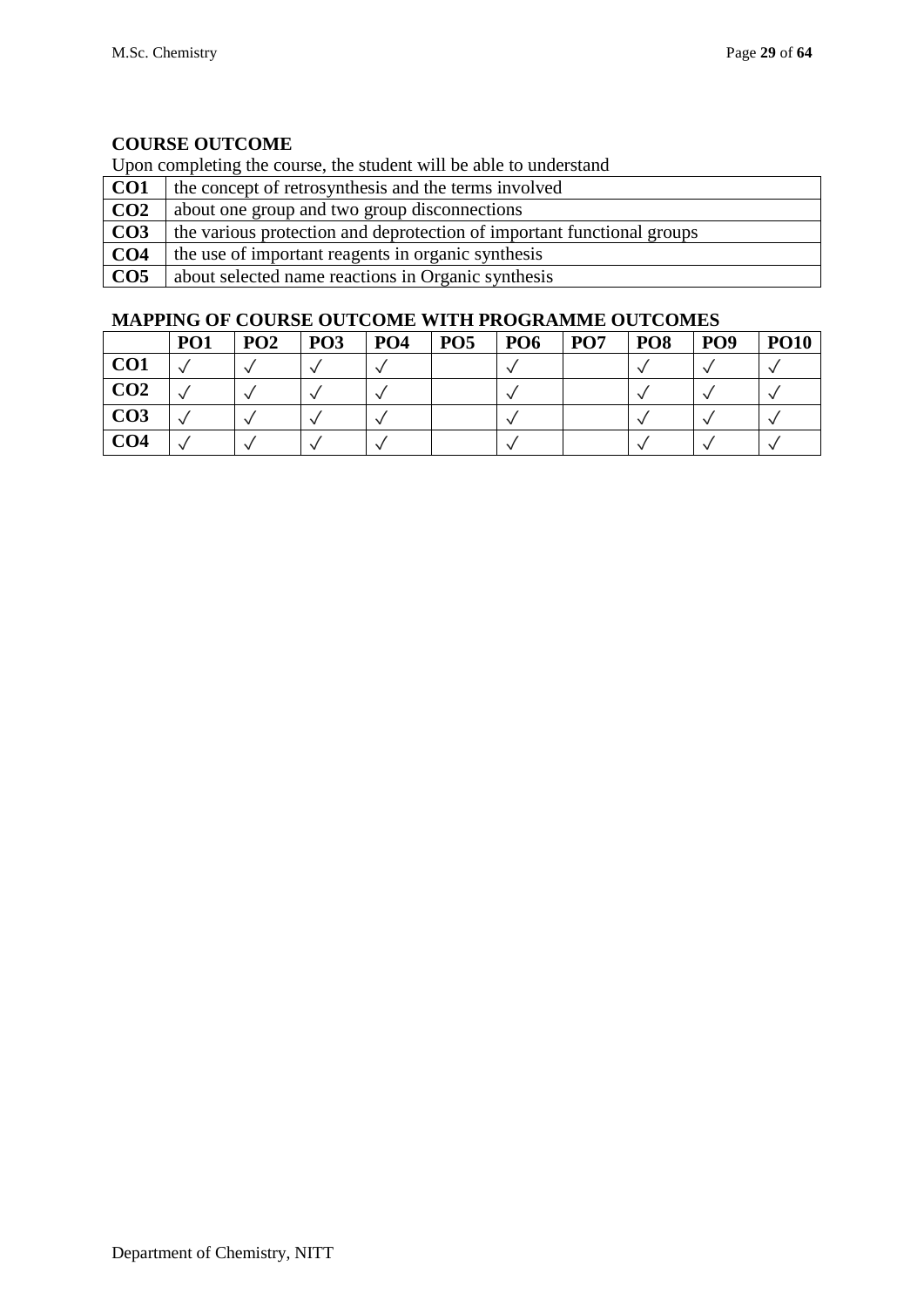| <b>CH 615</b> | Solid State, Main Group and Nuclear Chemistry | IT. | $\mathbf{D}$ |  |
|---------------|-----------------------------------------------|-----|--------------|--|
|               |                                               |     |              |  |

#### **COURSE LEARNING OBJECTIVES**

To introduce the students to the basics of solid state chemistry and structural paradigms in main group and early transition elements, and their rings, cages and cluster compounds. To give a brief idea on the nuclear chemistry.

#### **COURSE CONTENT**

**Solid state** - close packing of atoms and ions - bcc, fcc and hcp voids - structures of rock salt - caesium chloride - wurtzite - zinc blende - rutile - fluorite - antifluorite - diamond and graphite - spinel - normal and inverse spinel's and perovskite. Band theory of solids, dislocation in solids: Schottky and Frenkel defects. Electrical properties: Energy bands, insulators, semiconductors and conductors- super conductors.

**Main Group Chemistry I:** Isolobal Analogy- Structure and bonding in polyhedral boranes and carboranes, styx notation; Wade's rule; electron count in polyhedral boranes; synthesis of polyhedral boranes- Wade-Mingos and Jemmis electron counting rules- Heteronuclear clusters-carboranes and heteroboranes -main group metal clusters: Isolobal analogs of pblock clusters

**Main Group Chemistry II:** Boron halides; phosphine-boranes; borazine- phosphorous halides, acids and oxyacids, phosphazenes- sulphur halides, oxo acids of sulphur- structural features and reactivity of reactivity of S-N heterocycles; chemistry of halogens and Noble gases. Synthesis and reactivity of organo-lithium, -beryllium and -magnesium compounds- Organyls of Al, Ga, In and Tl. Silanes, silicon halides, silicates, silanols; germanium, tin and lead organyls.

**Polyoxometallates:** Preparation, properties of isopolyoxo anions – heteropolyoxo anions. Cages and rings formed by the early transition metal elements and metal-chalcogeno anions. Coordination cages – the concept of encapsulation chemistry and confinement driven modified reactions.

**Nuclear Chemistry:** Mass and charge, nuclear moments, binding energy, mass defect, packing fraction, stability, magic numbers. Modes of radioactive decay and rate of radioactive decay- half-life, average life, Energetics and types- nuclear fission- liquid drop model- nuclear fusion- essential features of nuclear reactors- tracer techniques, neutron activation analysis- carbon and rock dating -application of tracers in chemical analysis, reaction mechanisms, medicine and industry.

#### **REFERENCE BOOKS**

- 1. L.V. Azaroff, *Introduction to Solids*, Mc.Graw hill, New York, 1984
- 2. R. West, *Solid State Chemistry and its Applications*, John Wiley & Sons, 1984.
- 3. H. J. Arnikar, *Essentials of Nuclear Chemistry*, 4th Edn., New Age International Publishers Ltd., New Delhi, 1995.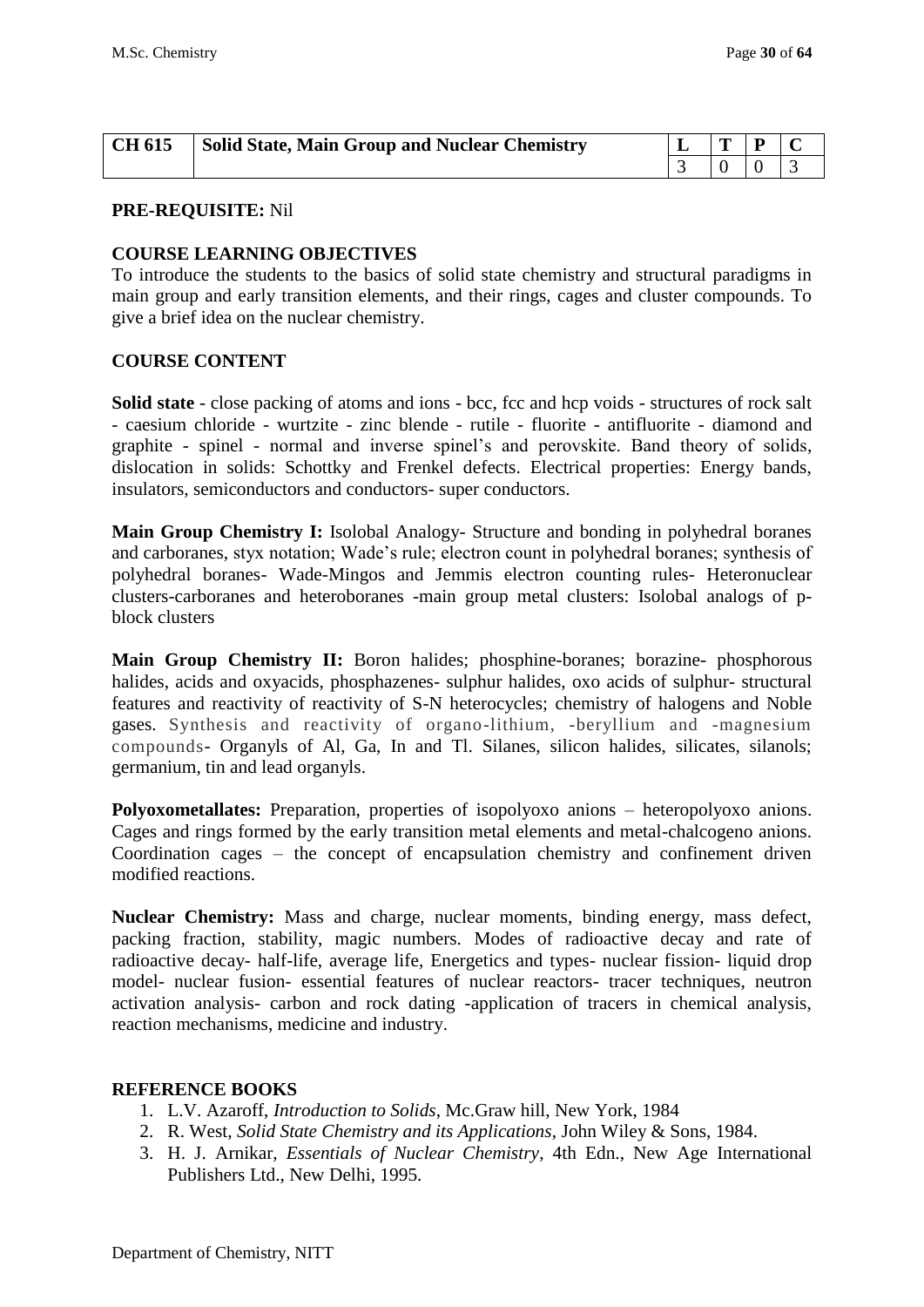- 4. F. A. Cotton, Wilkinson, G. and P. L. Gaus, *Basic Inorganic Chemistry*, 3<sup>rd</sup>Edn., John Wiley & Sons, New York, l995.
- 5. J. D. Lee, *Concise Inorganic Chemistry*, 5th Edn., Chapman and Hall, London, 1996.
- 6. J. E. Huheey, E. A. Keiter and R. L. Keiter, *Inorganic Chemistry - Principles of Structure and Reactivity*, 4<sup>th</sup>Edn., Harper Collins, New York, 1993.
- 7. D. M. P. Mingos and D. J. Wales, *Introduction to Cluster Chemistry*, Prentice Hall, 1990.
- 8. N. N. Greenwood and E. A. Earnshaw, *Chemistry of Elements*, Pergaman Press, 1984.
- 9. T. Chivers, I. Manners, *Inorganic Rings and Polymers of the p-Block Elements, from Fundamentals to Applications*, RSC Publishing, 2009.
- 10. F. Sécheresse, *Polyoxometalate Chemistry: Some Recent Trends,* World Scientific Series in Nanoscience and Nanotechnology: Volume 8, 2013.

Upon completing the course, the student will be able to

| CO <sub>1</sub> | Understand the fundamentals of solid-state chemistry.             |
|-----------------|-------------------------------------------------------------------|
| CO <sub>2</sub> | Isolable analogy and structural paradigms in cluster chemistry    |
| CO <sub>3</sub> | Structure and reactivity of main group compounds                  |
| CO <sub>4</sub> | Learn about the basics of nuclear chemistry and its applications. |

|                 | PO <sub>1</sub> | PO <sub>2</sub> | PO <sub>3</sub> | <b>PO4</b> | PO <sub>5</sub> | PO <sub>6</sub> | PO <sub>7</sub> | PO <sub>8</sub> | PO <sub>9</sub> | <b>PO10</b> |
|-----------------|-----------------|-----------------|-----------------|------------|-----------------|-----------------|-----------------|-----------------|-----------------|-------------|
| CO <sub>1</sub> |                 |                 |                 |            |                 |                 |                 |                 |                 |             |
| CO <sub>2</sub> |                 |                 |                 |            |                 |                 |                 |                 |                 |             |
| CO <sub>3</sub> |                 |                 |                 |            |                 |                 |                 |                 |                 |             |
| CO <sub>4</sub> |                 |                 |                 |            |                 |                 |                 |                 |                 |             |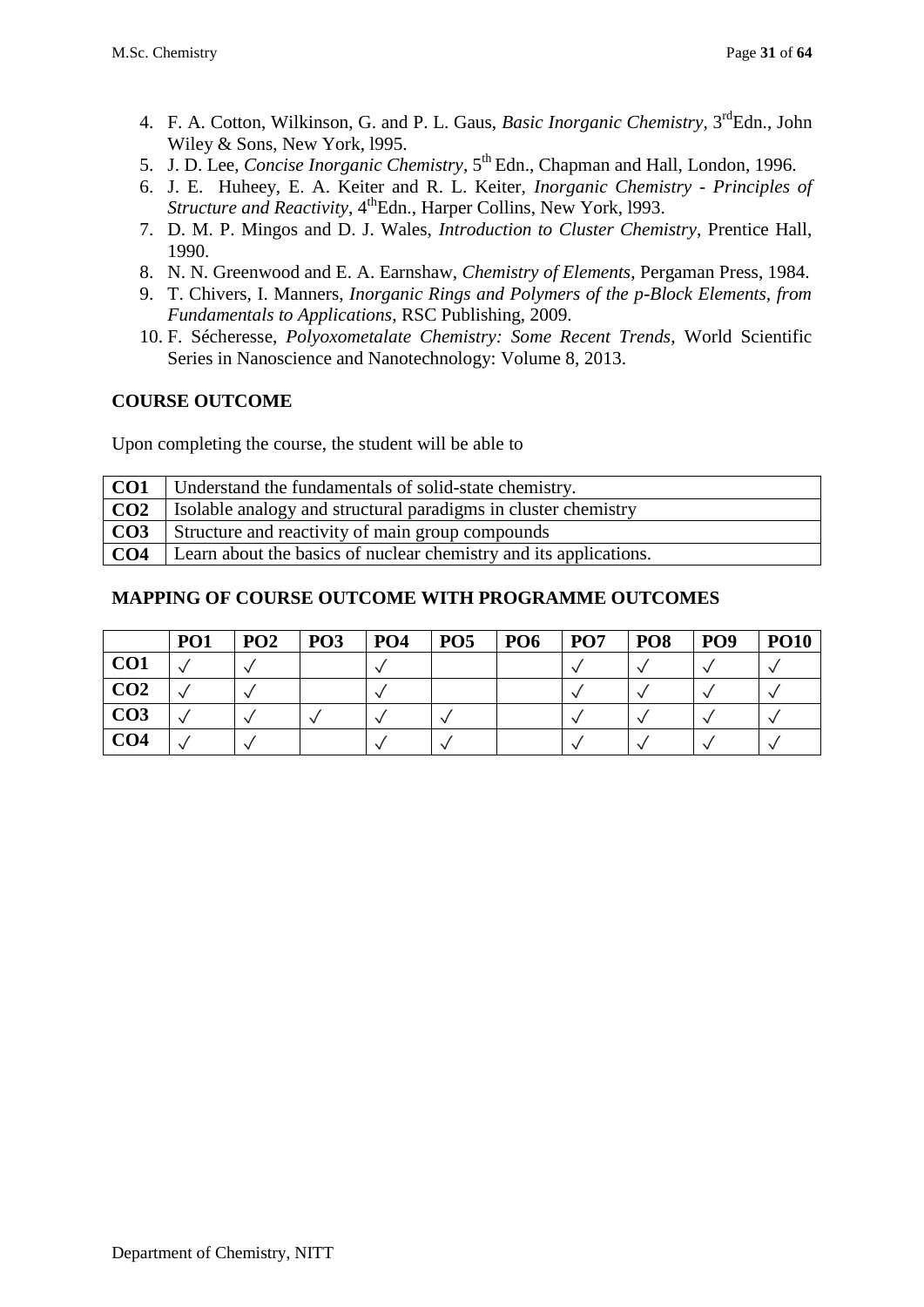| CH 617 | Statistical Thermodynamics, Photochemistry and Surface $\begin{array}{c c} L & T & P \end{array}$ |  |  |
|--------|---------------------------------------------------------------------------------------------------|--|--|
|        | <b>Chemistry</b>                                                                                  |  |  |

#### **COURSE LEARNING OBJECTIVES**

To learn the statistical models of thermodynamic properties of macroscopic systems, to understand the principles of photochemistry, surface chemistry and their applications.

#### **COURSE CONTENT**

**Statistical thermodynamics I:** Maxwell's law of distribution of molecular speeds, graphical representation, experimental verification - derivation of expressions for average, most probable and root mean square velocity. Concept of velocity space and phase spaceperturbation and combination-laws of probability-microstates for distinguishable and indistinguishable particles. Derivation of Maxwell Boltzmann distribution law - partition functions and their calculation. Expressions for thermodynamic quantities in terms of partition functions-translational, rotational, vibrational and electronic contributions to the thermodynamic properties of perfect gases, Intermolecular forces in imperfect gases.

**Statistical thermodynamics II:** Statistical interpretation of laws of thermodynamics, third law of thermodynamics and apparent expression to it. Quantum statistics: Limitation of classical statistics - quantum statistics and classical statistics, comparison-heat capacities of gases in general and hydrogen in particular-heat capacities of solids. Einstein and Debye models - Bose Einstein statistics and Fermi Dirac statistics and corresponding distribution functions- applications of quantum statistics to liquid helium, electrons in metal and Planck's radiation law.

**Photochemistry:** Absorption and emission of radiation, Franck Condon principle decay of electronically excited states, radiative and non-radiative processes, fluorescence and phosphorescence, spin-forbidden radiative transitions, inter conversion and intersystem crossing. Theory of energy transfer - resonance and exchange mechanism, triplet-triplet annihilation, photosensitization and quenching. Spontaneous and induced emissions. Einstein transition probability- inversion of population - laser and masers. Flash photolysis: Chemi and thermo luminescence.

**Surface chemistry I:** Surface Phenomena, Gibbs adsorption isotherm, types of adsorption isotherms, solid-liquid interfaces, contact angle and wetting, solid-gas interface, physisorption and chemisorption, Freundlich, derivation of Langmuir and BET isotherms, surface area determination. Kinetics of surface reactions involving adsorbed species, Langmuir-Hinshelwood mechanism, Langmuir-Rideal mechanism, Rideal-Eley mechanism.

**Surface chemistry II:** Surface Films, Langmuir-Blodgett films, self-assembled mono layers, collapse pressure, surface area and mechanism of heterogeneous catalysis, phase transfer catalysis. Chemical analysis of surfaces: Surface preparations- spectroscopic surface characterization methods, electron spectroscopy, ion scattering spectrometry, secondary ion scattering microscopy (SIMS)-Auger electron spectroscopy- instrumentation and application. Electron stimulated micro analysis, scanning probe microscopes.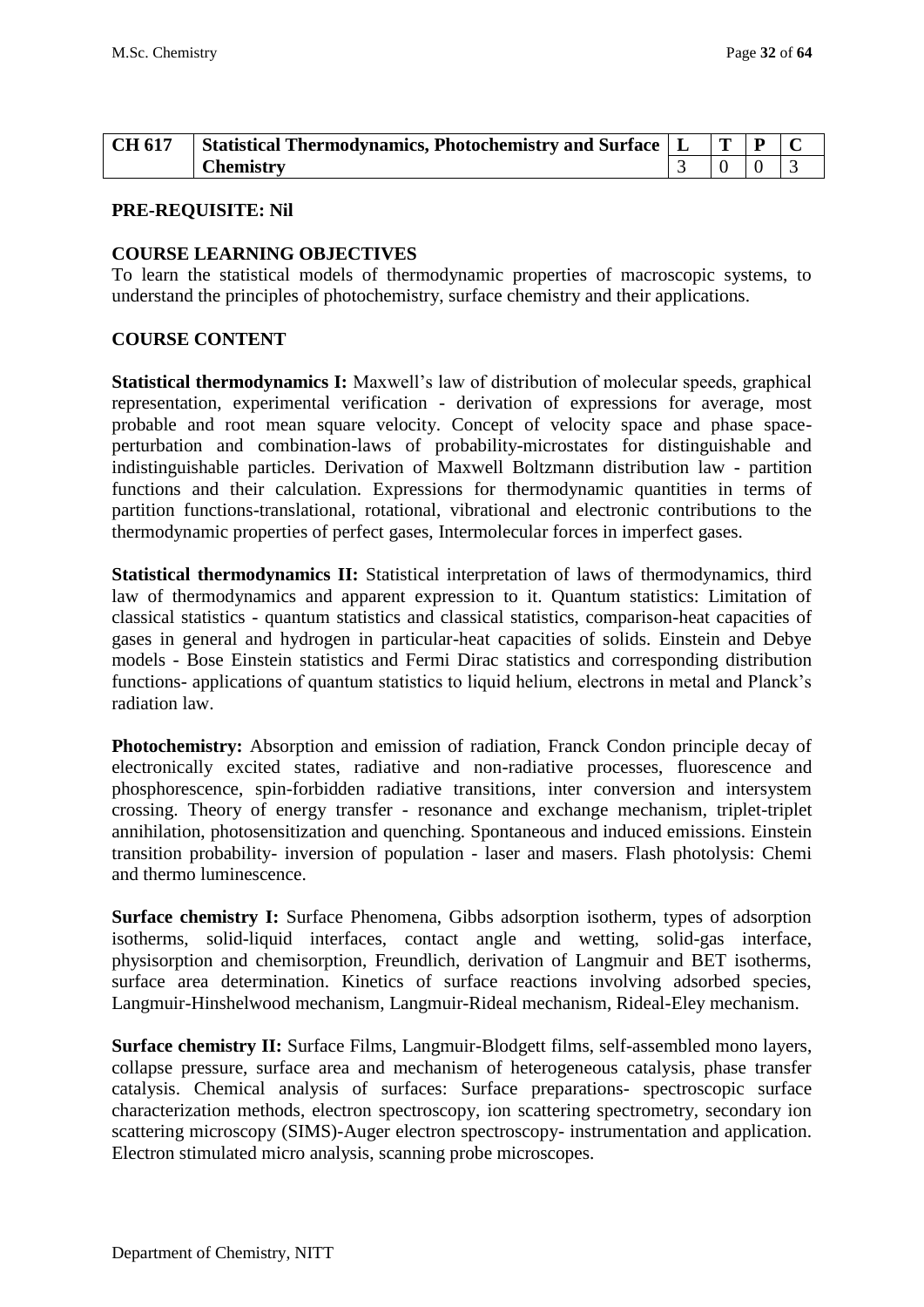## **REFERENCE BOOKS**

- 1. P. W. Atkins, *Physical Chemistry*, Oxford University Press, 6<sup>th</sup>Edn., 1998.
- 2. D. McQuarie, and J. D. Simmen, *Physical Chemistry*, University Science, 1<sup>st</sup>Edn., 1998.
- 3. S. Glasstone, *Thermodynamics for Chemists*, Affiliated East West Press, 1965.
- 4. C. McClelland, *Statistical Thermodynamics*, Chapman and Hall, 1973.
- 5. L. K. Nash, *Elements of Classical and Statistical Thermodynamics*, Addison-Wesley, 1970.
- 6. K. K. Rohatgi Mukerjee, *Fundamentals of Photochemistry*, Wiley 1992.
- 7. P. K. Ghosh, *Introduction to Photoelectron Spectroscopy*, Wiley Interscience, 1983.

### **COURSE OUTCOME**

Upon completing the course, the student will be able to

- **CO1** Apply statistics to understand the thermodynamic properties of macroscopic systems.
- **CO2** Understand the principle and applications of photochemistry.
- **CO3** Learn the theories of surface chemistry and their applications.

**CO4** Use instrumental methods for characterization of chemically active surfaces.

|                 | PO <sub>1</sub> | <b>PO2</b> | <b>PO3</b> | PO <sub>4</sub> | <b>PO5</b> | <b>PO6</b> | PO <sub>7</sub> | PO <sub>8</sub> | PO <sub>9</sub> | <b>PO10</b> |
|-----------------|-----------------|------------|------------|-----------------|------------|------------|-----------------|-----------------|-----------------|-------------|
| CO <sub>1</sub> |                 |            |            |                 |            |            |                 |                 |                 |             |
| CO <sub>2</sub> |                 |            |            |                 |            |            |                 |                 |                 |             |
| CO <sub>3</sub> |                 |            |            |                 |            |            |                 |                 |                 |             |
| CO <sub>4</sub> |                 |            |            |                 |            |            |                 |                 |                 |             |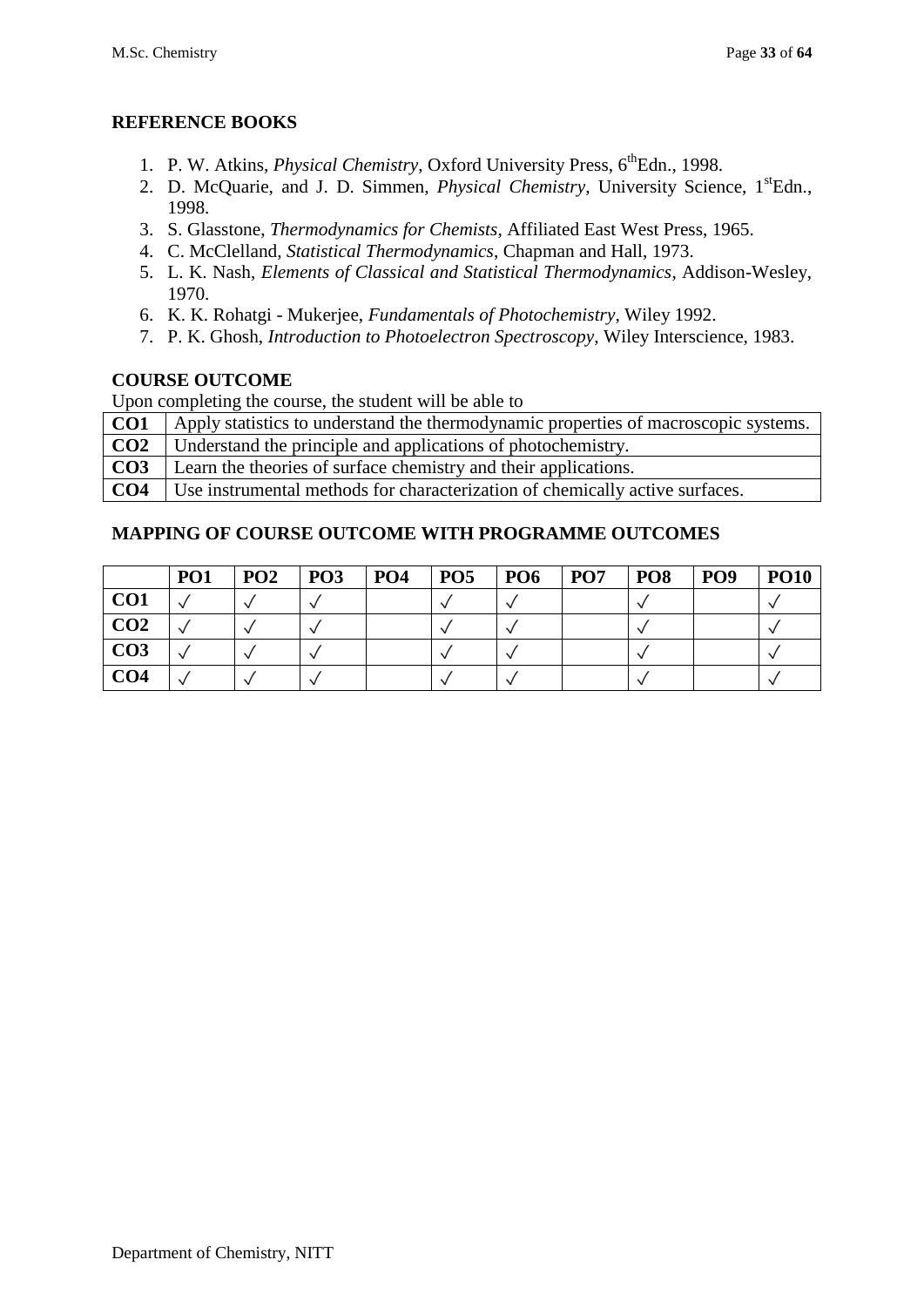| CH 619 Spectroscopy- Applications in Organic and Inorganic $ L T P C$ |  |  |  |       |  |
|-----------------------------------------------------------------------|--|--|--|-------|--|
| Chemistry                                                             |  |  |  | 30003 |  |

## **PRE-REQUISITE: Understanding of Theory and fundamentals of molecular spectroscopy**

#### **COURSE LEARNING OBJECTIVES**

The course focuses the magnetic resonance methods and its application to the structural characterization of organic and inorganic compounds supplemented by techniques like mass spectroscopy, IR spectroscopy, EPR spectroscopy and Mössbauer spectroscopy

#### **COURSE CONTENT**

**Nuclear magnetic resonance I**: Concept and theory–Larmor frequency - rotating frame and laboratory frame-FT-generation and detection of FID –instrumentation- relaxation phenomena, <sup>1</sup>H- NMR- chemical shift - chemical shift anisotropy- spin-spin couplingmechanism and sign of J coupling- AX, AB, ABC, AMX, AABB, AA′BB′ systems - Karplus relationship- second order effects- chemical shift reagents- double irradiation experiments- $13$ CNMR –chemical shifts and line intensities- Spin decoupling- Nuclear Overhouser effect

**Nuclear magnetic resonance II:** Polarization transfer schemes- APT/INEPT/DEPTdynamic processes by NMR- restricted rotation (DMF, DMA, biphenyls, annulenes), cyclohexane ring inversion, degenerate rearrangements (bullvalene and related systems) - Coalescence temperature- Multi nuclear NMR- $^{19}F$ ,  $^{31}P$ , and  $^{11}B$  spectra- 2-D methods COSY-HETCOR - HSQC - HMQC – TOCSY – INADEQUATE - Interpretation of spectra

**Electron paramagnetic resonance:** Basic principles-g- value- hyperfine interactionanisotropy- CW ENDOR and TRIPLE- application to organic radicals and transition metal complexes- zero field splitting - Model system for pulse EPR experiments- Nuclear modulation experiments – ESEEM – HYSCORE- Davies and Mims ENDOR

**Mass spectroscopy:** Methods of desorption and ionization (EI, CI, ESI, MALDI, FAB, TOF) –instrumentation- magnetic sector analysis-quadrupole analyser- ion cyclotron resonance (FT)- meta stable ions - study of fragmentation pattern-  $\alpha$ -bond cleavage- McLafferty rearrangement- retro Alder fragmentation- applications in organic chemistry- isotope distribution analysis.

**Applications:**– Applications of combined spectroscopic techniques in elucidating the structure of organic and inorganic molecules- Woodward–Fieser rules – IR spectra of organic molecules - case studies Mössbauer spectroscopy**,** Principles – Recoilless emission and absorption--Isomer shift - Hyperfine- Magnetic Interactions-NQR spectroscopy

#### **REFERENCE BOOKS**

1. D. N. Sathyanarayana, Handbook of Molecular Spectroscopy, From Radio waves to gamma rays, I.K international Publishing house Pvt. Ltd, 2015

2. R. S. Macomber, A Complete Introduction to Modern NMR Spectroscopy, John Wiley & Sons Ltd, 1998.

3. D. L. Pavia, G. M. Lampman, G. S. Kriz, J. A. Vyvyan, [Introduction to Spectroscopy,](http://gigapedia.com/items:view?eid=KjYk8Ko1v2R5cK40%2B%2Br38SMdY3nHKRF%2B%2FuUwkvGOYnk%3D)  5<sup>th</sup>Edn., Brooks Cole, 2010.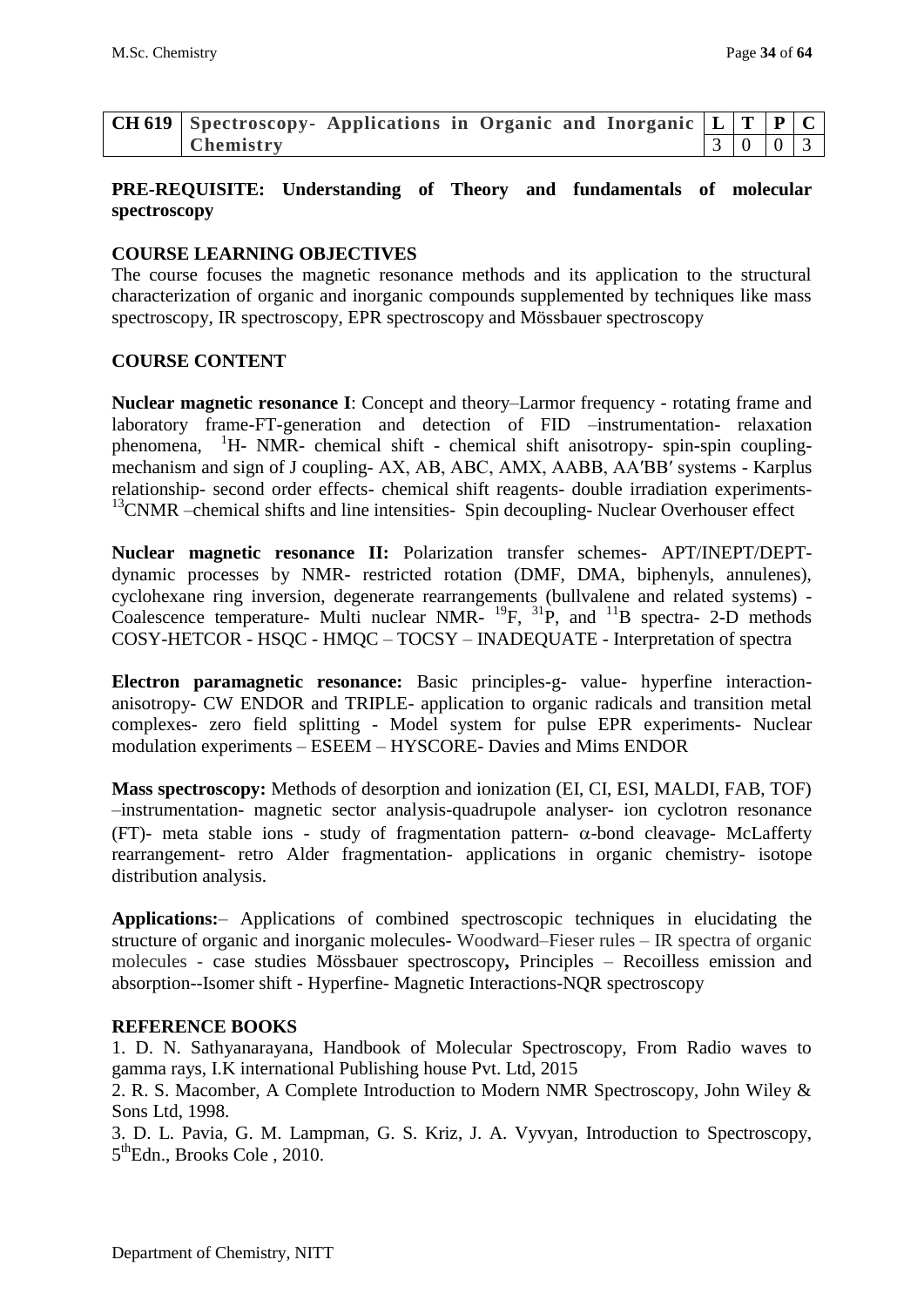4. J. A. Weil, J. R. Bolton, Electron Paramagnetic Resonance, Elementary Theory and Practical Applications, Wiely-Interscience, 2007.

5. A. Schweigher, G. Jeshcke, Principles of Pulse Electron Paramagnetic Resonance, Oxford University press, 2002.

6. L. D. Field, S. Sternhell, J. R. Kalman, Organic Structures from Spectra, John Wiley & Sons, Ltd, 4th and  $5^{\text{th}}$ Edn. 2007 & 2013.

7. M. Balci, Basic <sup>1</sup>H- and <sup>13</sup>C-NMR Spectroscopy, Elsevier, 2005.

8. J. H. Simpson, Organic Structure Determination using 2D-NMR Spectroscopy, Academic Press, 2008.

9. D. P. E. Dickson, F. J. Berry, Ed. Mossbauer Spectroscopy, Cambridge University Press, 1986.

10. M. H. Levitt, Spin Dynamics- Basics of Nuclear Magnetic Resonance, 2<sup>nd</sup>Edn, John Wiley and sons, 2008.

11. E. Breitmaier, Structure Elucidation by NMR in Organic Chemistry - A Practical Guide, 3<sup>rd</sup>Edn, John Wiley and Sons, 2002.

12. W. Hendreson, J. S. McIndoe, Mass Spectrometry of Inorganic, Coordination and Organometallic Compounds, John Wiley and Sons, 2005.

13. K. Nakamoto, Infrared and Raman Spectra of Inorganic and Coordination Compounds Part A &Part B, 2<sup>nd</sup>Edn, Wiely, 2009.

## **COURSE OUTCOME**

Upon completing the course the student will be able to

| CO <sub>1</sub> | Have a detailed understanding about the spin dynamics and magnetic resonance      |
|-----------------|-----------------------------------------------------------------------------------|
| CO <sub>2</sub> | Learn about the different pulse sequences and applications of NMR spectroscopy to |
|                 | the structural characterization of molecules                                      |
| CO <sub>3</sub> | Applications of EPR spectroscopy, Mossbauer spectroscopy and mass spectroscopy    |
|                 | for the structural characterization                                               |
| CO <sub>4</sub> | Combined Spectroscopic approach for problem solving and structural analysis       |

**CO4** Combined Spectroscopic approach for problem solving and structural analysis

|                 | PO <sub>1</sub> | PO <sub>2</sub> | PO <sub>3</sub> | PO <sub>4</sub> | PO <sub>5</sub> | PO <sub>6</sub> | PO <sub>7</sub> | PO <sub>8</sub> | PO <sub>9</sub> | <b>PO10</b> |
|-----------------|-----------------|-----------------|-----------------|-----------------|-----------------|-----------------|-----------------|-----------------|-----------------|-------------|
| CO <sub>1</sub> |                 |                 |                 |                 |                 |                 |                 |                 |                 |             |
| CO <sub>2</sub> |                 |                 |                 |                 |                 |                 |                 |                 |                 |             |
| CO <sub>3</sub> |                 |                 |                 |                 |                 |                 |                 |                 |                 |             |
| CO <sub>4</sub> |                 |                 |                 |                 |                 |                 |                 |                 |                 |             |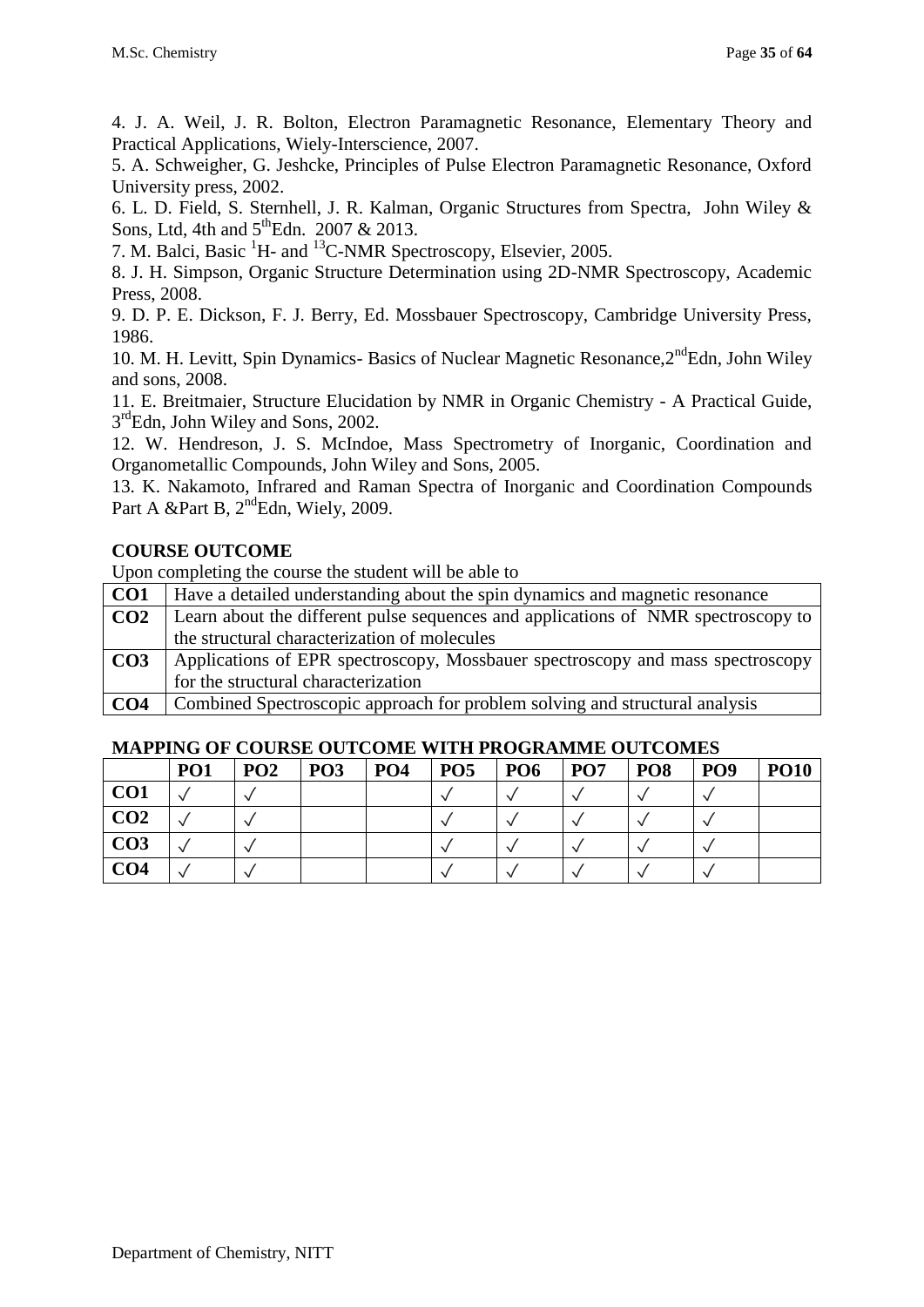| <b>CH 621</b> | <b>Physical Chemistry Lab</b> | - | m | - |  |
|---------------|-------------------------------|---|---|---|--|
|               |                               |   |   |   |  |

## **COURSE LEARNING OBJECTIVES**

To conduct various experiments, to analyse the role of reaction conditions and to interpret the data.

## **COURSE CONTENT**

Kinetic study of hydrolysis of ester. Determination of order,  $\Gamma$  and  $S_2O_8^2$ .

Kinetics of iodination of acetone by spectrophotometer.

Partition coefficient of NH<sub>3</sub> between water and chloroform.

Determination of partition coefficient and equilibrium constant for  $KI + I_2 \rightarrow K I_3$ .

Adsorption of oxalic acid on activated charcoal.

Determination of heat of solution and heat of fusion.

Study of three component system.

Determination of solubility product.

Study of chain linkages in PVA and its molecular weight determination by viscometry.

Partial molar volume of NaCl.

Buffer preparation and pH-metric titration.

Conductometric titration of mixture of acids and precipitation titration (KCl *Vs AgNO<sub>3</sub>*) using conductivity bridge.

Potentiometric titrations.

Determination of the capacitance of electrochemical interfaces, formal potential and diffusion coefficient of  $[Fe(CN)_6]$ <sup>3-</sup> by cyclic voltammetry.

Estimation of  $Pb^{2+}$  ion by amperometric titration.

## **REFERENCE BOOKS**

- 1. C.Garland, J. Nibler and D.Shoemaker, *Experiments in Physical Chemistry,* McGraw-Hill Education;  $8<sup>th</sup>$  Edn., 2008.
- 2. Manual provided by the Department.

## **COURSE OUTCOME**

Upon completing the course, the student will be able to

|                 | <b>CO1</b> Design and conduct experiments.                            |
|-----------------|-----------------------------------------------------------------------|
|                 | <b>CO2</b> Optimize the reaction conditions for the intended product. |
| CO <sub>3</sub> | Use different instrumental methods of analysis and estimation         |
| CO <sub>4</sub> | Analyse and interpret the data.                                       |

|                 | PO <sub>1</sub> | PO <sub>2</sub> | PO <sub>3</sub> | PO <sub>4</sub> | PO <sub>5</sub> | PO <sub>6</sub> | PO <sub>7</sub> | PO <sub>8</sub> | PO <sub>9</sub> | <b>PO10</b> |
|-----------------|-----------------|-----------------|-----------------|-----------------|-----------------|-----------------|-----------------|-----------------|-----------------|-------------|
| CO <sub>1</sub> |                 |                 |                 |                 |                 |                 |                 |                 |                 |             |
| CO <sub>2</sub> |                 |                 |                 |                 |                 |                 |                 |                 |                 |             |
| CO <sub>3</sub> |                 |                 |                 |                 |                 |                 |                 |                 |                 |             |
| CO <sub>4</sub> |                 |                 |                 |                 |                 |                 |                 |                 |                 |             |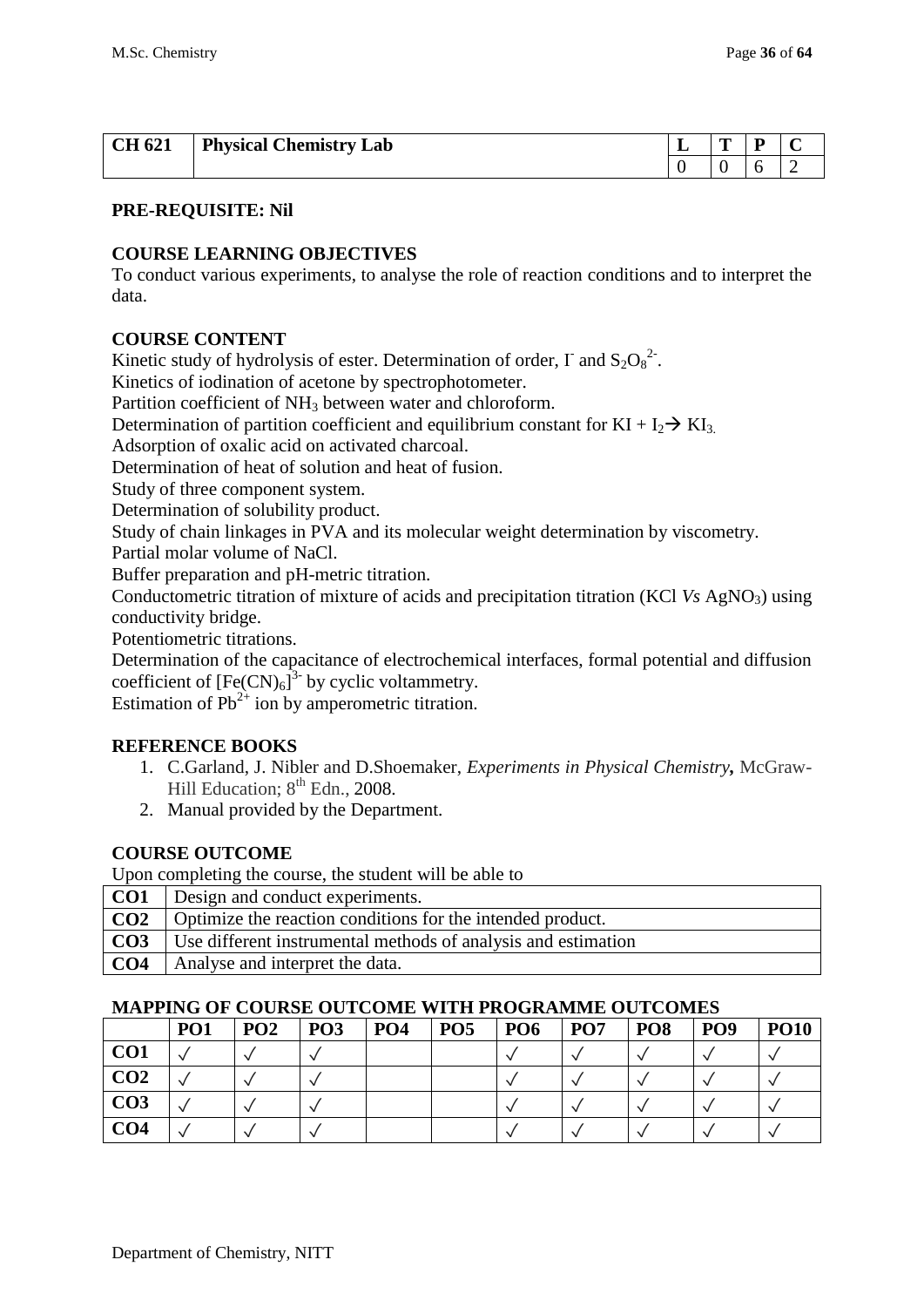| <b>CH 622</b><br>$\mathbf{U}$ $\mathbf{U}$ | -<br>Catalysis | ᆚ | m<br><b>.</b> | D |  |
|--------------------------------------------|----------------|---|---------------|---|--|
|                                            |                |   | ◡             | ◡ |  |

#### **COURSE LEARNING OBJECTIVES**

To introduce the students to the fundamentals of catalysis and characterization techniques in catalysis. To provide them a brief idea on the homogeneous, heterogeneous and photo catalysis.

#### **COURSE CONTENT**

Fundamentals: Catalyst - activation energy concept - types of catalysis - comparison of homogeneous & heterogeneous catalysis - enzyme catalysis - green catalysis - nano catalysis - autocatalysis - phase transfer catalysis - promoters - poisons - examples.

Homogeneous catalysis: Noyori asymmetric hydrogenation -metal mediated C-C and C-X coupling reactions - Heck, Stille, Suzuki, Negishi and Sonogashira, Nozaki-Hiyama, Buchwald-Hartwig, Ullmann coupling reactions - directed orthometalation - metal (Rh, Ir) catalyzed C-H activation reactions and their synthetic utility -copper and rhodium based carbene and nitrene complexes - cyclopropanation - Rh catalyzed C-H insertion and aziridination reactions including asymmetric version -introduction to N-heterocyclic carbene metal complexes.

Characterization of solid catalysts: Surface area - structure - surface morphology - porosity pore volume - diameter - particle size - X-ray diffraction - SEM, TEM, X-ray absorption spectroscopy, XPS and Auger spectroscopy to surface studies - TPD, TPR for acidity and basicity of the catalysts - theories - boundary layer theory -Wolkenstein theory -Balanding's approach.

Heterogeneous catalysis: Adsorption isotherms - surface area - pore size and acid strength measurements -porous solids -catalysis by metals - semiconductors and solid acids -supported metal catalysts -catalyst preparation - deactivation and regeneration -model catalysts ammonia synthesis -hydrogenation of carbon monoxide -hydrocarbon conversion - selective catalytic reduction - polymerization.

Photocatalysis: Porphyrins -phthalocyanines and semiconductor as photo catalysts in photolysis reactions - generation of hydrogen by photo catalysts - photocatalytic break down of water and harnessing solar energy - photocatalytic degradation of dyes - environmental applications.

#### **REFERENCE BOOKS**

1. P. H. Emmet, *Catalysis (Vol I and II)*, *Reinhold*, 1954.

2. M. Schlosser, *Organometallics in Synthesis, A Manual*, John Wiley, 1996.

3. L. S. Hegedus, *Transition Metals in the Synthesis of Complex Organic Molecules*, University Science, 1999.

4. D. K. Chakrabarty and B. Viswanathan, *Heterogeneous Catalysis*, New Age, 2008.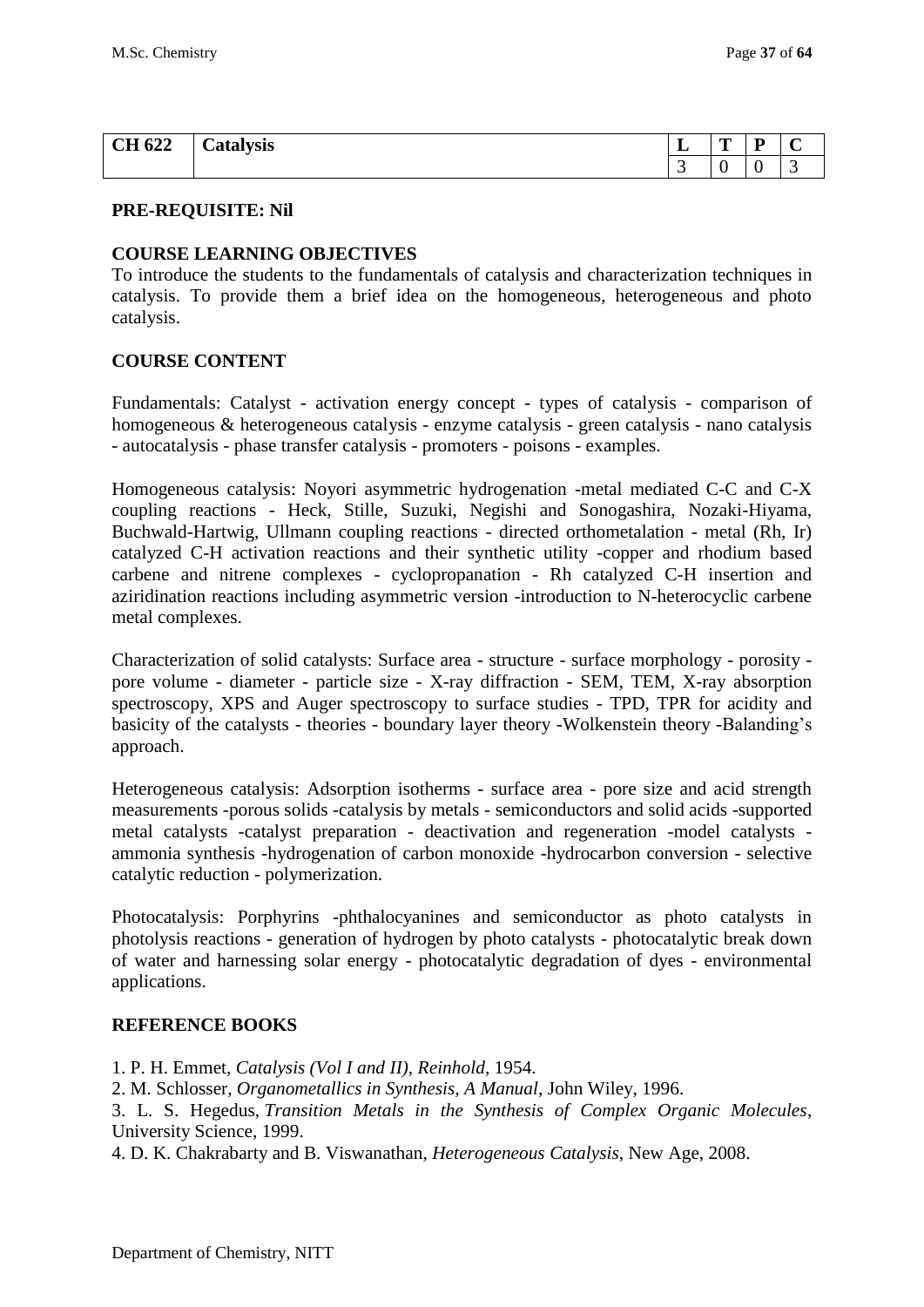5. B. Viswanathan, S. Kannan and R.C. Deka, *Catalysts and Surfaces: Characterization Techniques*, Narosa, 2010.

# 6. [M. Kaneko](http://www.amazon.com/s/ref=ntt_athr_dp_sr_1?_encoding=UTF8&field-author=Masao%20Kaneko&search-alias=books&sort=relevancerank) and [I. Okura,](http://www.amazon.com/s/ref=ntt_athr_dp_sr_2?_encoding=UTF8&field-author=Ichiro%20Okura&search-alias=books&sort=relevancerank) *Photocatalysis: Science and Technology*, Springer, 2003.

## **COURSE OUTCOME**

Upon completing the course, the student will be able to

| CO1              | learn about the fundamentals in catalysis and characterization techniques |
|------------------|---------------------------------------------------------------------------|
| CO <sub>2</sub>  | learn about the homogeneous catalysis                                     |
| $\overline{CO3}$ | learn about the heterogeneous catalysis                                   |
| CO <sub>4</sub>  | learn about the photo catalysis                                           |

|                 | PO <sub>1</sub> | PO <sub>2</sub> | PO <sub>3</sub> | PO <sub>4</sub> | PO <sub>5</sub> | <b>PO6</b> | PO <sub>7</sub> | PO <sub>8</sub> | PO <sub>9</sub> | <b>PO10</b> |
|-----------------|-----------------|-----------------|-----------------|-----------------|-----------------|------------|-----------------|-----------------|-----------------|-------------|
| CO <sub>1</sub> |                 |                 |                 |                 |                 |            |                 |                 |                 |             |
| CO <sub>2</sub> |                 |                 |                 |                 |                 |            |                 |                 |                 |             |
| CO <sub>3</sub> |                 |                 |                 |                 |                 |            |                 |                 |                 |             |
| CO <sub>4</sub> |                 |                 |                 |                 |                 |            |                 |                 |                 |             |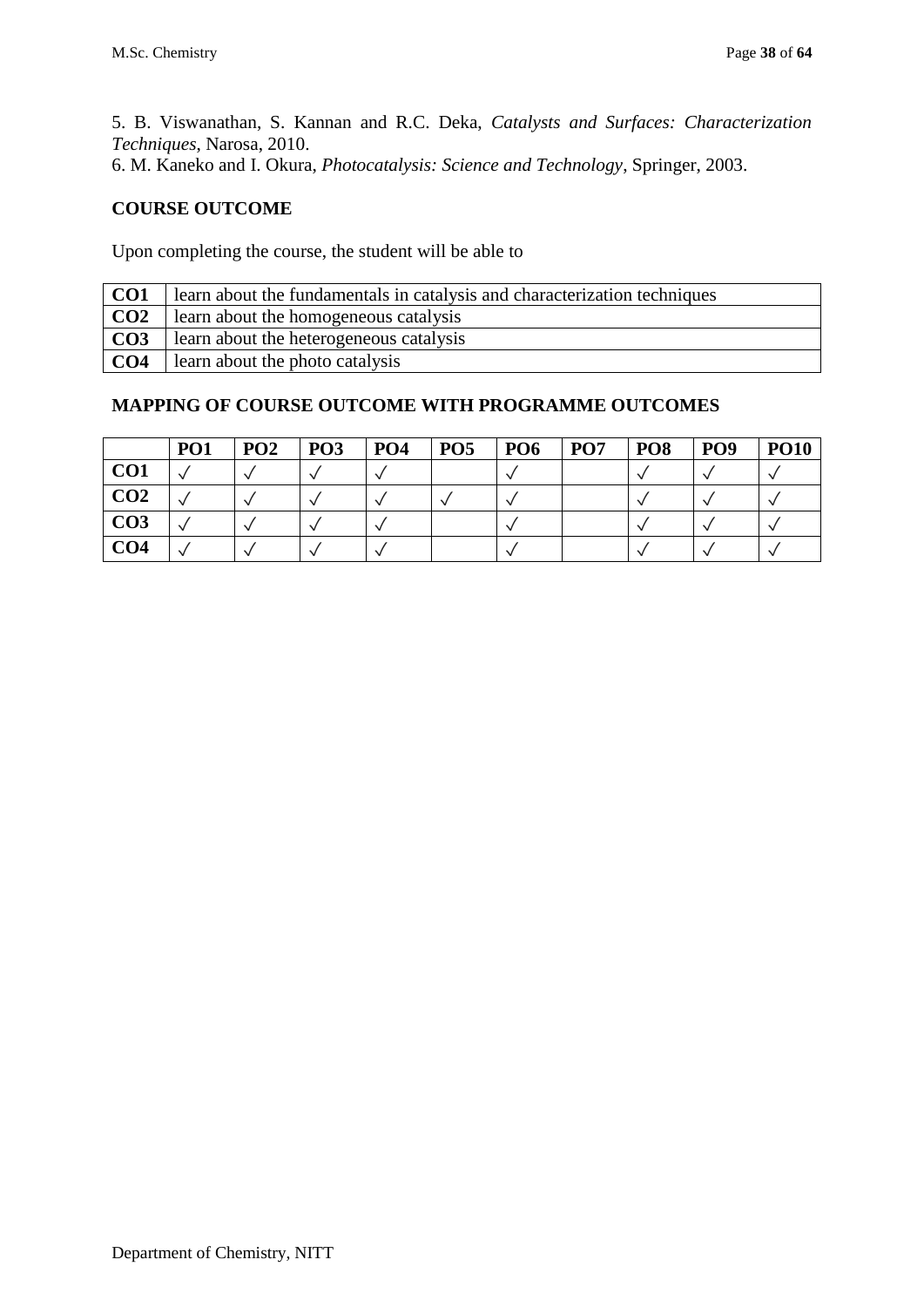| <b>CH 623</b> | <b>Environmental Chemistry</b> | ш. | m | D |  |
|---------------|--------------------------------|----|---|---|--|
|               |                                |    |   |   |  |

#### **COURSE LEARNING OBJECTIVES**

To introduce the underlying concepts of Environmental Chemistry, various aspects of the four main spheres of earth: Atmosphere, Biosphere, Hydrosphere and Lithosphere, their interactions amongst each other and influence on human beings to the M.Sc. students.

#### **COURSE CONTENT**

Environmental pollution: - structure of atmosphere- bio geological cycles -oxygen -nitrogen – carbon – phosphorous –sulphur - bio distribution of elements- air pollutions- reactions in atmosphere- primary pollutants -air quality standards - analysis of CO, nitrogen oxides, sulphur oxides, hydrocarbons and particulate matter - particulate pollution - control methods –vechicular pollution- green house effect and global warming - climatic changes –ozonephotochemical smog-acid rain - sampling -monitoring – control.

Water pollution-hydrological cycle- chemical composition - sea water composition -water quality criteria for domestic and industrial uses - BIS and WHO standards - ground water pollution-surface water pollution- lake and river water- eutrophication- marine pollutionwater pollutants - biodegradability of detergents –pesticides- endosulfan and related case studies.

Water treatment: Principles of water and waste water treatment -aerobic and anaerobic treatment -industrial waste water treatment -heavy metal pollution-hard water - softening purification of water for drinking purposes - water treatment for industrial use electrodialysis - reverse osmosis- other purification methods - chemical specification of elements.

Water analysis: Colour - odour - conductivity - TDS - pH - acidity - alkalinity - chlorideresidual chlorine - hardness- trace metal analysis- elemental analysis -ammonia - nitrite nitrate - fluoride - sulphide - phosphate -phenols - surfactants - BOD - COD - DO - TOCnondispersive IR spectroscopy- anode stripping - ICP - AES - Chromatography-ion selective electrodes- neutron activation analysis.

Soil pollution: Soil humus - soil fertility- inorganic and organic components in soil -acid base and ion exchange reactions in soils -micro and macro nutrients -waste and pollutants in soil- introduction to geochemistry- solid waste management- treatment and recycling- soil analysis- radioactive pollution- disposal of radioactive waste.

#### **REFERENCE BOOKS**

- 1. H. Kaur, *Environmental Chemistry*, 6th Edn, Pragathi Prakashan, Meerut, 2011.
- 2. K.H.Mancy and W, J.Weber Jr. Wiley, *Analysis of Industrial Waste Water*, Interscience New York, 1971.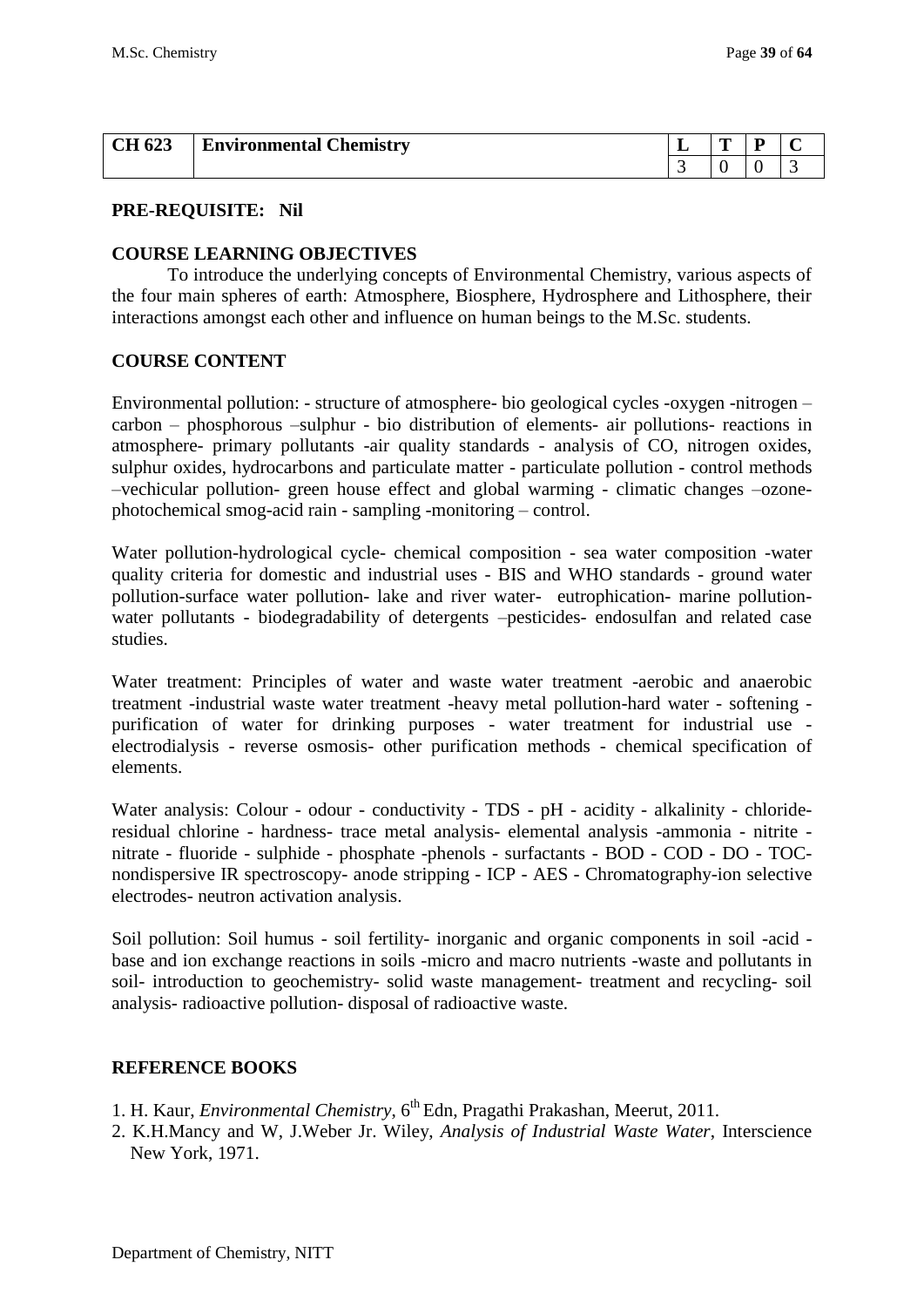- 3. L.W. Moore and E. A. Moore, *Environmental Chemistry*, McGraw Hill Publication, New York, 2002.
- 4. S. M. Khopkar, *Environmental Pollution Analysis*, New Age International (P) Ltd, 1993.
- 5. C. Baird., *Environmental Chemistry*, W. H. Freemand and Company, 1995.

Upon completing the course the student will be able to:

- **CO2** Find out the important causes of pollution.
- **CO3** Will work out the analysis data for its control.
- **CO4** Know the health hazard in day-to-day life.

|                 | PO <sub>1</sub> | PO <sub>2</sub> | PO <sub>3</sub> | PO <sub>4</sub> | PO <sub>5</sub> | PO <sub>6</sub> | PO <sub>7</sub> | PO <sub>8</sub> | PO <sub>9</sub> | <b>PO10</b> |
|-----------------|-----------------|-----------------|-----------------|-----------------|-----------------|-----------------|-----------------|-----------------|-----------------|-------------|
| CO <sub>1</sub> |                 |                 |                 |                 |                 |                 |                 |                 |                 |             |
| CO <sub>2</sub> |                 |                 |                 |                 |                 |                 |                 |                 |                 |             |
| CO <sub>3</sub> |                 |                 |                 |                 |                 |                 |                 |                 |                 |             |
| CO <sub>4</sub> |                 |                 |                 |                 |                 |                 |                 |                 |                 |             |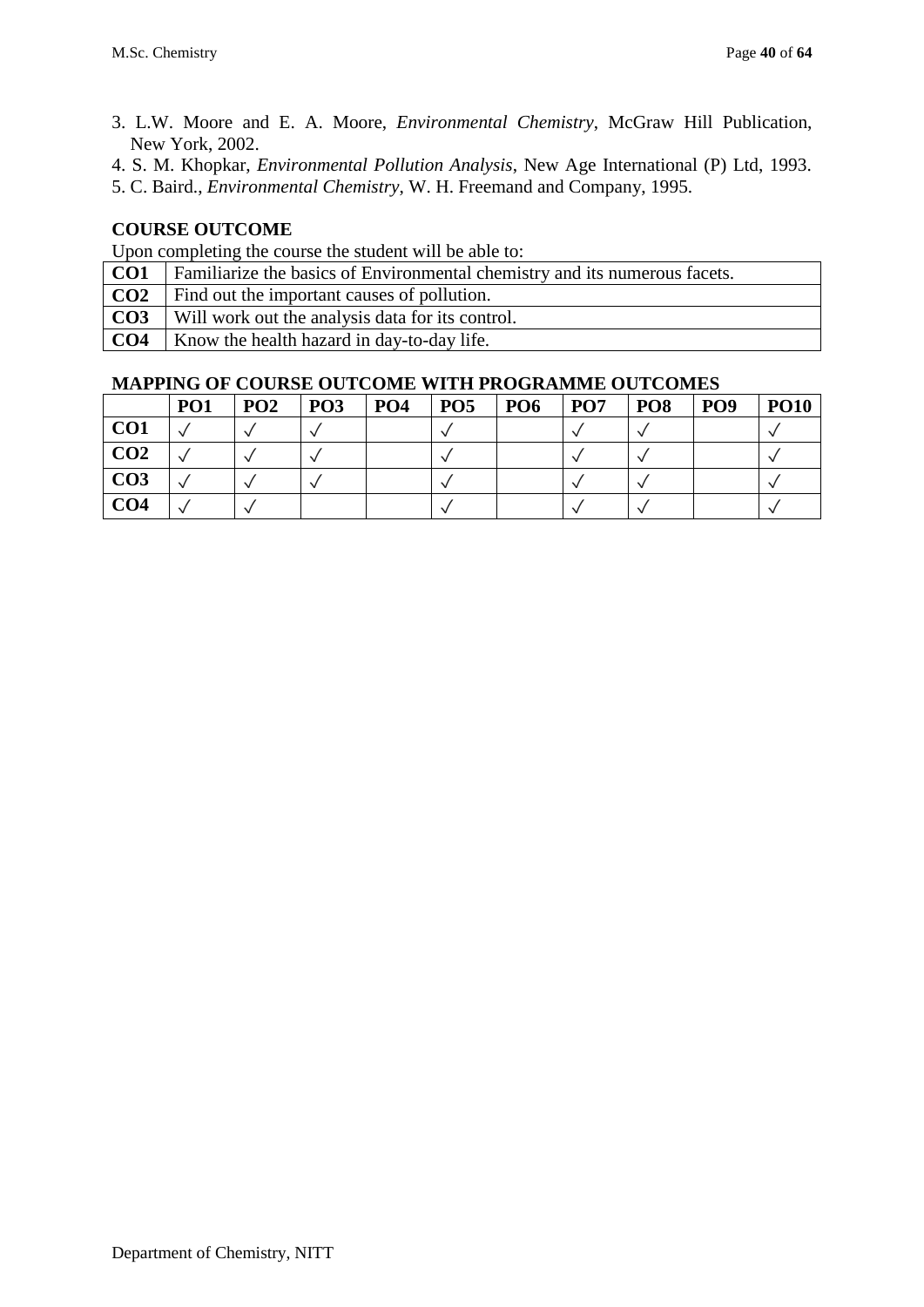| <b>CH 624</b> | Inorganic Rings, Cages and Clusters | ∸ | m |  |
|---------------|-------------------------------------|---|---|--|
|               |                                     |   |   |  |

#### **PRE-REQUISITE**

Bonding theories and structure in organometallic and coordination Chemistry.

#### **COURSE LEARNING OBJECTIVES**

This advanced elective course aims at making the students explore the world of inorganic structures and vivid bonding theories which are categorized as non classical bonding.

#### **COURSE CONTENT**

Main group clusters: Geometric and electronic structure, three - four and higher connect clusters, the closo-, nido-, arachno- borane structural paradigm, Wade-Mingos and Jemmis electron counting rules, clusters with nuclearity 4-12 and beyond 12

Transition metal clusters: Low nuclearity metal carbonyl clusters and 14n+2 rule, high nuclearity metal carbonyl clusters with internal atoms, structure, synthesis and reactivitycapping rules.

Isolobal analogy: Heteronuclear clusters-carboranes and heteroboranes - metal clusters structural prediction of organometallic clusters-main group transition metal clusters: Isolobal analogs of p-block and d-block clusters-interstitial systems-cubanes and zintl clusters.

Inorganic homo- &heterocycles: Synthesis, structure and reactivity- structural variety& properties of borazines and phosphazenes, borides, carbides, silicides, nitrides, phosphides, oxides and sulphides of transition elements, multiple bonds and cluster variety of transition metals.

Inorganic rings and polymers: Definition, variety and merits, P,Si, S, N, & O based polymers,poly-phosphazenes, poly-thiazenes, poly-siloxanes and poly-silanes. Molecular clusters in catalysis, clusters to materials, boron-carbides and metal-borides.

#### **REFERENCE BOOKS**

1. D. M. P. Mingos and D. J. Wales, *Introduction to Cluster Chemistry*, Prentice Hall, 1990.

2. N. N. Greenwood and E. A. Earnshaw, *Chemistry of Elements*, Pergaman Press, 1984.

3. I. Haiduc& D. B. Sowerby (Eds.), *Inorganic Homo-and Heterocycles Vols. 1 & 2*, Academic Press, 1987.

4. J. E. Mark, R. West & H. R. Allcock, *Inorganic Polymers*, Academic Press, 1992.

5. T. P. Fehlner, J. F. Halet and J-Y. Saillard, *Molecular Clusters: A Bridge to Solid-State Chemistry*, Cambridge University Press, 2007.

6. P. Braunstein, L. A. Oro, P. R. Raithby, Ed. *Metal Clusters in Chemistry*, John Wiley and sons, 1999.

7. T. Chivers, I. Manners, *Inorganic Rings and Polymers of the p-Block Elements, from Fundamentals to Applications*, RSC Publishing, 2009.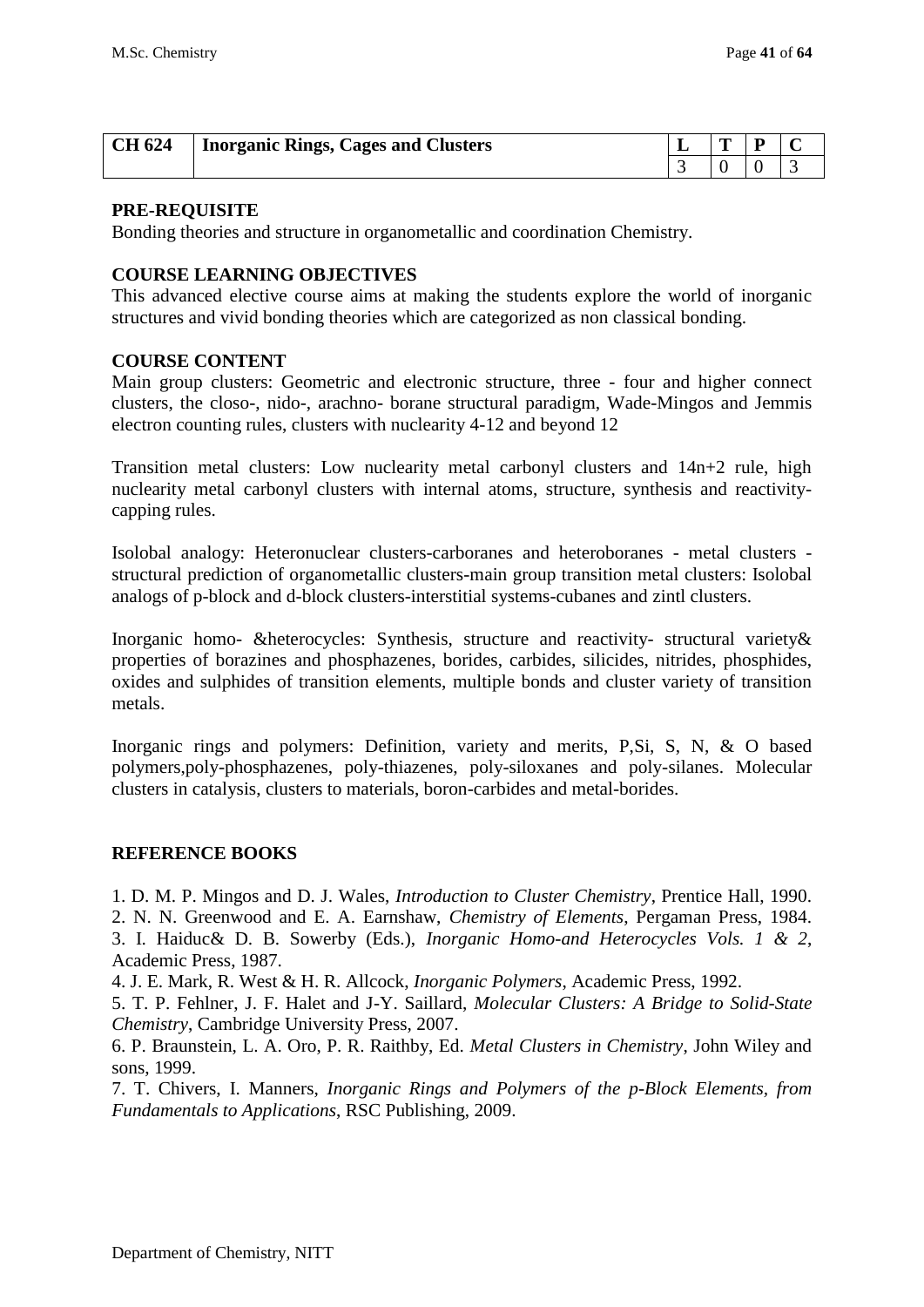## Upon completing the course the student will be able to:

| CO <sub>1</sub> | Study different rules concerning the metal clusters                              |
|-----------------|----------------------------------------------------------------------------------|
| CO <sub>2</sub> | Have a clear understanding of the structural paradigms in chemistry and isolobal |
|                 | analogy                                                                          |
| CO <sub>3</sub> | Study the inorganic heterocyclic systems of main group elements                  |
| CO <sub>4</sub> | A detailed study of inorganic polymers                                           |

|                 | PO <sub>1</sub> | PO <sub>2</sub> | PO <sub>3</sub> | <b>PO4</b> | <b>PO5</b> | <b>PO6</b> | PO <sub>7</sub> | <b>PO8</b> | PO <sub>9</sub> | <b>PO10</b> |
|-----------------|-----------------|-----------------|-----------------|------------|------------|------------|-----------------|------------|-----------------|-------------|
| CO1             |                 |                 |                 |            |            |            |                 |            |                 |             |
| CO <sub>2</sub> |                 |                 |                 |            |            |            |                 |            |                 |             |
| CO <sub>3</sub> |                 |                 |                 |            |            |            |                 |            |                 |             |
| CO <sub>4</sub> |                 |                 |                 |            |            |            |                 |            |                 |             |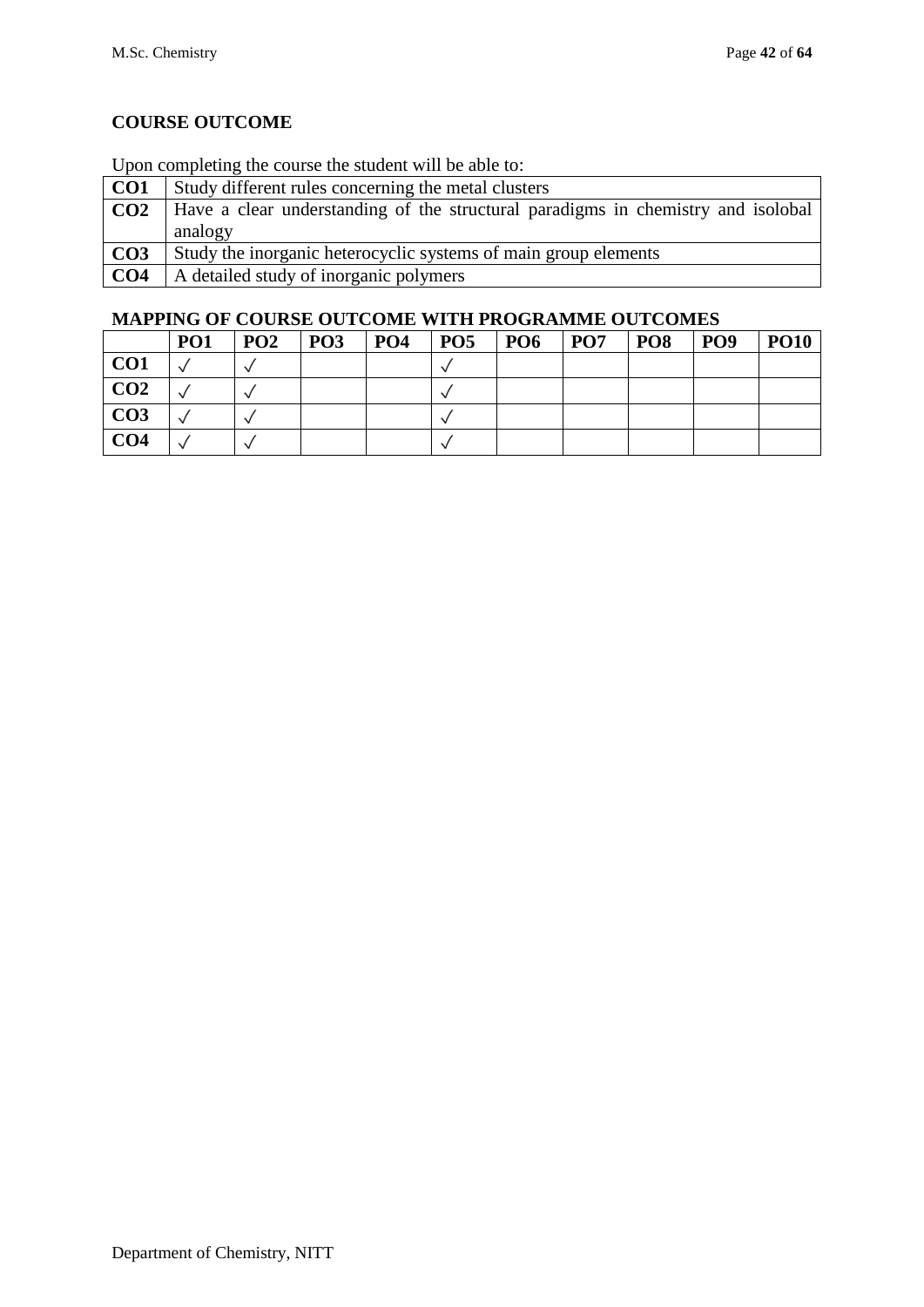| <b>CH 625</b> | <b>Medicinal Chemistry</b> | - | m | $\mathbf{r}$ |  |
|---------------|----------------------------|---|---|--------------|--|
|               |                            |   | ◡ |              |  |

#### **COURSE LEARNING OBJECTIVES**

1. To introduce the students in the field of medicinal chemistry

2. To provide the students an idea about the classifications of drugs and structure-activity relationship.

3. The students will be able get an idea about the antibiotics (synthesis, bio-activity)

4. The students will be familiar with the structures of enzymes and different types of interactions.

#### **COURSE CONTENT**

Introduction: History of medicinal chemistry, general mechanism of drug action on lipids, carbohydrates, proteins and nuleic acids, drug metabolism and inactivation, receptor structure and sites, drug discovery development, design and delivery systems, gene therapy and drug resistance.

Classification: Drugs based on structure or pharmacological basis with examples, synthesis of important drugs such as  $\alpha$  - methyl dopa, chloramphenicol, griseofulvin, cephelosphorins and nystatin. Molecular modelling, conformational analysis, qualitative and quantitative structure activity relationships.

General introduction to antibiotics: Mechanism of action of lactam antibiotics and non lactam anti biotics, antiviral agents, chemistry, stereochemistry, biosynthesis and degradation of penicillins - An account of semisynthetic penicillins - acid resistant, penicillinase resistant and broad spectrum semisynthetic penicillins.

Elucidation of enzyme structure: Mechanism, kinetic, spectroscopic, isotopic and stereochemical studies. Chemical models and mimics for enzymes, design, synthesis and evaluation of enzyme inhibitors.

Interactions: DNA-protein interaction and DNA-drug interaction. Introduction to rational approach to drug design, physical and chemical factors associated with biological activities, mechanism of drug action.

#### **REFERENCE BOOKS.**

1. I. Wilson, Giswald and F. Doerge, Text Book of Organic Medicinal and Pharmaceutical Chemistry, J.B. Lippincott Company, Philadelphia, 1971.

2. A. Burger, Medicinal Chemistry, Wiley Interscience, New York, Vol. I and II, 1970.

3. Bentley and Driver's Text Book of Pharmaceutical Chemistry revised by L.M. Artherden, Oxford University Press, London, 1977.

4. A. Gringauz, Introduction to Medicinal Chemistry, How Drugs Act and Why?, John Wiley and Sons, 1997.

5.G. L. Patrick, Introduction to Medicinal Chemistry, Oxford Univeristy Press, 2001.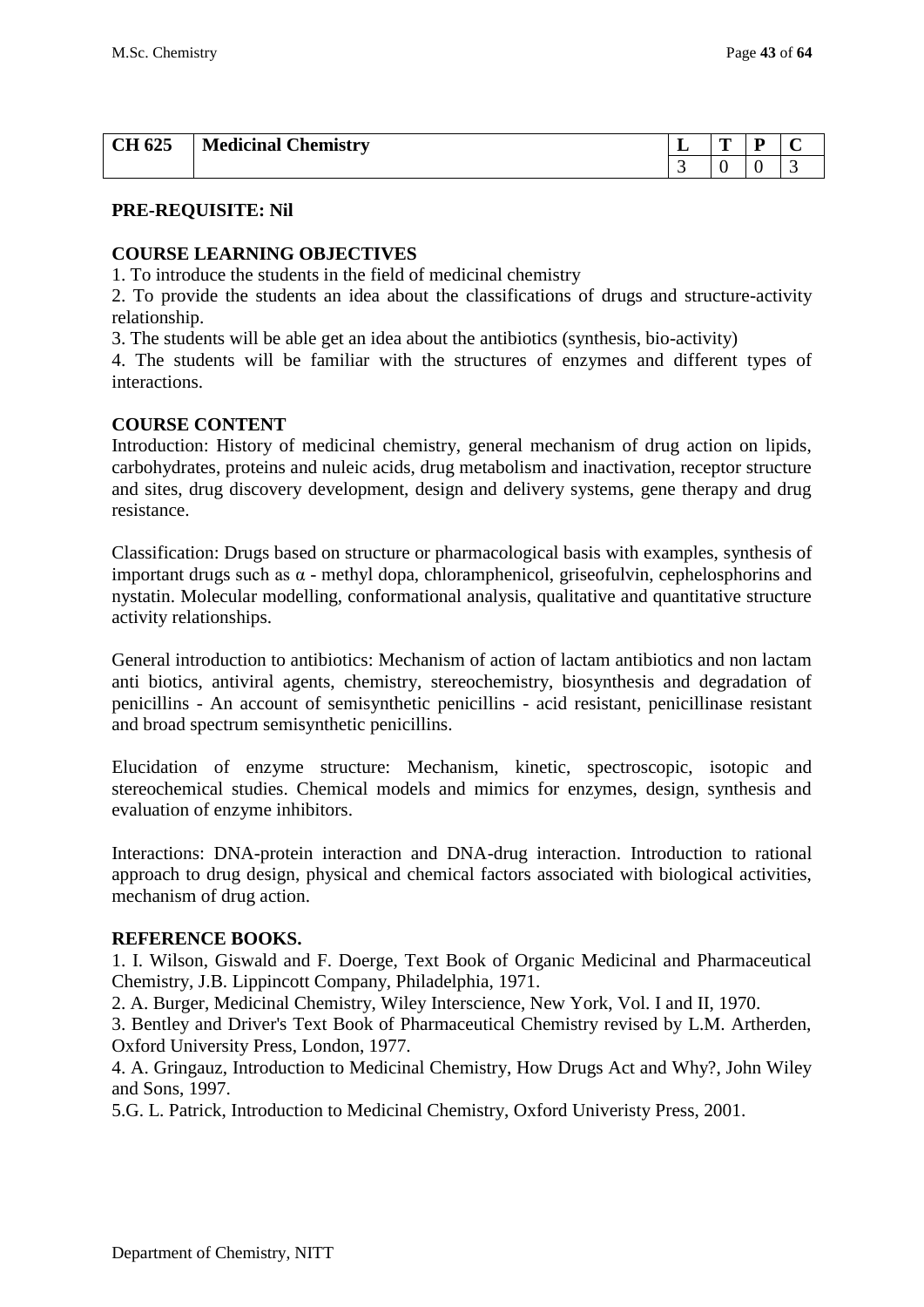Upon completing the course the student will be able to

| CO <sub>1</sub> | Know the history and fundamentals of medicinal chemistry                             |
|-----------------|--------------------------------------------------------------------------------------|
| CO <sub>2</sub> | Classify the drugs and relationship between structure and activity.                  |
| CO <sub>3</sub> | Understand the bio-mechanism of the antibiotics along with their synthetic routes    |
| CO <sub>4</sub> | Know the structure of enzymes, their activity and different types of interactions in |
|                 | bio-molecules                                                                        |

|                 | PO <sub>1</sub> | PO <sub>2</sub> | PO <sub>3</sub> | PO <sub>4</sub> | PO <sub>5</sub> | PO <sub>6</sub> | PO <sub>7</sub> | PO <sub>8</sub> | PO <sub>9</sub> | <b>PO10</b> |
|-----------------|-----------------|-----------------|-----------------|-----------------|-----------------|-----------------|-----------------|-----------------|-----------------|-------------|
| CO <sub>1</sub> |                 |                 |                 |                 |                 |                 |                 |                 |                 |             |
| CO <sub>2</sub> |                 |                 |                 |                 |                 |                 |                 |                 |                 |             |
| CO <sub>3</sub> |                 |                 |                 |                 |                 |                 |                 |                 |                 |             |
| CO <sub>4</sub> |                 |                 |                 |                 |                 |                 |                 |                 |                 |             |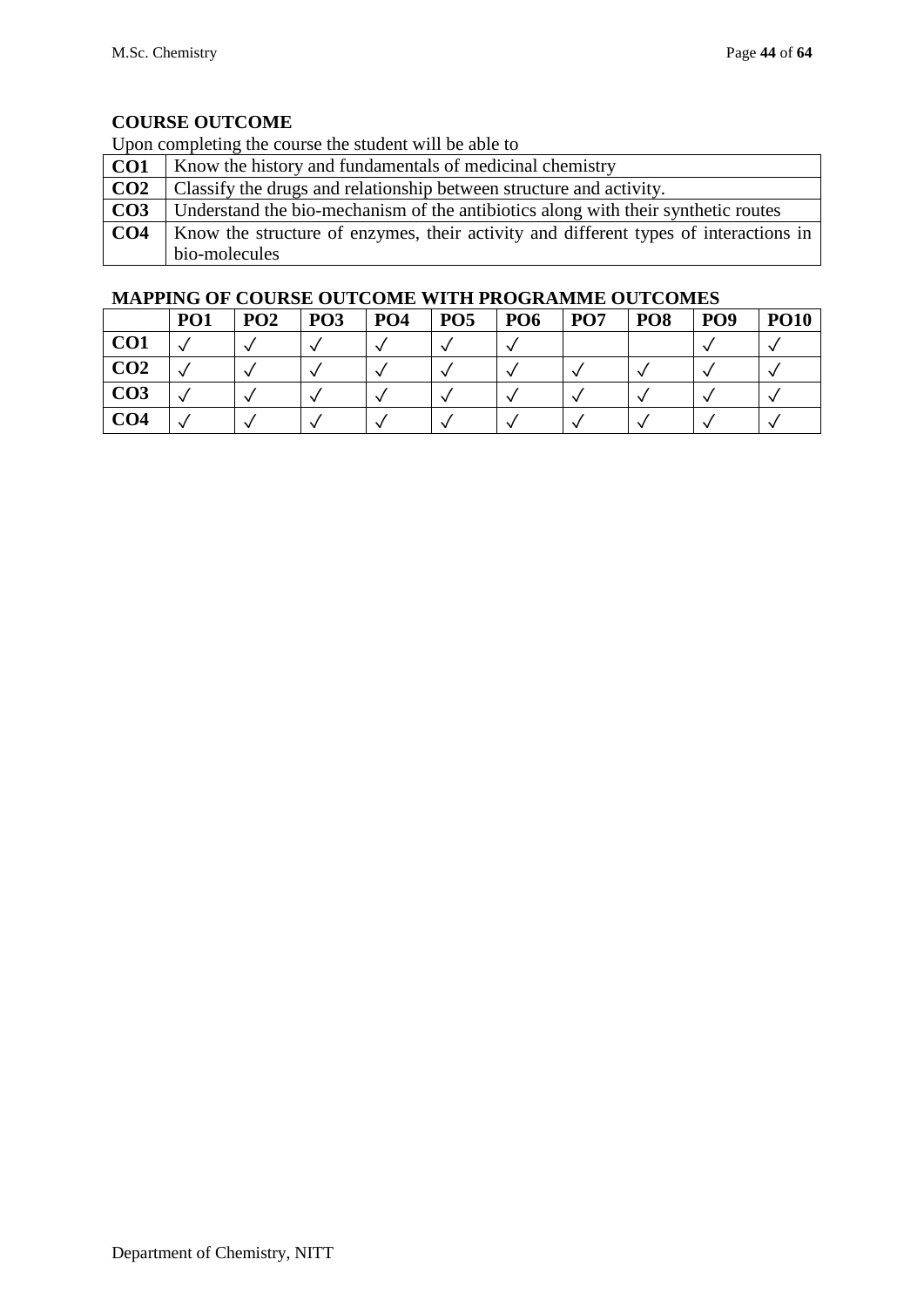| <b>CH 626</b> | <b>Nanoscience and Nanotechnology</b> | . . | m | D |  |
|---------------|---------------------------------------|-----|---|---|--|
|               |                                       |     |   |   |  |

**PRE-REQUISITE:** Students with appropriate Chemistry/Engineering background may be permitted to enroll

### **COURSE LEARNING OBJECTIVES**

To impart the basic knowledge on nanoscience and nanotechnology which includes the exotic properties of materials at nanoscale, various techniques available for the processing and characterization of nanostructured materials, applications in selected fields such as sensors.

#### **COURSE CONTENT**

Introduction to nanomaterials, Properties of materials & nanomaterials, role of size in nanomaterials, nanoparticles, semiconducting nanoparticles, nanowires, nanoclusters, quantum wells, conductivity and enhanced catalytic activity compared to the same materials in the macroscopic state.

Chemical Routes for Synthesis of Nanomaterials: Chemical precipitation and coprecipitation; Metal nanocrystals by reduction, Sol-gel synthesis; Microemulsions or reverse micelles, myle formation; Solvothermal synthesis; Thermolysis routes, Microwave heating synthesis; Sonochemical synthesis; Electrochemical synthesis; Photochemical synthesis, Synthesis in supercritical fluids.

Nanostructures: Zero-, One-, Two- and Three- dimensional structure, Size control of metal Nanoparticles and their properties: Optical, Electronic, Magnetic properties; Surface plasmon Resonance, Change of bandgap; Application: catalysis, electronic devices.

Structural Characterization: X-ray diffraction, Small angle X-ray Scattering, Optical Microscope and their description, Scanning Electron Microscopy (SEM), Scanning Probe Microscopy (SPM), TEM and EDAX analysis, Scanning Tunneling Microscopy (STM), Atomic force Microscopy (AFM).

Carbon nanostructures: Introduction. Fullerenes, C60, C80 and C240 nanostructures. Properties & applications (mechanical, optical and electrical). Functionalization of carbon nanotubes, reactivity of carbon nanotubes. Nanosensors: Temperature sensors, smoke sensors, sensors for aerospace and defence. Accelerometer, pressure sensor, night vision system, nano tweezers, nano-cutting tools, integration of sensor with actuators and electronic circuitry biosensors.

## **REFERENCE BOOKS**

- 1. T. Pradeep, *Nano: The Essentials, Tata McGraw-Hill*, New Delhi, 2007.
- 2. G. Cao, *Nanostructures and Nanomaterials – Synthesis, Properties and Applications*, Imperial College Press, London, 2004.
- 3. C. N. R. Rao, A. Muller and A. K. Cheetham, *The Chemistry of Nanomaterials, Volume 1*, Wiley –VCH Verlag GmbH & Co. KgaA, Weinheim, 2004.
- 4. G. A. Ozin, A. C. Aresnault, L. Cadematriri, *Nanochemistry: A chemical approach to nanomaterials*, RSC Publishing, 2008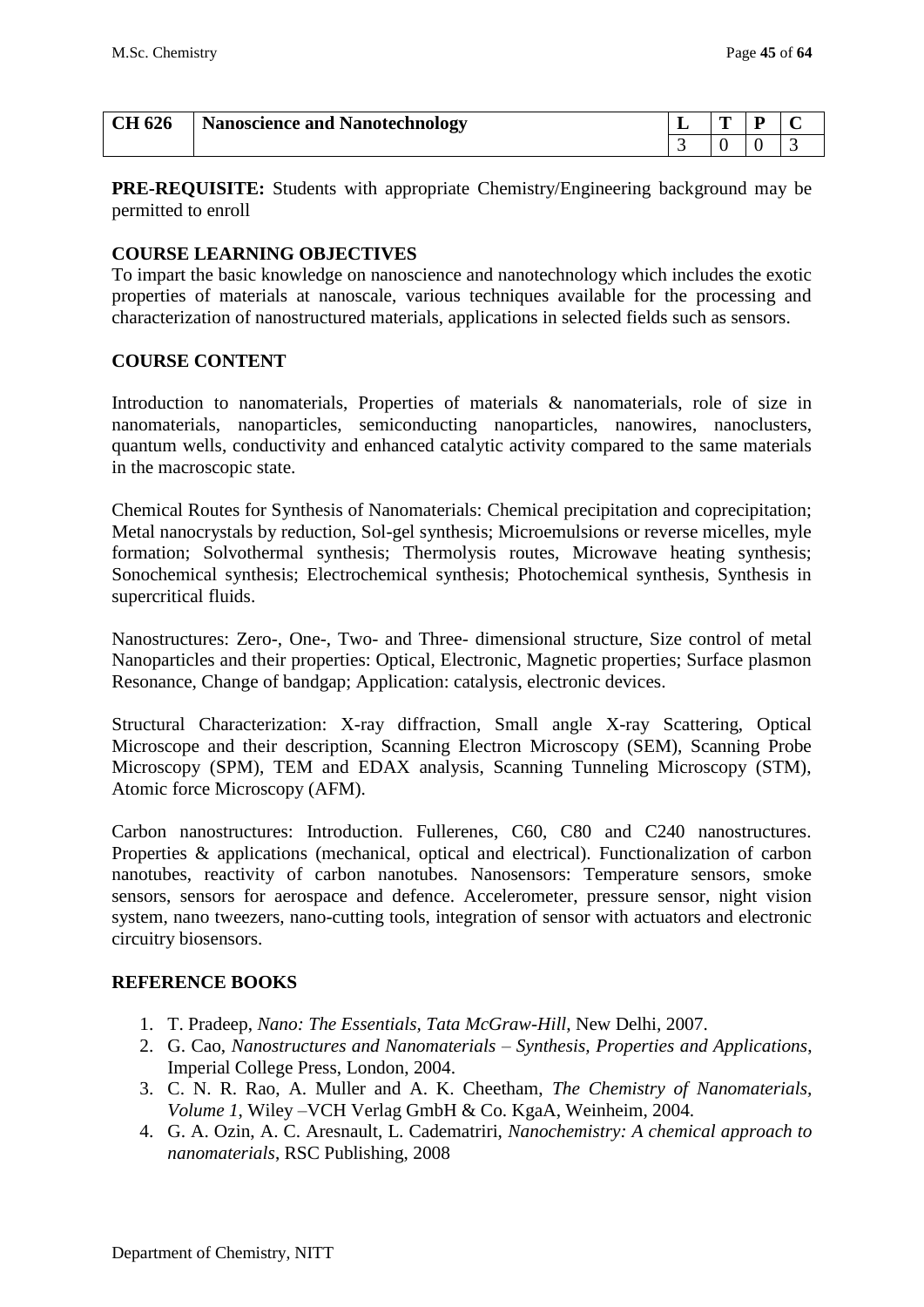5. Ray F. Egerton, *Physical Principles of Electron Microscopy: An Introduction to TEM, SEM, and AFM*, Springer Publishing, 2005

## **COURSE OUTCOME**

Upon completing the course the student will be able to

- **CO1** describe important physical methods in the field of nanoscience
- **CO2** describe important of structures in the field of nanoscience
- **CO3** describe important experimental tools in the field of nanoscience
- **CO4** familiarize with the applications of nanotechnology in sensors

|                 | <b>PO1</b> | PO <sub>2</sub> | PO <sub>3</sub> | PO <sub>4</sub> | <b>PO5</b> | <b>PO6</b> | PO <sub>7</sub> | PO <sub>8</sub> | PO <sub>9</sub> | <b>PO10</b> |
|-----------------|------------|-----------------|-----------------|-----------------|------------|------------|-----------------|-----------------|-----------------|-------------|
| CO <sub>1</sub> |            |                 |                 |                 |            |            |                 |                 |                 |             |
| CO <sub>2</sub> |            |                 |                 |                 |            |            |                 |                 |                 |             |
| CO <sub>3</sub> |            |                 |                 |                 |            |            |                 |                 |                 |             |
| CO <sub>4</sub> |            |                 |                 |                 |            |            |                 |                 |                 |             |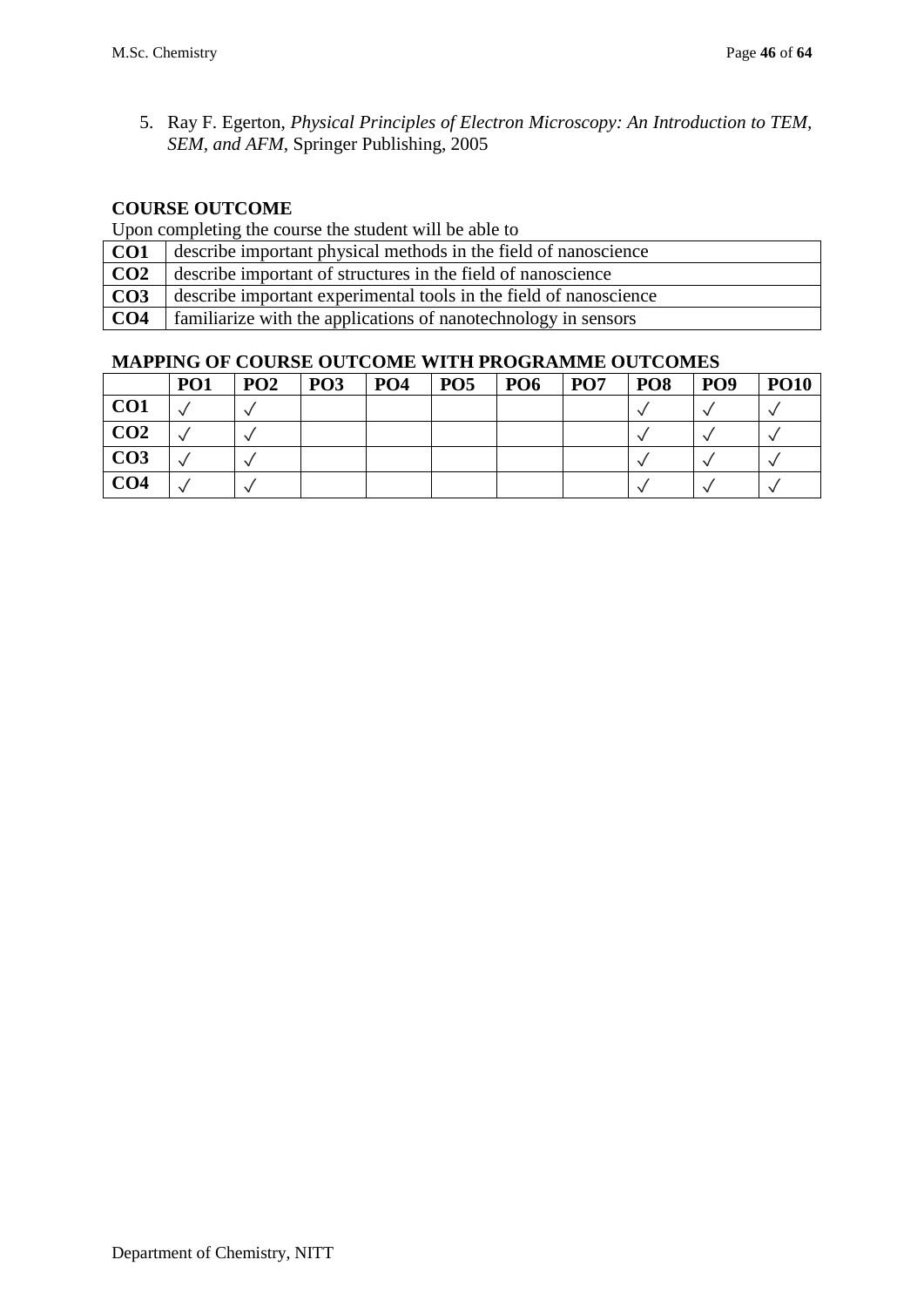| CH 627 | <b>Computational Methods in Chemistry</b> | m | D |  |
|--------|-------------------------------------------|---|---|--|
|        |                                           |   |   |  |

#### **PRE-REQUISITE: B.Sc. Ancillary Mathematics Background**

#### **COURSE LEARNING OBJECTIVES**

To learn the logic of computer programming, numerical methods of evaluation of experimental data and apply them for solving chemistry related problems. The Lab training will equip the students with molecular modelling, and the prediction of molecular properties using software.

#### **COURSE CONTENT**

C - Syntax: Character set-constants and variables, data types and sizes, declarations, operators - expressions -conditional expressions, precedence and order of evaluation, statements and blocks, if-else, if-else-if and switch statements, while, for and Do - while loops, break and continue statements, Goto and labels, basics of functions and types, header files, recursion,arrays – 1D and 2D, file handling concepts.

Kinetics -solving rate equations, thermodynamics -heats of reactions, heat capacity, entropy, spectroscopy-moment of inertia, wave numbers of stokes and anti-stokes Raman lines, masses of isotopes from rotational and vibrational spectroscopic data - Group theory -Huckel MO calculations of delocalisation energy, hybridisation schemes and symmetries of vibrations in non - linear molecules. Crystallography - d spacings for an orthorhombic crystal, Fourier synthesis of electron density using structure factor, axial angles of a triclinic crystal.

Solving polynomial equations - Newton -Raphson method, solutions of simultaneous equations - Gauss elimination, Jacobi iteration and matrix diagonalisation, numerical differentiation and integration - Simpson's rule, trapezoidal rule- determination of entropy, solution of differential equations -Runge-Kutta method- theory and application to thermodynamics, linear and non-linear curve fitting.

Force field methods-force field energy and parameterization, electronic structure methods-SCF techniques, semi-empirical methods, basis sets and their classification, density functional theory and methods.

Geometry convergence, energy convergence, dipole moment convergence, vibrational frequencies convergence, bond dissociation curve, angle bending curve, transition state modeling using Chemoffice and Gaussian software- demo on docking software.

#### **Computational Chemistry Lab. Experiments**

- 1. Curve fitting for Beer Lamberts law
- 2. Normalized radial wave function for 1s atomic orbital of hydrogen atom
- 3. Radial distribution function for 1s atomic orbital
- 4. Simulation of potentiometric titration plots
- 5. Computation of energy gap based on particle in 1D models, plot of its wave function and probability density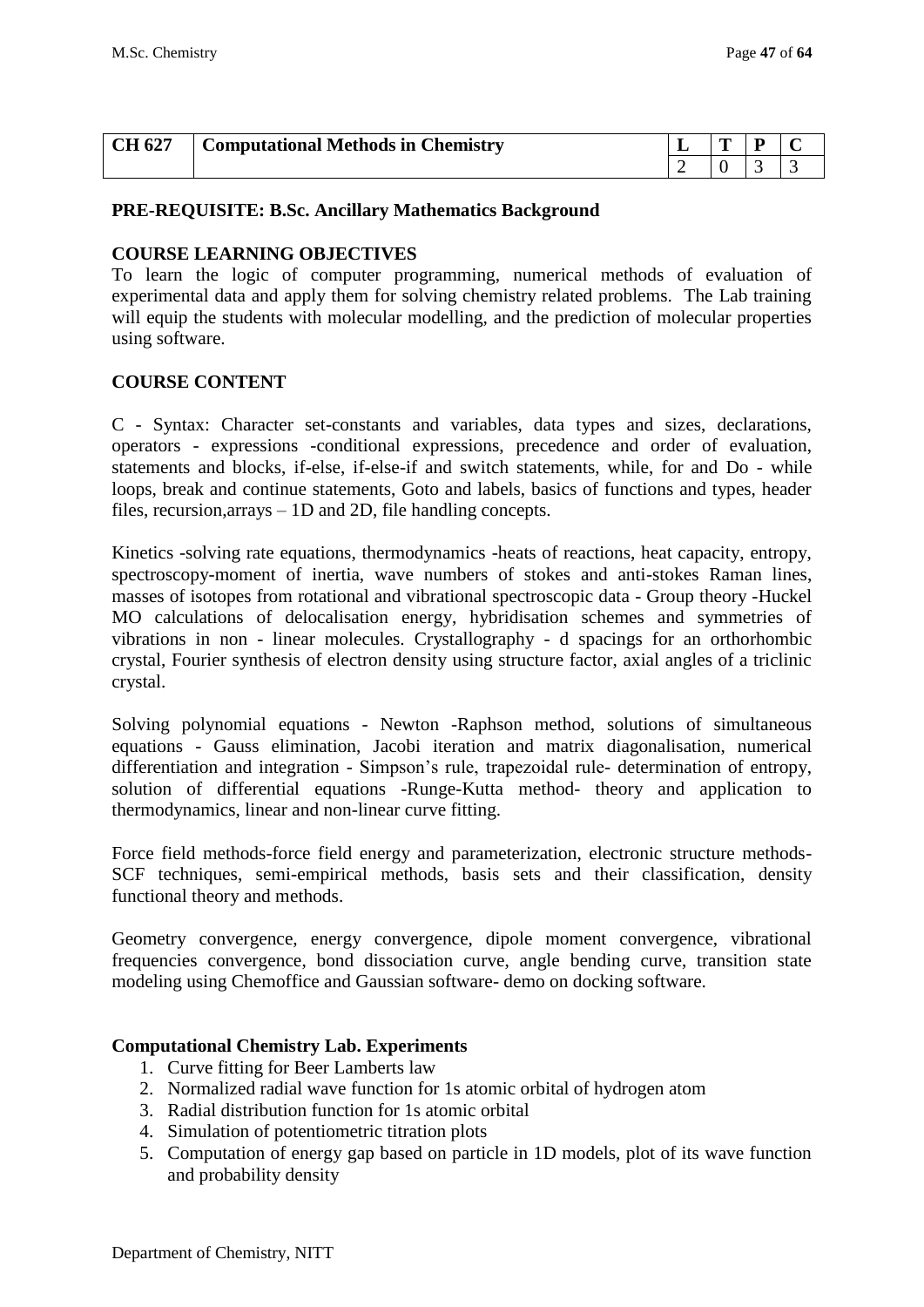- 6. Single point energy of water comparison based on equipartition principle and quantum principles
- 7. Single point energy of formaldehyde, visualization of molecular orbitals
- 8. Evaluation of NMR properties of butane, trans 2-butene and 2-butyne
- 9. Geometry optimization of ethylene and comparison with fluoro ethylene
- 10. Geometry optimization and MO energy of ethylene, butadiene and hexatriene, crotonaldehyde - types of electronic transitions, transition dipole evaluation

#### **REFERENCE BOOKS**

- 1. Balagurusamy, *Programming in C*, Tata McGraw Hill, 1997.
- 2. K. V. Raman, *Computers in Chemistry*, Tata McGraw Hill, 1993.
- 3. F. Jensen, *Introduction to Computational Chemistry*, John Wiley & Sons, 2003.
- 4. M. K. Jain, *Numerical Methods for Scientific and Engineering Computation*, Wiley Eastern Ltd, 1995.
- 5. User manuals of Gaussian09, ChemOffice Ultra and Gauss View.

### **COURSE OUTCOME**

Upon completing the course, the student will be able to

**CO1** Develop C program for any Chemistry problem. **CO2** Apply Numerical methods to evaluate experimental data. **CO3** Conceive the suitable force field methods and parameterization for force field energy. **CO4** Carry out geometry optimization, energy calculation using software

|                 | MALLING OF COUNSE OUTCOME WITH FROGRAMME OUTCOMES |                 |                 |                 |            |                 |                 |                 |                 |             |  |  |
|-----------------|---------------------------------------------------|-----------------|-----------------|-----------------|------------|-----------------|-----------------|-----------------|-----------------|-------------|--|--|
|                 | PO <sub>1</sub>                                   | PO <sub>2</sub> | PO <sub>3</sub> | PO <sub>4</sub> | <b>PO5</b> | PO <sub>6</sub> | PO <sub>7</sub> | PO <sub>8</sub> | PO <sub>9</sub> | <b>PO10</b> |  |  |
| CO <sub>1</sub> |                                                   |                 |                 |                 |            |                 |                 |                 |                 |             |  |  |
| CO <sub>2</sub> |                                                   |                 |                 |                 |            |                 |                 |                 |                 |             |  |  |
| CO <sub>3</sub> |                                                   |                 |                 |                 |            |                 |                 |                 |                 |             |  |  |
| CO4             |                                                   |                 |                 |                 |            |                 |                 |                 |                 |             |  |  |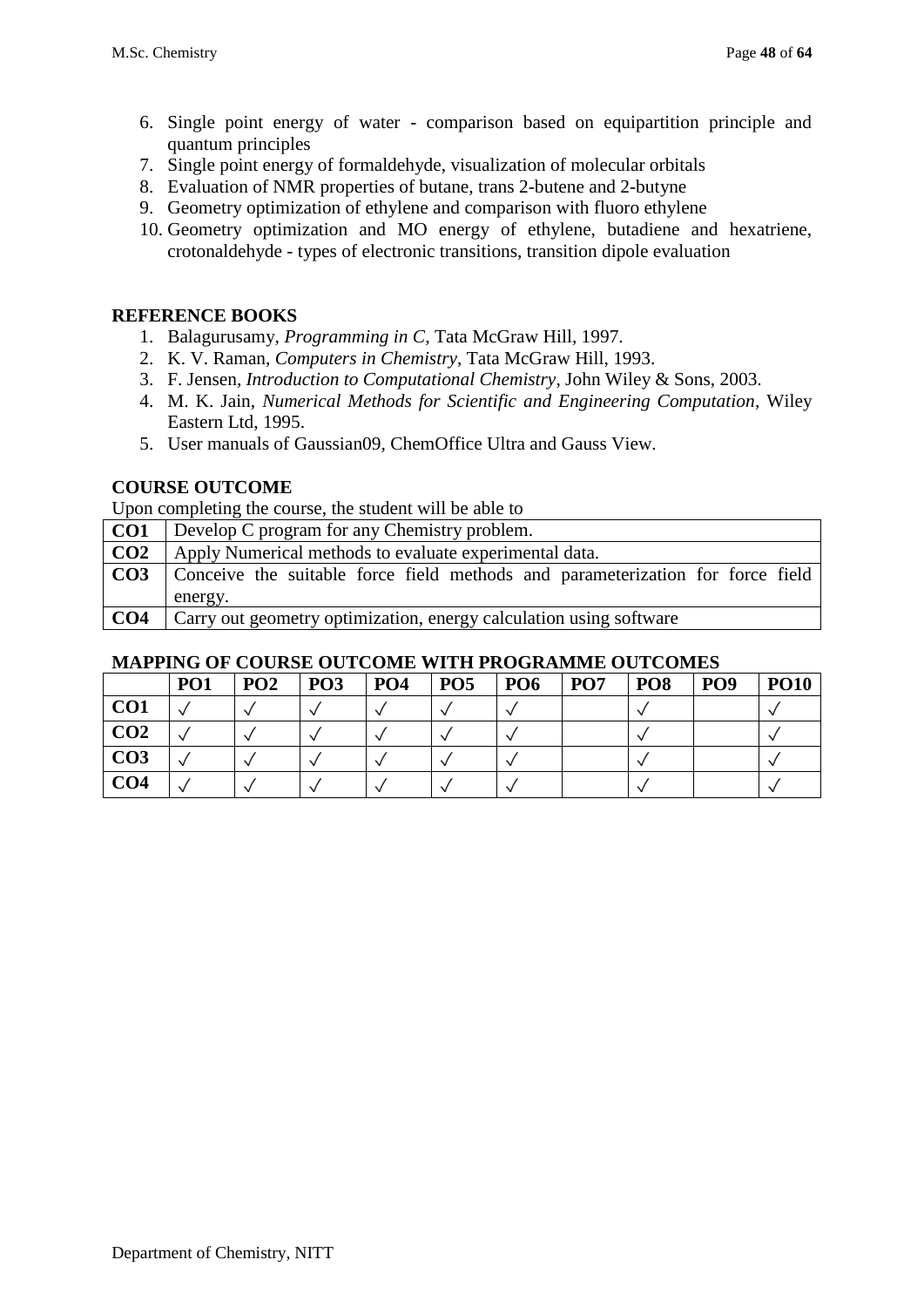| <b>CH 628</b> | <b>Natural Products Chemistry</b> | ∸ | m<br>- |  |
|---------------|-----------------------------------|---|--------|--|
|               |                                   |   |        |  |

#### **COURSE LEARNING OBJECTIVES**

1. To introduce the students in the field of natural products and their classifications.

2. To provide the students a broad idea about amino acids, steroids, carbohydrates and heterocycles.

3. The students will be able get an idea about the antibiotics (synthesis, bio-activity)

4. The students will be familiar with the structures of enzymes and different types of interactions.

#### **COURSE CONTENT**

Classification of natural products: Chemical structure, classification, structure elucidation based on degradative reactions- Isolation and structural elucidation of selected alkaloids and terpenes- quinine, morphine, and reserpine, citral, juvabione and logiofolene -Insect pheromones

Aminoacids: Synthesis of amino acids-reactions - properties- Amino Acids in Nature: - Amino Acids and their Metabolites in Nature –Structure of proteins- Peptides,

Steroids– classification- Synthesis and structure elucidation of cholesterol, conversion of cholesterol to progesterone- androsterone and testosterone-cortisone- Vitamin D - Nucleic Acids- structure of nucleosides and nucleotides-RNA and DNA, Watsons and Crick model-DNA-drug interaction

Carbohydrates: Determination of configuration- Hudsons rules-Structure of sugarstransformation of sugars, Preparation of alditols, glycosides, deoxysugars. Synthesis of vitamin C from glucose.

Heterocycles: Synthesis, Properties and uses of Five membered heterocyclic ring systems with one or two hetero atoms-Furan, pyrrole, thiophene and thiazole: six membered heterocyclic ring system-Pyridine. Fused heterocyclic ring systems- Indole, quinoline. Biologically important heterocycles: Pyrimidines and purines.

#### **REFERENCE BOOKS.**

1. I. L. Finar, Organic Chemistry Vol. I & Vol. II- Pearson Education, 6thedn.

- 2. F. A. Carey and R. J. Sundberg, (Eds) 3rd Edition, Part B. Plenum/Rosetta, 1990.
- 3. I. Fleming, Selected Organic Synthesis, John Wiley and sons, 1982.
- 4. Atta-ur-Rahman, Studies in Natural Products Chemistry, Vol.1 and 2, Elsevier, 1988.
- 5. R. Krishnaswamy, Chemistry of Natural Products; A Unified Approach, Universities Press.
- 6. R. J. Simmonds: Chemistry of Biomolecules: An Introduction, RSC.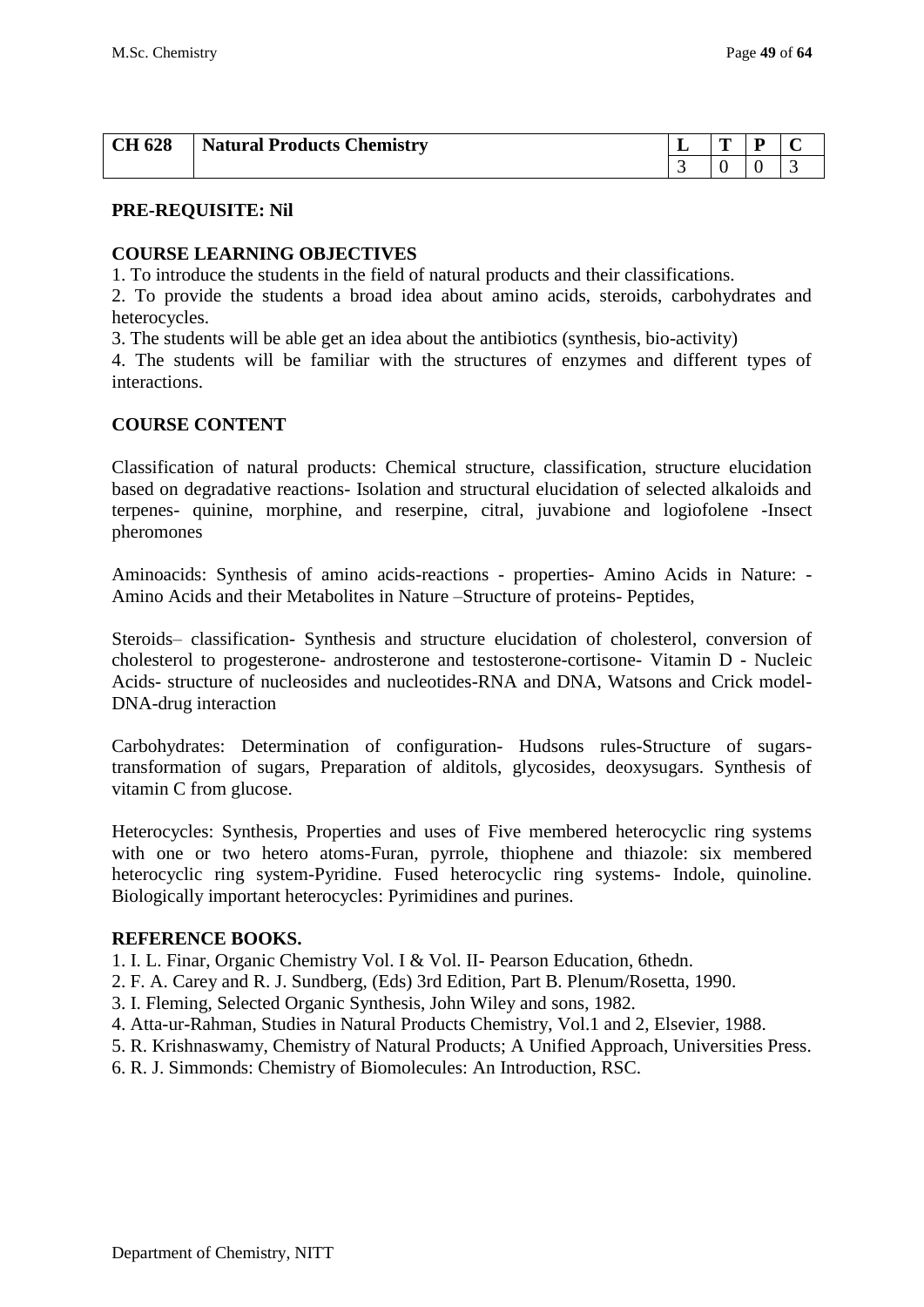Upon completing the course the student will be able to

|                 | <b>CO1</b>   Classify the natural products based on their structures              |
|-----------------|-----------------------------------------------------------------------------------|
|                 | <b>CO2</b>   Know various types of amino acids, their structures, and importance. |
| CO <sub>3</sub> | Understand the bio-functions of steroids and their structures.                    |
| CO <sub>4</sub> | Get a comprehensive knowledge about carbohydrates and some heterocycles           |

|                 | PO <sub>1</sub> | PO <sub>2</sub> | PO <sub>3</sub> | <b>PO4</b> | PO <sub>5</sub> | PO <sub>6</sub> | PO <sub>7</sub> | PO <sub>8</sub> | PO <sub>9</sub> | <b>PO10</b> |
|-----------------|-----------------|-----------------|-----------------|------------|-----------------|-----------------|-----------------|-----------------|-----------------|-------------|
| CO <sub>1</sub> |                 |                 |                 |            |                 |                 |                 |                 |                 |             |
| CO <sub>2</sub> |                 |                 |                 |            |                 |                 |                 |                 |                 |             |
| CO <sub>3</sub> |                 |                 |                 |            |                 |                 |                 |                 |                 |             |
| CO <sub>4</sub> |                 |                 |                 |            |                 |                 |                 |                 |                 |             |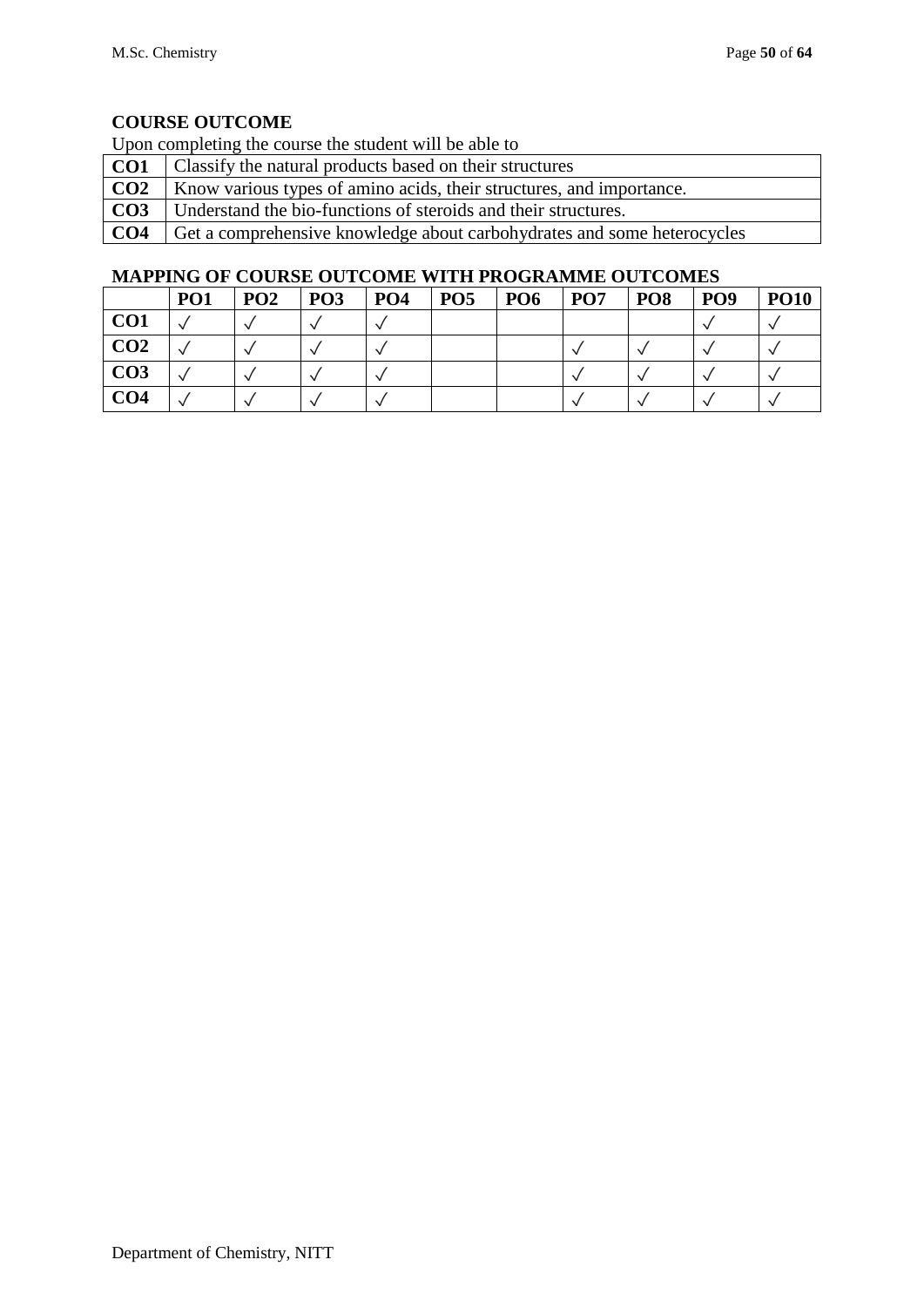| 1629<br>CН | $\sim$<br><b>Polymer</b> 0<br>Chemistrv | . . | m<br>$\overline{\phantom{a}}$ | D |  |
|------------|-----------------------------------------|-----|-------------------------------|---|--|
|            |                                         |     |                               |   |  |

#### **COURSE LEARNING OBJECTIVES**

To introduce the basic concept of macromolecules, polymerization processes, polymer stereochemistry, theory of polymer soultions and speciality polymers to the M.Sc. students.

#### **COURSE CONTENT**

Concept of macromolecules: Types of polymers and polymerization. Nomenclature of polymers-based on sources, based on structure (non-IUPAC), IUPAC structure-based nomenclature system, Trade names and non-names. Raw material for the synthesis of polymers. Synthetic schemes. Petroleum and petrochemicals - Naphtha as a source of petrochemicals.

Polymerization processes: Free radical addition polymerization- kinetics and mechanism. Chain transfer. Molecular weight distribution and molecular weight control. Cationic and anionic polymerization: Kinetics and mechanism. Living polymers. Ring opening polymerization. Step growth polymerization - Linear *Vs* cyclic polymerization. Other methods of polymerization- bulk, solution, melt, suspension, emulsion and dispersion techniques.

Polymer stereochemistry: Configuration and conformation. Tacticity. Chiral polymers. Polymer characterization. Molecular weights- Methods for determining molecular weightsstatic, dynamic, viscometry, light scattering and GPC. Crystalline and amorphous states. glassy and rubbery States. Glass transition temperature and crystalline melting of polymers. Degree of crystallinity-X-ray diffraction. Thermal stability of polymers.

Polymer solutions: Flory-Huggins theory. Chain dimension-chain stiffness. End-to-end chain distance of polymers. Conformation-random coil, solvation and swelling. Determination of degree of cross linking and molecular weight between cross links. Industrial polymerssynthesis, structure and applications of industrially important polymers.

Specialty polymers: Polymers as aids in organic synthesis. Polymeric reagents, catalysts, substrates. Liquid crystalline polymers-Main chain and side chain liquid crystalline polymers. Phase morphology. Conducting polymers - Synthesis & applications of polyacetylenes, polyanilines, polypyrroles & polythiophines. Photoresponsive and photorefractive polymers. Polymers in optical lithography- Drug delivery-Drug carriers- Polymer based nanoparticles.

#### **REFERENCE BOOKS**

1. George Odian, Principles of polymerization,  $4<sup>th</sup>$  edition, John Wiley & Sons, Inc., Hoboken, New Jersey, 2004.

- 2. F.W. Billmayer, *Textbook of Polymer Science*. 3rdEdn, Wiley. N.Y. 1991.
- 3. J.M.G Cowie. *Polymers: Physics and Chemistry of Modern Materials*. Blackie. London, 1992.
- 4. R.J.Young, *Principles of Polymer Science*, 3rdEdn. , Chapman and Hall. N.Y. 1991.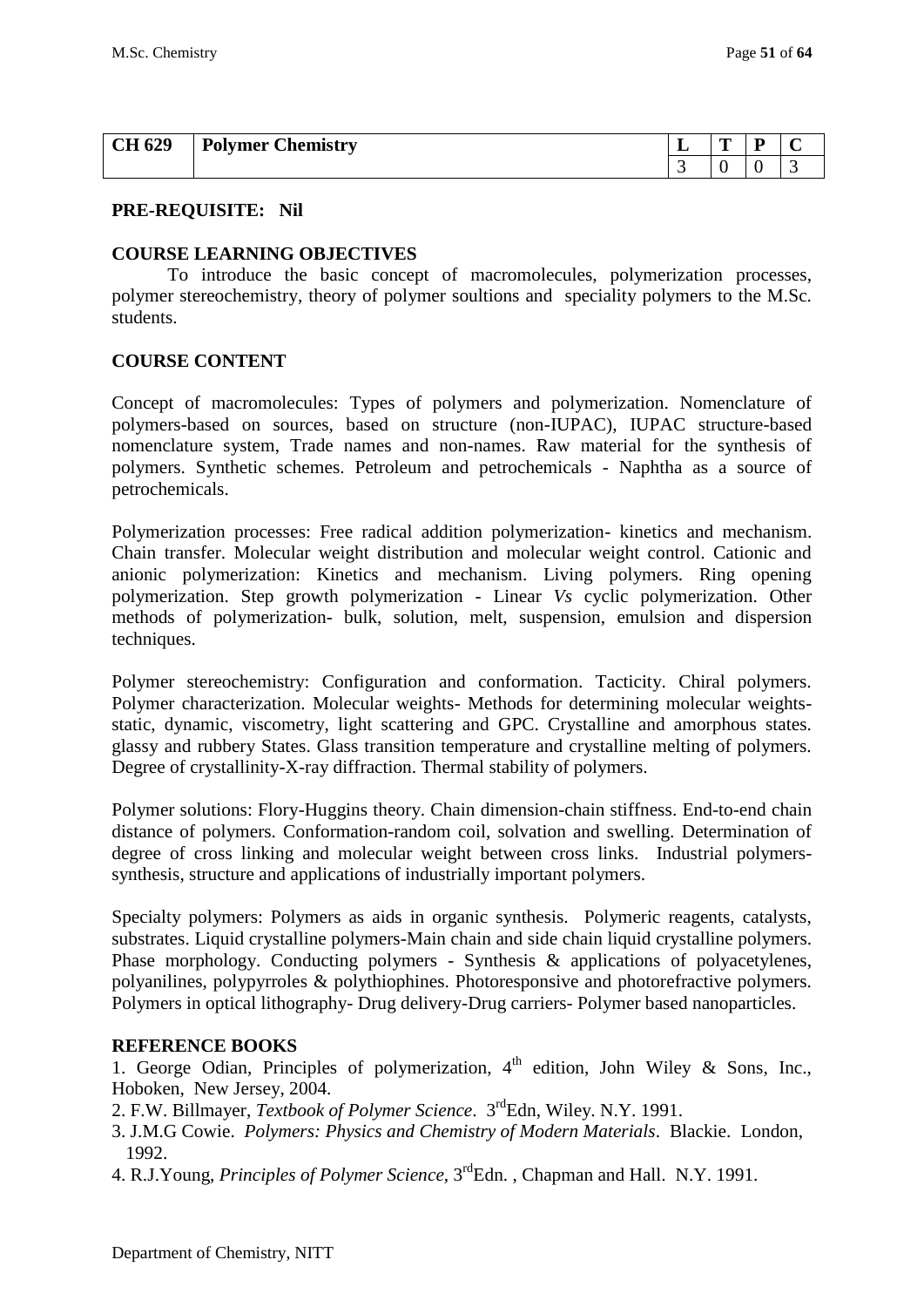- 5. P.J. Flory. *A Text Book of Polymer Science.* Cornell University Press. Ithacka, 1953.
- 6. F. Ullrich, *Industrial Polymers*, Kluwer, N.Y. 1993.
- 7. H.G.Elias, *Macromolecules*, Vol. I & II, Academic, N.Y. 1991.
- 8. J.A.Brydson, *Polymer chemistry of Plastics and Rubbers*, ILIFFE Books Ltd., London, 1966.

Upon completing the course the student will be able to about:

- **CO1** Classification of polymers and its nomenclature.
- **CO2** Polymerization methods
- **CO3** Polymerization kinetics
- **CO4** Uses of polymers for commercial purposes

|                 | PO <sub>1</sub> | PO <sub>2</sub> | PO <sub>3</sub> | <b>PO4</b> | PO <sub>5</sub> | PO <sub>6</sub> | PO <sub>7</sub> | <b>PO8</b> | PO <sub>9</sub> | <b>PO10</b> |
|-----------------|-----------------|-----------------|-----------------|------------|-----------------|-----------------|-----------------|------------|-----------------|-------------|
| CO <sub>1</sub> |                 |                 |                 |            |                 |                 |                 |            |                 |             |
| CO <sub>2</sub> |                 |                 |                 |            |                 |                 |                 |            |                 |             |
| CO <sub>3</sub> |                 |                 |                 |            |                 |                 |                 |            |                 |             |
| CO <sub>4</sub> |                 |                 |                 |            |                 |                 |                 |            |                 |             |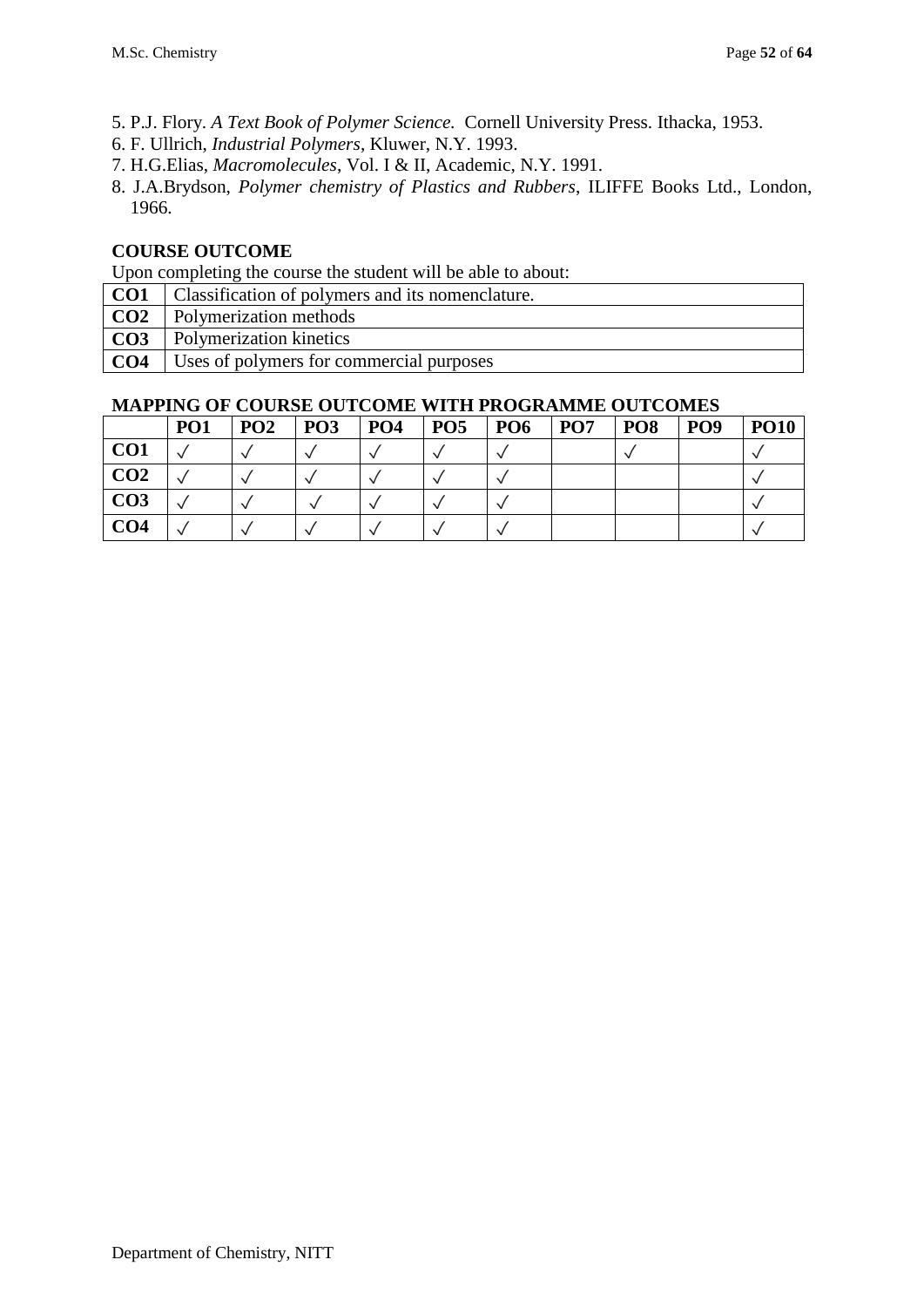| 630<br><b>CH</b> | <b>Advanced Heterocyclic Chemistry</b> | m |  |
|------------------|----------------------------------------|---|--|
|                  |                                        |   |  |

#### **COURSE LEARNING OBJECTIVES**

1. To introduce the students with major classes of heterocyclic compounds and their chemical properties.

2. To familiarize the students about the reactivities of different classes of heterocycles.

3. The students will be able to plan synthetic routes to complex organic molecules containing heterocyclic motifs.

4. The students will be familiar with the major advances and the current state-of-the-art methods in heterocyclic chemistry.

#### **COURSE CONTENT**

Nomenclature and general synthesis: Systematic Nomenclature for monocycle and fused heterocycles (Hantzsch-Widman system). Common approach to heterocyclic synthesiscyclisation and cycloaddition routes.

Heterocycles in organic synthesis: Masked functionalities, umpolung, Stork annulation reaction and applications (synthesis of testosterone, estrone, progesterone, ranitidine, lansoprazole and/or recently discovered molecules etc.

Non-aromatic heterocyclics: Conformational aspects of non-aromatic heterocycles. Synthesis, reactivity and importance of the following ring systems. Azirines, Aziridines, Oxiranes, Thiiranes, Diazirenes, Diaziridines, Oxaziridines, Azetidines, Oxetanes and thietanes.

Two heteroatom containing heterocycles: Synthesis, reactivity, aromatic character and importance of the following heterocycles: Pyrazole, Imidazole, Oxazole, Thiazole, Isoxazole, Isothiazole, Pyridazine, Pyrimidine. Pyrazine, Oxazine, thiazine, benzimidazole, benzoxazole and benzthiazole.

Larger heterocyclic rings: Introduction to chemistry of azepins, oxepins, thiepins and their analogues; ANRORC and Vicarious nucleophilic substitutions in heterocycles. Synthesis of few heterocyclic natural products.

#### **REFERENCE BOOKS**

- 1. *T. Gilchrist, Heterocyclic Chemistry*, Prentice Hall; 3rd edition, 1997.
- 2. *J.A.Joule & K.Mills, Heterocyclic Chemistry,* Wiley-Blackwell, 2010.
- 3. *A.R.Katritzky, Handbook of Heterocyclic Chemistry,* Academic Press; 2 edition, 2000.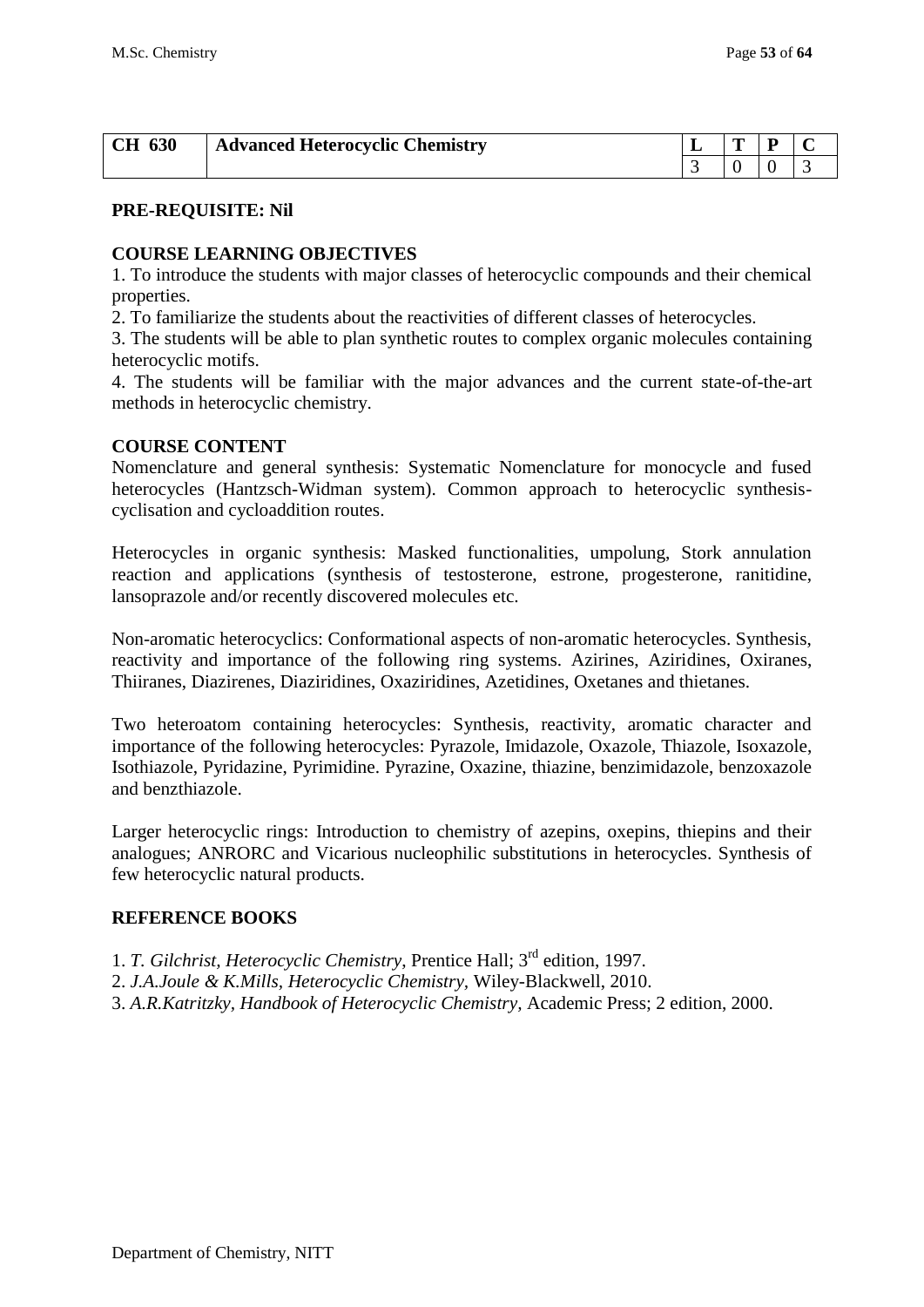## Upon completing the course the student will be able to

| CO <sub>1</sub> | Familiar with commonly used synthetic routes to heterocycles and major advances in |
|-----------------|------------------------------------------------------------------------------------|
|                 | the field of heterocyclic chemistry.                                               |
| CO <sub>2</sub> | be able to plan synthetic routes to complex organic molecules containing           |
|                 | heterocyclic motifs                                                                |
| CO <sub>3</sub> | al familiar with general synthetic approaches used in drug discovery and synthetic |
|                 | routes to major drugs containing heterocyclic motifs                               |
| CO <sub>4</sub> | critically evaluate heterocyclic chemical literature, present seminars and short   |
|                 | reviews in heterocyclic chemistry                                                  |

|                 | PO <sub>1</sub> | PO <sub>2</sub> | PO <sub>3</sub> | PO <sub>4</sub> | PO <sub>5</sub> | PO <sub>6</sub> | PO <sub>7</sub> | PO <sub>8</sub> | PO <sub>9</sub> | <b>PO10</b> |
|-----------------|-----------------|-----------------|-----------------|-----------------|-----------------|-----------------|-----------------|-----------------|-----------------|-------------|
| CO <sub>1</sub> |                 |                 |                 |                 |                 |                 |                 |                 |                 |             |
| CO <sub>2</sub> |                 |                 |                 |                 |                 |                 |                 |                 |                 |             |
| CO <sub>3</sub> |                 |                 |                 |                 |                 |                 |                 |                 |                 |             |
| CO <sub>4</sub> |                 |                 |                 |                 |                 |                 |                 |                 |                 |             |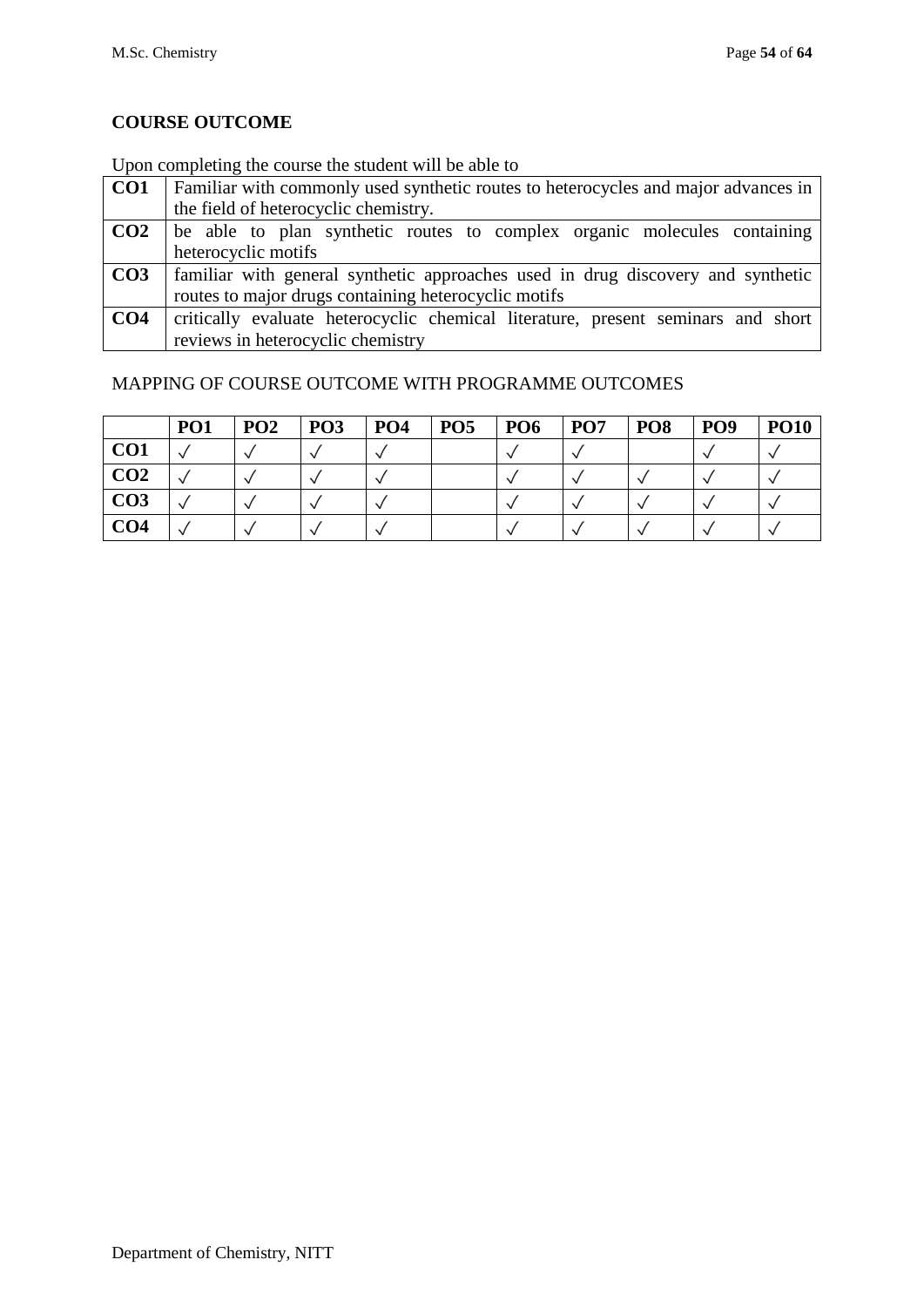| <b>CH 631</b> | Electronic Structure Methods for Molecular and Solid   L | $ T $ $P$ |  |
|---------------|----------------------------------------------------------|-----------|--|
|               | <b>State Systems</b>                                     |           |  |

PRE-REQUISITE: Basic knowledge in quantum chemistry is desirable.

#### **COURSE LEARNING OBJECTIVES**

Introduction to electronic structure methods (quantum chemical approach) for molecular and solid state systems and their use in designing the efficient materials for potential applications.

#### **COURSE CONTENT**

Ab initio Methods: The Hatree SCF method – the Hatree-Fock equations – Koopmans' theorem – the Roothaan equations – concept of basis sets, electron correlation and configuration interaction, post Hatree-Fock theories.

Density Functional Theory: Principles of DFT – the Hohenberg-Kohn theorems – the Kohn-Sam equations – local density approximation (LDA), exchange-correlation functionals – gradient corrected functionals, hybrid functional and range separated hybrid functionals, DFT methods for van der Waals interactions, general performance overview of DFT.

Molecular Properties and Analysis: Predicting molecular geometry, optimization algorithms, potential energy surfaces (PES), frequencies analysis, zero-point energies and thermodynamic corrections, population analysis, natural bond order (NBO) analysis, molecular electrostatic potential, multipole moments, estimation of electron affinity (EA) and ionization potential (IP), computing molecular orbitals energies. Molecules in complex environments – Polarizable Continuum Models (PCM).

Surfaces and Low Dimensional Solids: Modelling strategies of periodic solids – lattice constants optimization, surface reconstruction, computing band structures and band gaps, density of states, quantum confinement effect, electronic structure of 1D and 0D systems, modification of electronic gap – designing of hybrid nanostructures. Quantum mechanical simulation of large systems – density functional tight binding (DFTB) approach.

Electronic Excited States: Time-dependent methods, vertical excitations, computing transition dipole moment, dark and bright states, analysis of natural transition orbitals (NTOs), attachment and detachment densities, properties of charge transfer states. Excitedstate optimization, computing emission energy, crossing between potential energy surfaces, conical intersections, electronic couplings between excited states. Applications in LED and Solar cells.

#### **Practical Sessions (Programming, Modelling and Simulation):**

- 1. Bash command and shell scripting and the basic structure of FORTRAN program.
- 2. Molecular modelling and visualization techniques. Searching for minimum energy structure – geometry optimization and computing the potential energy surface.
- 3. Frequency calculations predicting IR spectra, computing normal modes, zero-point energy and thermochemical analysis.
- 4. Determination of the basis set required to predict the accurate structure, Conventional solution to the basis set superposition error (BSSE) – counterpoise correction.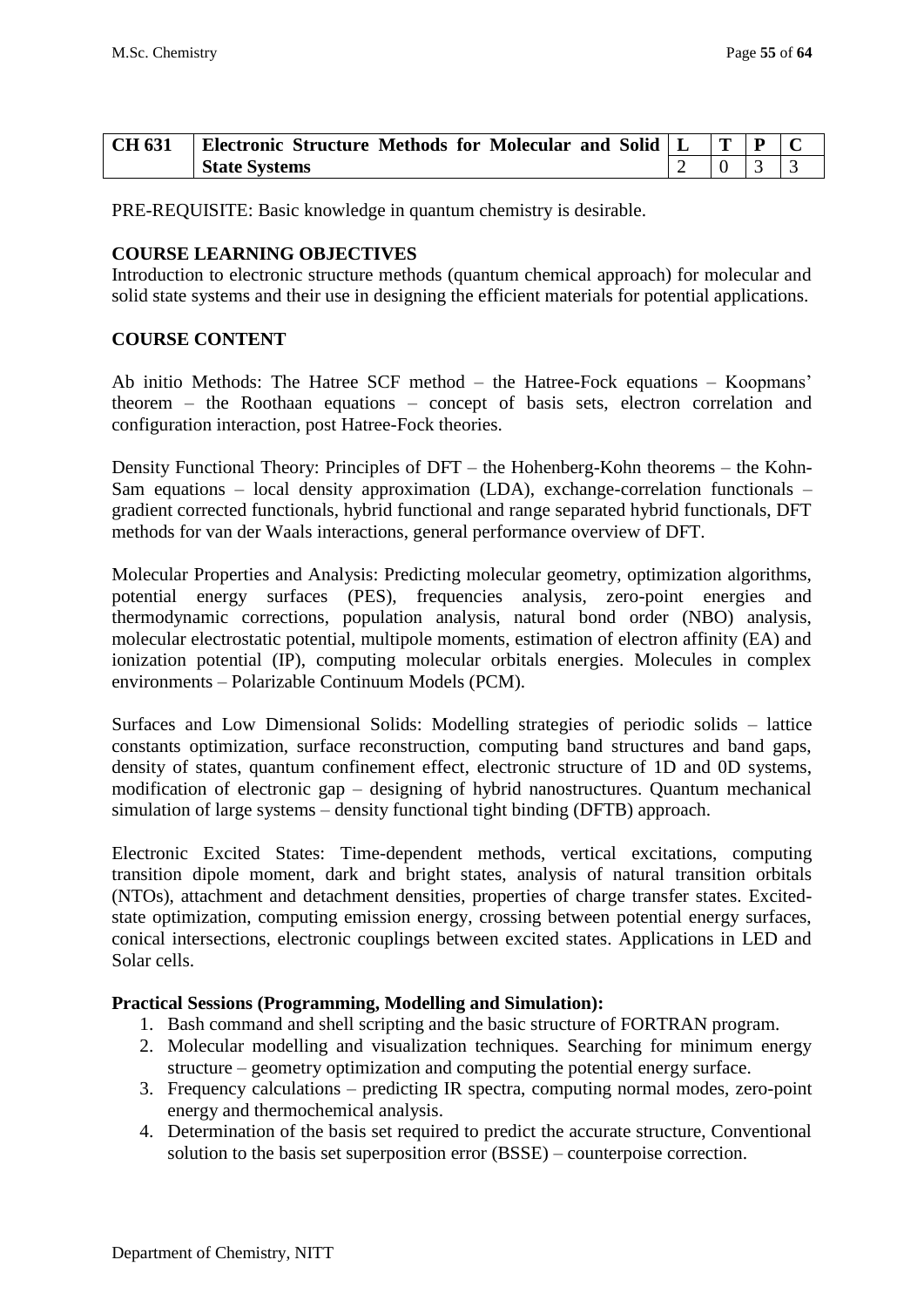- 5. Single point calculations Mulliken population, NBO analysis, electrostatic potential, multipole moments, IP and EA, energies of HOMO and LUMO.
- 6. Basic of periodic system calculation super cell approach, lattice parameter optimization, computing band structure, surface reconstruction, calculation of low dimensional solids.
- 7. Calculation of excited states properties computing absorption spectra, visualization and plotting of attachment and detachment densities, characterization of charge transfer states.
- 8. Excited state geometry optimization computing the emission energy. Solvent effects.

### **REFERENCE BOOKS**

- 1. Szabo and N. S. Ostlund, *Modern Quantum Chemistry: Introduction to Advanced Electronic Structure Theory*, Dover Publications Inc., Revised ed. edition, 1996.
- 2. P. W. Atkins and R. S. Friedman, *Molecular Quantum Mechanics,* Oxford University Press; Fifth edition, 2012.
- 3. I. N. Levine, *Quantum Chemistry,* Pearson; Seventh edition, 2013.
- 4. R. G. Parr and W. Yang, *Density-Functional Theory of Atoms and Molecules,* Oxford University Press, 1994.
- 5. Kittel, *Introduction to Solid State Physics*, Wiley, Eighth edition, 2012.
- 6. J. Cramer, *Essentials of Computational Chemistry: Theories and Models,* Wiley-Blackwell; Second edition, 2004.
- 7. User's manual of Gaussian, Q-Chem, SIESTA, DFTB program packages.

### **COURSE OUTCOME**

Upon completing the course the student will be able to

| CO <sub>1</sub> | explain the most important concepts of electronic structure theory               |
|-----------------|----------------------------------------------------------------------------------|
| CO <sub>2</sub> | understand the structure and reactivity of chemical and biological systems       |
| CO <sub>3</sub> | discuss the structural and physical properties of solids in different dimensions |
| CO <sub>4</sub> | design and optimize the efficient materials for specific potential applications  |

|                 | PO <sub>1</sub> | PO <sub>2</sub> | $P_{O3}$ | <b>PO4</b> | <b>PO5</b> | <b>PO6</b> | PO <sub>7</sub> | POS | PO <sub>9</sub> | <b>PO10</b> |
|-----------------|-----------------|-----------------|----------|------------|------------|------------|-----------------|-----|-----------------|-------------|
| CO <sub>1</sub> |                 |                 |          |            |            |            |                 |     |                 |             |
| CO <sub>2</sub> |                 |                 |          |            |            |            |                 |     |                 |             |
| CO <sub>3</sub> |                 |                 |          |            |            |            |                 |     |                 |             |
| CO <sub>4</sub> |                 |                 |          |            |            |            |                 |     |                 |             |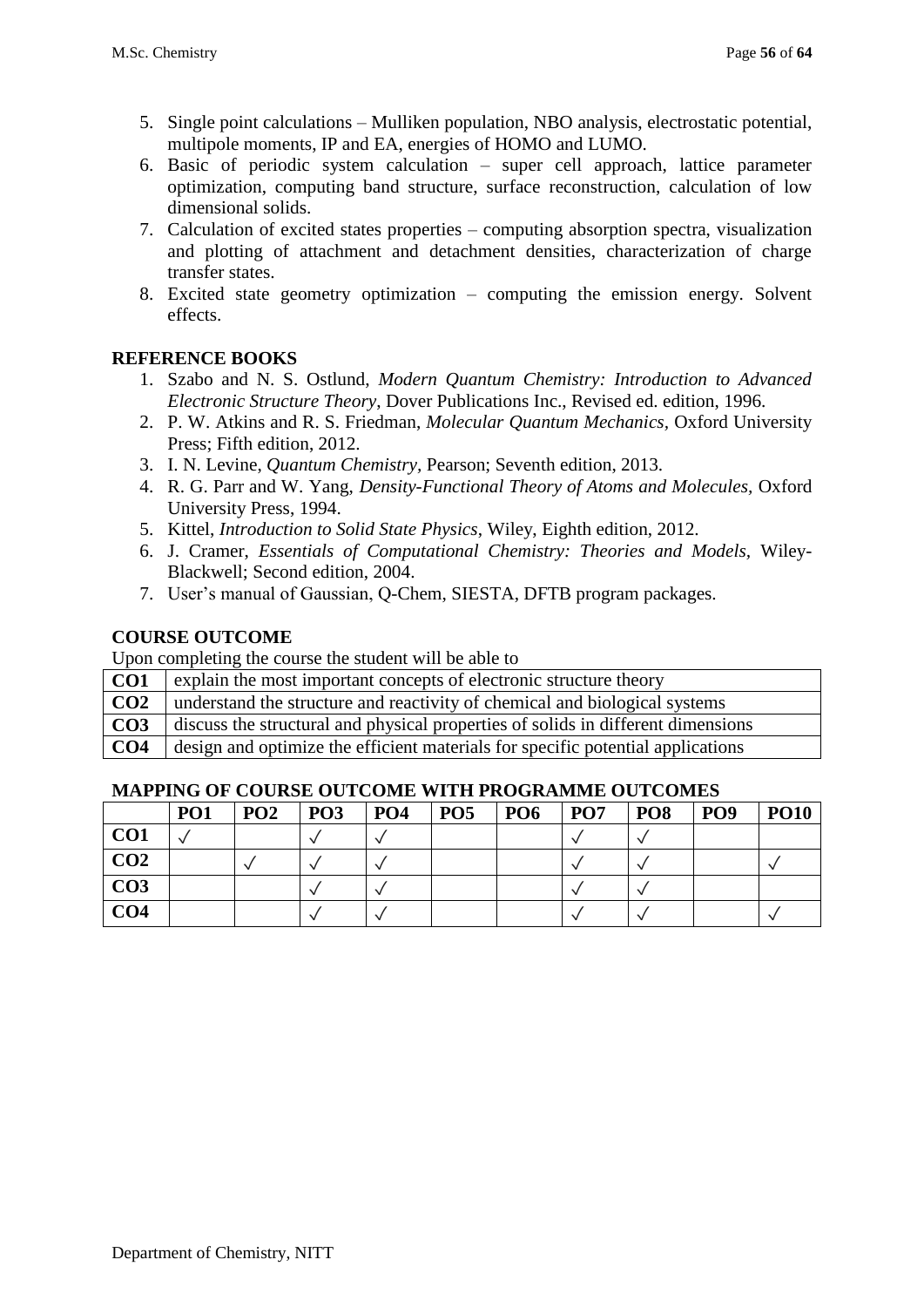| <b>CH 632</b> | Interfacial Chemistry and Sonochemistry | m |  |
|---------------|-----------------------------------------|---|--|
|               |                                         |   |  |

**PRE-REQUISITE :** Students with appropriate Chemistry/Engineering background may be permitted to enroll

#### **COURSE LEARNING OBJECTIVES**

The course represents the fundamentals and applications of various advanced physical and chemical unit operations and processes for controlling drinking water quality.

#### **COURSE CONTENT**

Fundamentals and background of advanced oxidation processes (AOPs). The role of hydroxyl radicals and their generation. Reaction kinetics and degradation mechanisms of organic pollutants by hydroxyl radicals. The effects of process parameters and scavenging media on degradation efficiency. Removal of specific pollutants in aqueous media; biodegradability enhancement and toxicity reduction. Practical application of AOPs for water and wastewater treatment; opportunities and limitations.

UV light based (photochemical and photocatalytic) AOPs for water treatment; common oxidants and catalysts and their alternatives. Fenton reaction. Alternative catalysts for Fenton reaction. Types of homogeneous and heterogeneous Fenton and photo‐Fenton processes; influencing parameters, reaction kinetics and mechanisms. The role of ligands in modified photo‐Fenton processes. Iron catalysts in heterogeneous Fenton processes; sources and supports.

Sonochemistry, Sound properties, Bubble formation, Ultrasound, principles of sonochemistry and acoustic cavitation. , Interfaces and Bubbles, Sonoluminescence, Bubble Temperature Estimation Homogeneous (liquid‐phase) and heterogeneous (solid surface‐liquid, particle liquid and liquid-liquid) reactions. Reactor configurations; batch and flow systems..

Ozonation; background and fundamentals, reaction kinetics and mechanisms. Application of homogeneous and heterogeneous catalytic ozonation in water treatment. Combined application of ultrasound with ozone and/or UV light; synergistic and antagonistic effects.

Sonochemical synthesis and properties of functional polymers and core-shell architectures and their applications in food and biomedical applications. Synthesis of functional materials using sonochemistry

#### **REFERENCE BOOKS**

1. T. J. Mason, J. P. Lorimer, Sonochemistry: Theory, Applications and uses of Ultrasound in Chemistry, Harword, Chichester, UK, 1988.

2. M. Ashokkumar, S. Anandan, Handbook of Ultrasonics and Sonochemistry, Springer – 2016

3. Water Quality and Treatment: A Handbook of Community Water Supplies, Fifth Edition, AWWA, McGraw-Hill, 1999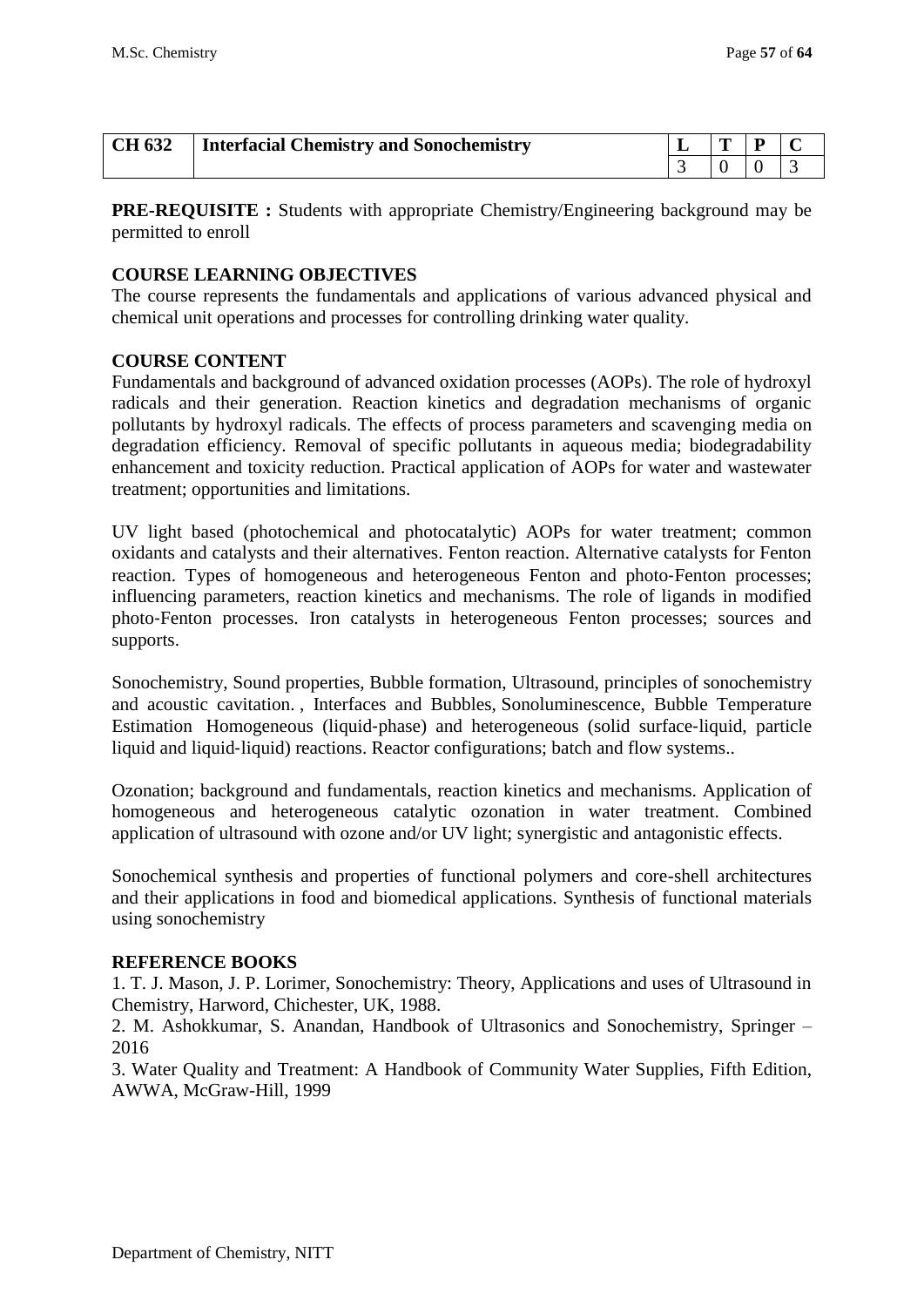Upon completing the course the student will be able to

| CO <sub>1</sub> | describe important physical methods in the field of Advanced Oxidation Processes |
|-----------------|----------------------------------------------------------------------------------|
| CO <sub>2</sub> | describe importance of sonochemistry                                             |
| CO <sub>3</sub> | describe importance of ozonation                                                 |
| CO <sub>4</sub> | familiarize with the applications of sonochemistry                               |

|                 | PO <sub>1</sub> | PO <sub>2</sub> | PO <sub>3</sub> | PO <sub>4</sub> | PO <sub>5</sub> | PO <sub>6</sub> | PO <sub>7</sub> | PO <sub>8</sub> | PO <sub>9</sub> | <b>PO10</b> |
|-----------------|-----------------|-----------------|-----------------|-----------------|-----------------|-----------------|-----------------|-----------------|-----------------|-------------|
| CO <sub>1</sub> |                 |                 |                 |                 |                 |                 |                 |                 |                 |             |
| CO <sub>2</sub> |                 |                 |                 |                 |                 |                 |                 |                 |                 |             |
| CO <sub>3</sub> |                 |                 |                 |                 |                 |                 |                 |                 |                 |             |
| CO <sub>4</sub> |                 |                 |                 |                 |                 |                 |                 |                 |                 |             |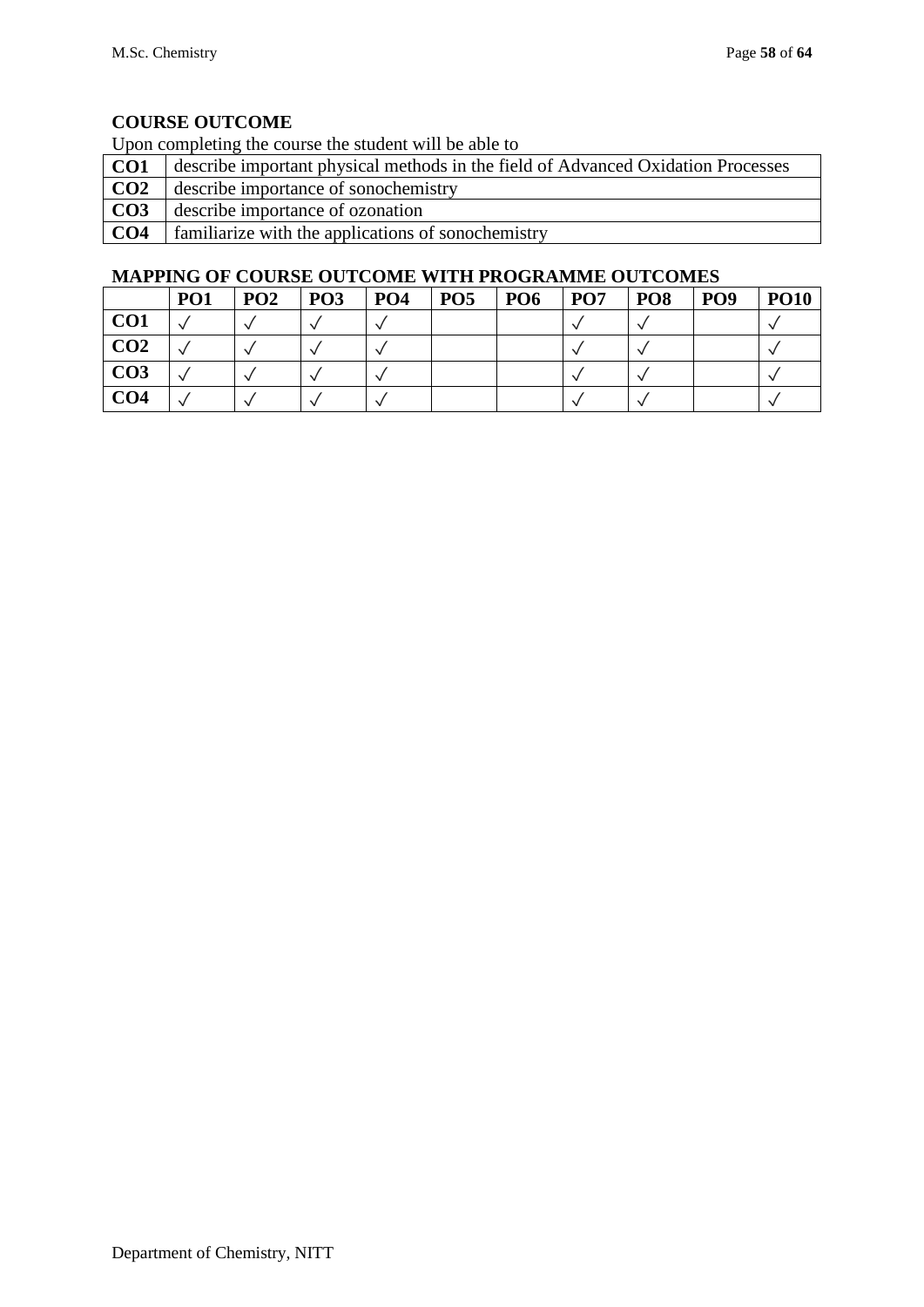| <b>CH 633</b> | $\vert$ Single Crystal X-ray Structure Determination: Theory $\vert$ L |  |  |
|---------------|------------------------------------------------------------------------|--|--|
|               | and Practice                                                           |  |  |

#### **PRE-REQUISITE :** NIL

#### **COURSE LEARNING OBJECTIVES**

To expose the participants to the fundamentals of crystallography

To prove exposure to practical problems and their solutions through case studies

To improve the skills of the researchers towards presentation of the structural data correctly.

#### COURSE CONTENT

General description of X-ray diffraction: Theory- the crystal systems and Bravais lattices - Miller indices and labelling of planes - symmetry properties - crystallographic point groups and space groups. Generation of the X-ray, the monochromators and other instrumentations, safety.

Crystals and scattering of X-rays: Basic concepts of diffraction, concept of the direct and reciprocal lattices, the Bragg's law of X-ray diffraction in the direct and reciprocal lattice, crystal systems, point groups, Bravais lattices.

Symmetry in 2D and its extension to 3D: Rotational axes of symmetry, plane of symmetry, screw axes, glide planes, equivalent points, systematic absences, space groups, argand diagram, intensity data collection and quantitative aspects of X-ray diffraction, the temperature factor and scaling of data, structure factors.

Space group determination: The phase problem, direct method of solving structures, Fourier Synthesis, Patterson method, isomorphous replacement method, dual space methods.

Structure refinement, CIF check and graphical representation: Theory, basics, critical steps and the advanced techniques. Proper use of the constraints, restraints and the squeeze model. Introduction to different programs.

#### **REFERENCE BOOKS**

- 1. W. Massa, *Crystal Structure Determination,* Springer, 2004.
- 2. P. Main, W. Clegg, A. J. Blake, R. O. Gould, *Crystal Structure Analysis: Principles and Practice*, IUCr, 2002.
- 3. M. Ladd, R. Palmer, *Structure Determination by X-ray Crystallography*, Springer, 2003.
- 4. J. Dunitz *X-ray Analysis and the Structure of Organic Molecules*, Wiley-VCH, 1996.
- 5. Giacovazzo, *Fundamentals of Crystallography*, Oxford University Press, 2002.
- 6. P. Müller, *Crystal Structure Refinement: A Crystallographer's Guide to SHELXL*, Oxford University Press, 2006.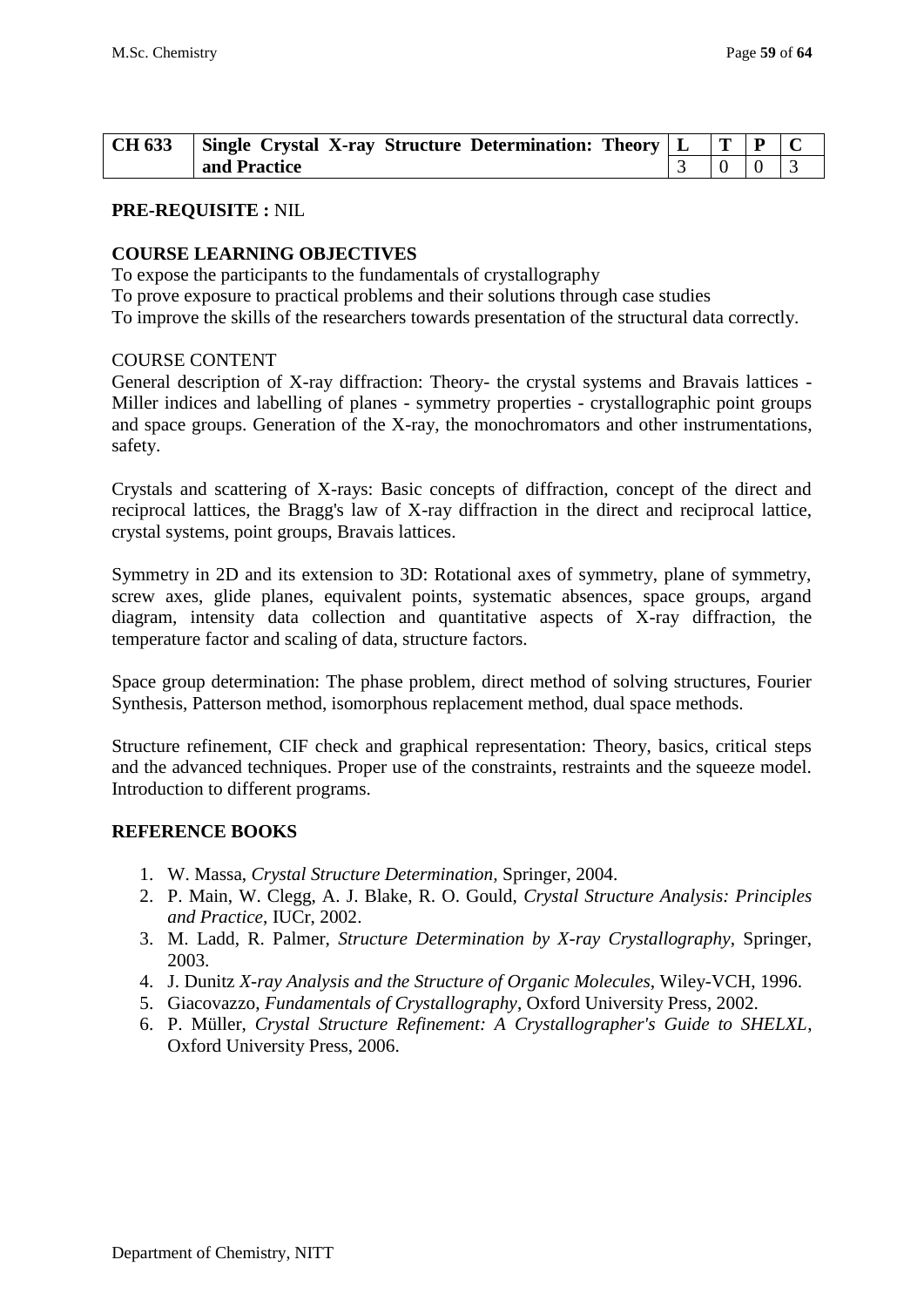Upon completing the course, the student will be able to

| <b>CO1</b> Learn about the fundamentals of X-ray diffraction, direct and reciprocal lattice. |
|----------------------------------------------------------------------------------------------|
| <b>CO2</b>   Learn about the symmetry concepts and their extension to the three-dimensional  |
| symmetry.                                                                                    |
| <b>CO3</b>   Learn about the theories of space group determinations, Patterson method.       |
| <b>CO4</b> Learn about the practical aspects of structure determination of a molecule by the |
| diffraction methods, validation of the solved structure and its graphical representation.    |

|                 | <b>PO1</b> | PO <sub>2</sub> | PO <sub>3</sub> | PO <sub>4</sub> | PO <sub>5</sub> | PO <sub>6</sub> | PO <sub>7</sub> | PO <sub>8</sub> | PO <sub>9</sub> | <b>PO10</b> |
|-----------------|------------|-----------------|-----------------|-----------------|-----------------|-----------------|-----------------|-----------------|-----------------|-------------|
| CO <sub>1</sub> |            |                 |                 |                 |                 |                 |                 |                 |                 |             |
| CO <sub>2</sub> |            |                 |                 |                 |                 |                 |                 |                 |                 |             |
| CO <sub>3</sub> |            |                 |                 |                 |                 |                 |                 |                 |                 |             |
| CO <sub>4</sub> |            |                 |                 |                 |                 |                 |                 |                 |                 |             |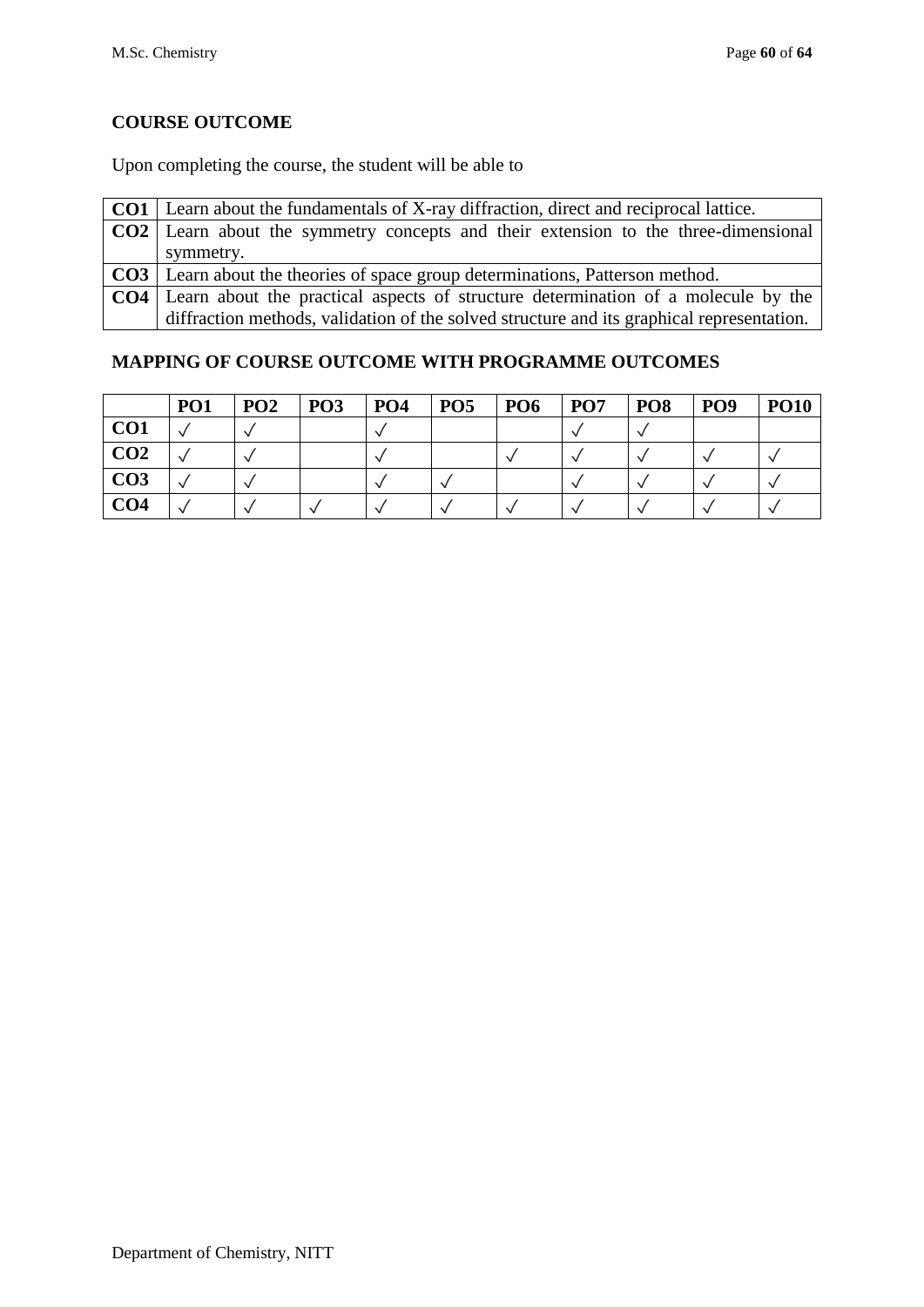| <b>CH 634</b> | <b>Lanthanide and Actinide Chemistry</b> | m | n |  |
|---------------|------------------------------------------|---|---|--|
|               |                                          |   |   |  |

#### **COURSE LEARNING OBJECTIVES**

The student will be able to in detail understand the chemistry and reactivity of lanthanides and actinides, their properties and applications.

#### **COURSE CONTENT**

Lanthanides: Occurrence – Ores- Extraction and separation – The Lanthanide contraction – Electronic configuration – shapes of  $f$  – orbitals – ionization energies – simple binary compounds of lanthanides

Lanthanides: Coordination chemistry – Coordination numbers – stability and oxidation states - Magnetic Properties – Electronic Spectra – Luminescence Spectra – NMR Applications – and Imaging- EPR Spectroscopy

Organolanthanide Chemistry: Stability -+3 oxidation state – Alkyls and aryls – Cyclopentadienyls – hydrides- other oxidation states and their organometallic complexes – carbonyl compounds of Sc-Y & Pr

Actinides: Occurrence – Synthesis – Extraction and isolation – Characteristics of the actinides – reduction potentials – relativistic effects – binary compounds of actinides – coordination chemistry of actinides – stability – structure and coordination number

Actinides: Electronic and magnetic properties of actinides – spectra – Organoactinides – cylopentadienyls- carbonyls – synthesis of transactinides – naming.

#### **REFERENCE BOOKS**

1. S. Cotton, *Lanthanide and Actinide Chemistry,* John Wiley & Sons, 2006

2. J.J. Katz, G.T. Seaborg and L.R. Morss (eds), *The Chemistry of the Actinide Elements*, 2nd edition, Chapman and Hall, 1986.

3. J.A. McCleverty and T.J. Meyer (eds), *Comprehensive Coordination Chemistry II*, Elsevier, Amsterdam, 2004.

4. N.M. Edelstein (ed.) , *Lanthanide and Actinide Chemistry and Spectroscopy*, vol. 131. ACS Symposium Series, 1980.

5. A. A. Cotton & G. Wilkinson, Advanced Inorganic Chemistry, John Wiley & Sons, 1988 6. J. E. Huheey, E. A. Keiter and R. L. Keiter, *Inorganic Chemistry: Principles of Structure and Reactivity*, Harper Collin College Publishers, 4<sup>th</sup> Edition, 1993.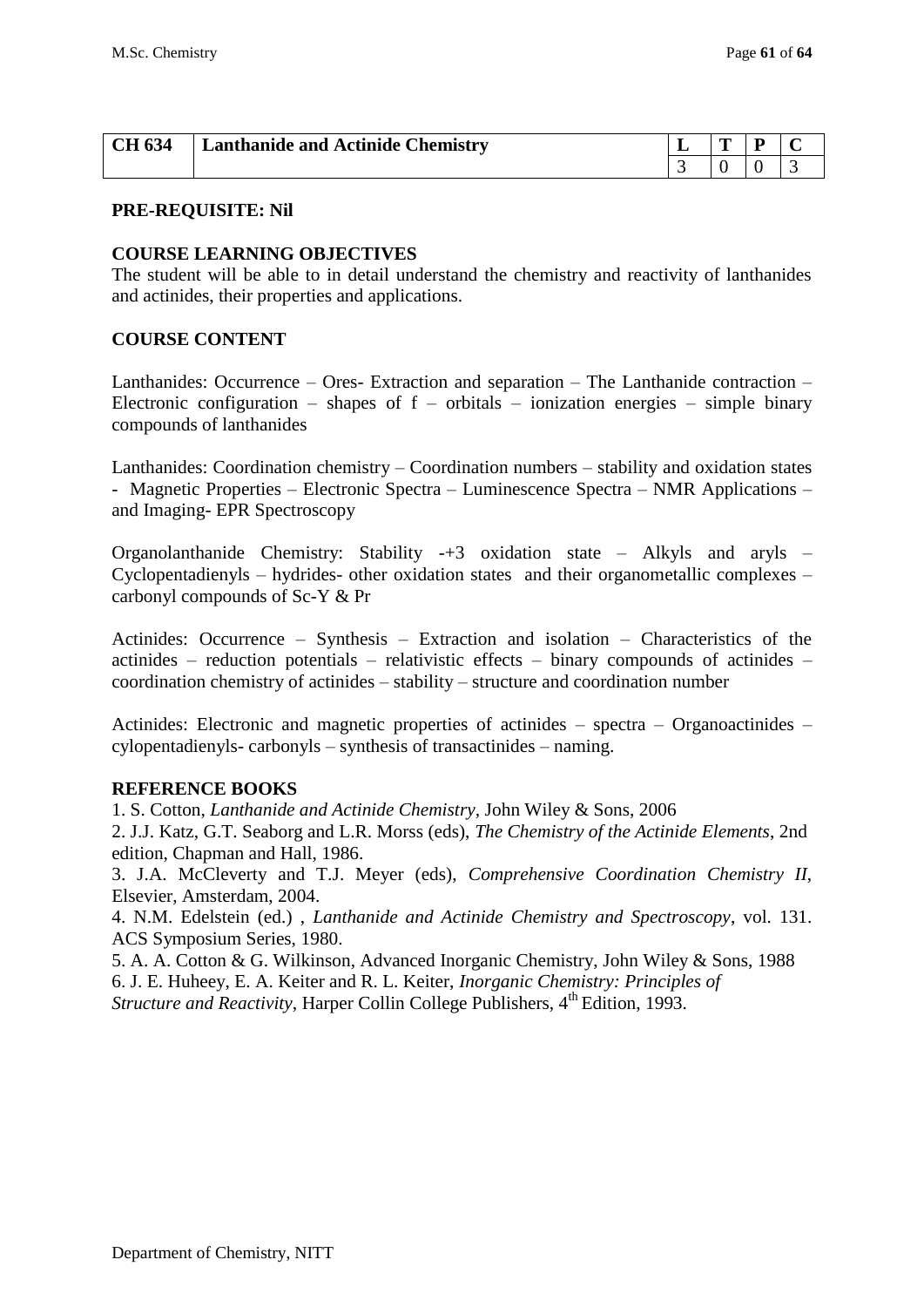Upon completing the course, the student will be able to

| CO1              | Learn about Lanthanides and their extraction    |
|------------------|-------------------------------------------------|
| $\overline{C}O2$ | Understand Lanthinde Chemistry and spectroscopy |
| CO <sub>3</sub>  | Learn about actinides and their extraction      |
| CO <sub>4</sub>  | Learn about actinides and their extraction      |

|                 | <b>PO1</b> | PO2 | PO <sub>3</sub> | <b>PO4</b> | <b>PO5</b> | PO <sub>6</sub> | PO <sub>7</sub> | <b>PO8</b> | PO <sub>9</sub> | <b>PO10</b> |
|-----------------|------------|-----|-----------------|------------|------------|-----------------|-----------------|------------|-----------------|-------------|
| CO <sub>1</sub> |            |     |                 |            |            |                 |                 |            |                 |             |
| CO <sub>2</sub> |            |     |                 |            |            |                 |                 |            |                 |             |
| CO <sub>3</sub> |            |     |                 |            |            |                 |                 |            |                 |             |
| CO <sub>4</sub> |            |     |                 |            |            |                 |                 |            |                 |             |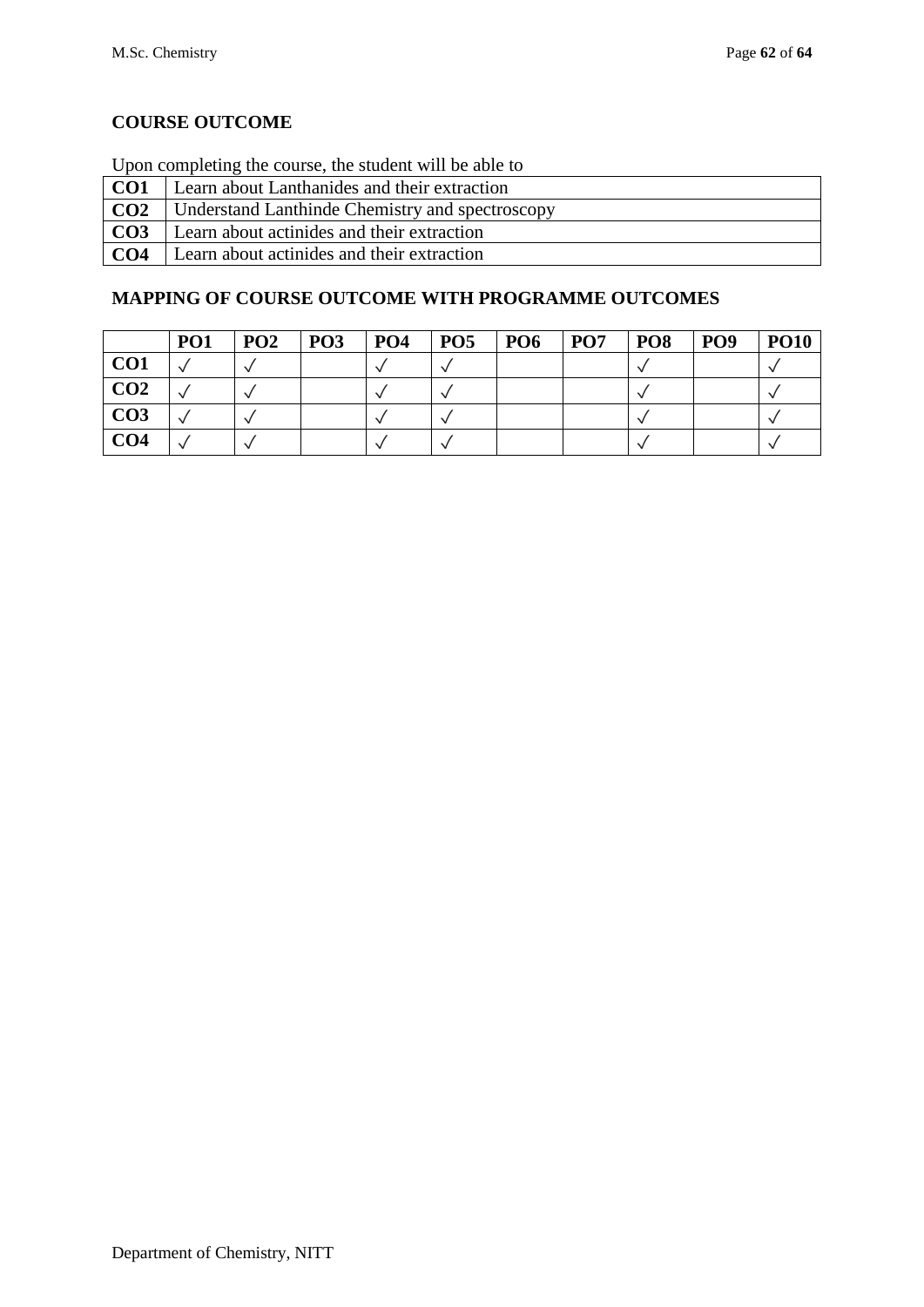| <b>CH 635</b> | <b>Fuel cells for Stationary and Automotive Applications</b> |  |  |
|---------------|--------------------------------------------------------------|--|--|
|               |                                                              |  |  |

**PRE-REQUISITE:** This course is open to students from all science and engineering backgrounds. Students should have a basic understanding of electrochemistry, electronics, physics and engineering principles. Some problem solving skill will be required.

#### **COURSE LEARNING OBJECTIVES**

The main objective of this course is to give a theoretical and practical overview of various fuel cell systems and PEM fuel cell in particular analysing the power demand for specific kinds of stationary and automotive applications, and the overall environmental and cost benefits.

### **COURSE CONTENT**

Overview of energy fundamentals: Fossil fuels for Automotive applications, Renewable energy technologies, Technical fundamentals and Elements of hydrogen economy, Transition from fossil fuel based to hydrogen economy.

Introduction to fuel cells**:** Basic operating principles of Fuel Cells, Types- PEM fuel cells, Solid oxide fuel cells, Alkaline fuel cells, Phosphoric acid fuel cells, Molten carbonate fuel cells.

PEM Fuel Cell**:** Components, Electrolyte, electrodes, Gas Diffusion Layer and Membrane Electrode Assemblies, Assembly of PEM Fuel cell and its performance at various operating conditions.

Fuel Cell Performance**:** Effect of temperature, partial pressure, Fuel Cell assembly and Evaluation under stationary and simulated Automotive Operating Conditions, Analysis of Experimental Results.

Durability and Cost aspects: Life cycle cost analysis for Stationary and Automotive applications. Economic and social aspects of PEM Fuel Cells for automotive applications, Future of Hydrogen Roadmap, Sustainable energy economy.

## **REFERENCE BOOKS**

- 1. Kerry-Ann Adamson, *Stationary Fuel Cells: An overview*, Elsevier, Oxford, 2007
- 2. Mathew M. Mench, *Fuel Cell Engines*, John Wiley & Sons, New Jersey, 2008
- 3. James Larminie and Andrew Dicks, *Fuel Cell Systems Explained*, John Wiley & Sons, New Jersey, 2008